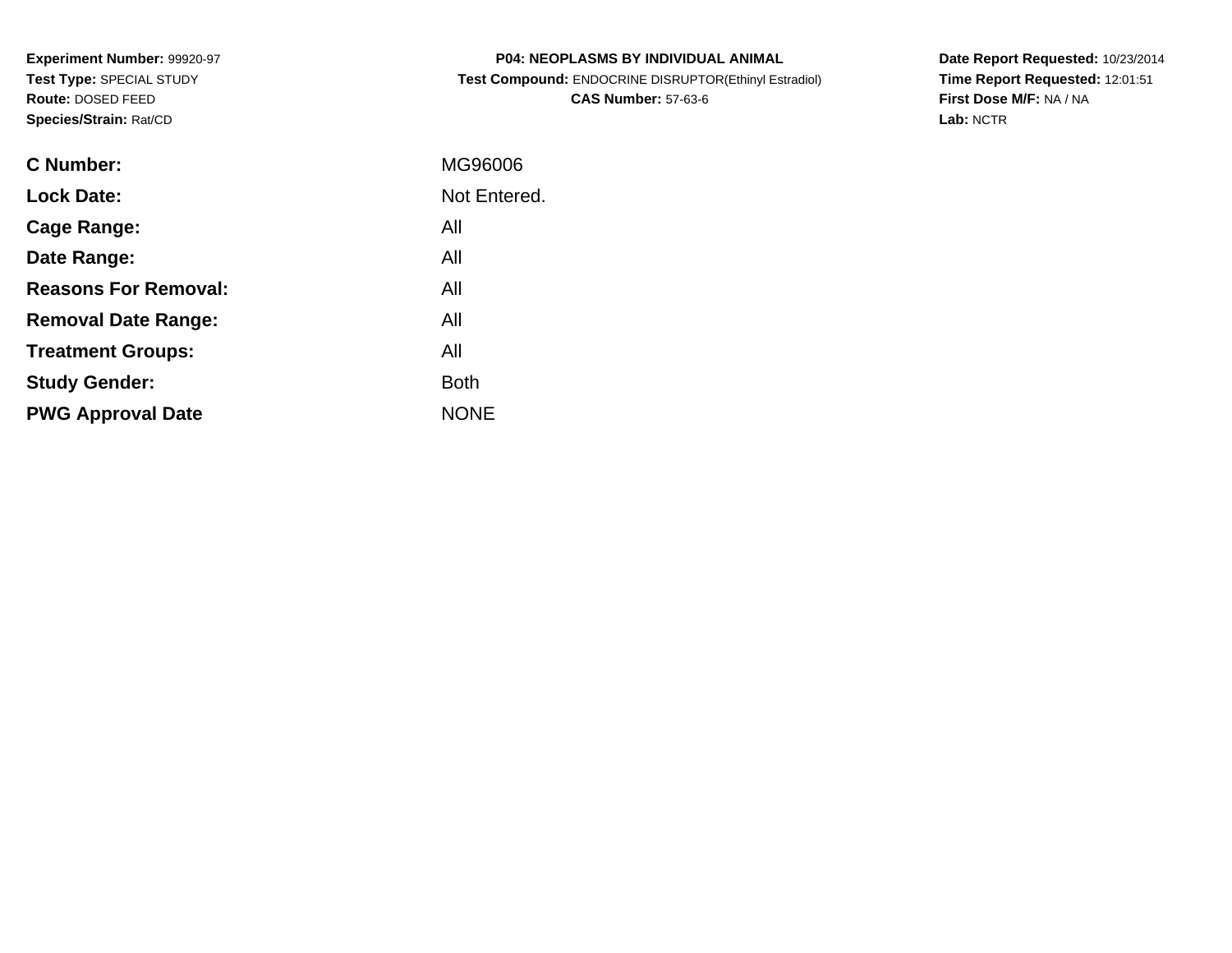**Test Type:** SPECIAL STUDY

**Route:** DOSED FEED

**Species/Strain:** Rat/CD

#### **P04: NEOPLASMS BY INDIVIDUAL ANIMAL**

**Test Compound:** ENDOCRINE DISRUPTOR(Ethinyl Estradiol)

### **CAS Number:** 57-63-6

**Date Report Requested:** 10/23/2014**Time Report Requested:** 12:01:51**First Dose M/F:** NA / NA**Lab:** NCTR

| <b>CD Rat Male</b><br><b>CONTROL</b><br>F <sub>2</sub> | DAY ON TEST<br><b>ANIMAL ID</b> | 0<br>1<br>6<br>$\boldsymbol{l}$<br>$\pmb{0}$<br>0<br>4<br>$\begin{array}{c} 9 \\ 4 \end{array}$ | 0<br>$\boldsymbol{l}$<br>6<br>$\boldsymbol{l}$<br>$\pmb{0}$<br>$\pmb{0}$<br>4<br>$\boldsymbol{9}$<br>$\overline{5}$ | $\boldsymbol{\theta}$<br>$\boldsymbol{l}$<br>6<br>$\boldsymbol{l}$<br>$\mathbf 0$<br>$\pmb{0}$<br>4<br>$\boldsymbol{9}$<br>$\overline{ }$ | 0<br>$\boldsymbol{l}$<br>6<br>$\boldsymbol{l}$<br>$\pmb{0}$<br>$\mathbf 0$<br>4<br>$\boldsymbol{9}$<br>8 | $\pmb{\theta}$<br>$\boldsymbol{l}$<br>6<br>$\boldsymbol{l}$<br>$\pmb{0}$<br>$\pmb{0}$<br>$\,$ 5 $\,$<br>$\overline{4}$<br>4 | 0<br>$\boldsymbol{l}$<br>6<br>$\boldsymbol{2}$<br>$\boldsymbol{0}$<br>$\mathbf 0$<br>$\sqrt{5}$<br>4<br>5 | 0<br>$\boldsymbol{l}$<br>6<br>$\boldsymbol{2}$<br>$\mathbf 0$<br>$\pmb{0}$<br>$\sqrt{5}$<br>4<br>6 | 0<br>$\boldsymbol{l}$<br>6<br>$\boldsymbol{2}$<br>$\mathbf 0$<br>0<br>5<br>4<br>$\overline{ }$ | $\pmb{\theta}$<br>$\boldsymbol{l}$<br>6<br>$\boldsymbol{l}$<br>0<br>0<br>$\sqrt{5}$<br>4<br>8 | $\pmb{\theta}$<br>$\boldsymbol{l}$<br>6<br>$\boldsymbol{l}$<br>0<br>0<br>$\overline{5}$<br>4<br>9 | 0<br>$\boldsymbol{l}$<br>6<br>$\boldsymbol{\beta}$<br>$\mathbf 0$<br>$\pmb{0}$<br>$\overline{5}$<br>$\bf 8$<br>$\overline{7}$ | $\pmb{\theta}$<br>$\boldsymbol{l}$<br>6<br>$\mathfrak{z}$<br>0<br>$\mathbf 0$<br>$\sqrt{5}$<br>$\bf 8$<br>$\overline{8}$ | 0<br>$\boldsymbol{l}$<br>6<br>$\boldsymbol{2}$<br>$\pmb{0}$<br>$\pmb{0}$<br>$\,$ 5 $\,$<br>$\bf 8$<br>$\overline{9}$ | $\pmb{\theta}$<br>$\boldsymbol{l}$<br>6<br>$\boldsymbol{2}$<br>$\pmb{0}$<br>$\pmb{0}$<br>5<br>$\boldsymbol{9}$<br>$\Omega$ | $\pmb{\theta}$<br>$\boldsymbol{l}$<br>6<br>$\boldsymbol{\beta}$<br>$\mathbf 0$<br>$\pmb{0}$<br>$\,6\,$<br>$\sqrt{3}$ | $\boldsymbol{\theta}$<br>$\boldsymbol{l}$<br>6<br>$\boldsymbol{\beta}$<br>$\mathbf 0$<br>0<br>$\,6$<br>$\mathbf 3$<br>2 | 0<br>$\boldsymbol{l}$<br>6<br>$\boldsymbol{\beta}$<br>0<br>0<br>6<br>3<br>3 | 0<br>$\boldsymbol{l}$<br>6<br>$\boldsymbol{\beta}$<br>0<br>0<br>$\,6$<br>$\sqrt{3}$ | 0<br>$\boldsymbol{l}$<br>6<br>$\boldsymbol{\beta}$<br>0<br>0<br>$\,6\,$<br>3<br>$\overline{5}$ | $\pmb{\theta}$<br>$\boldsymbol{l}$<br>6<br>$\boldsymbol{l}$<br>0<br>0<br>$\,6\,$<br>$\sqrt{3}$<br>$6\phantom{a}$ | 0<br>$\boldsymbol{l}$<br>6<br>$\mathfrak{s}$<br>$\mathbf 0$<br>0<br>$\,6\,$<br>5<br>9 | 0<br>$\boldsymbol{l}$<br>6<br>$\boldsymbol{4}$<br>$\mathbf 0$<br>0<br>6<br>6<br>$\Omega$ | 0<br>$\boldsymbol{l}$<br>6<br>$\boldsymbol{\beta}$<br>0<br>0<br>6<br>$6\phantom{1}6$ | $\pmb{\theta}$<br>$\boldsymbol{l}$<br>6<br>$\sqrt{5}$<br>$\mathbf 0$<br>0<br>6<br>$\boldsymbol{7}$<br>$\overline{2}$ | $\pmb{\theta}$<br>$\bm{l}$<br>6<br>$\boldsymbol{2}$<br>$\mathbf 0$<br>$\Omega$<br>6<br>$\boldsymbol{7}$<br>$\mathbf{3}$ | <i><b>*TOTALS</b></i> |
|--------------------------------------------------------|---------------------------------|-------------------------------------------------------------------------------------------------|---------------------------------------------------------------------------------------------------------------------|-------------------------------------------------------------------------------------------------------------------------------------------|----------------------------------------------------------------------------------------------------------|-----------------------------------------------------------------------------------------------------------------------------|-----------------------------------------------------------------------------------------------------------|----------------------------------------------------------------------------------------------------|------------------------------------------------------------------------------------------------|-----------------------------------------------------------------------------------------------|---------------------------------------------------------------------------------------------------|-------------------------------------------------------------------------------------------------------------------------------|--------------------------------------------------------------------------------------------------------------------------|----------------------------------------------------------------------------------------------------------------------|----------------------------------------------------------------------------------------------------------------------------|----------------------------------------------------------------------------------------------------------------------|-------------------------------------------------------------------------------------------------------------------------|-----------------------------------------------------------------------------|-------------------------------------------------------------------------------------|------------------------------------------------------------------------------------------------|------------------------------------------------------------------------------------------------------------------|---------------------------------------------------------------------------------------|------------------------------------------------------------------------------------------|--------------------------------------------------------------------------------------|----------------------------------------------------------------------------------------------------------------------|-------------------------------------------------------------------------------------------------------------------------|-----------------------|
| <b>Alimentary System</b>                               |                                 |                                                                                                 |                                                                                                                     |                                                                                                                                           |                                                                                                          |                                                                                                                             |                                                                                                           |                                                                                                    |                                                                                                |                                                                                               |                                                                                                   |                                                                                                                               |                                                                                                                          |                                                                                                                      |                                                                                                                            |                                                                                                                      |                                                                                                                         |                                                                             |                                                                                     |                                                                                                |                                                                                                                  |                                                                                       |                                                                                          |                                                                                      |                                                                                                                      |                                                                                                                         |                       |
| Liver<br><b>Cardiovascular System</b>                  |                                 | ÷                                                                                               |                                                                                                                     |                                                                                                                                           |                                                                                                          |                                                                                                                             |                                                                                                           |                                                                                                    |                                                                                                |                                                                                               |                                                                                                   |                                                                                                                               |                                                                                                                          |                                                                                                                      |                                                                                                                            |                                                                                                                      |                                                                                                                         |                                                                             |                                                                                     |                                                                                                |                                                                                                                  |                                                                                       |                                                                                          |                                                                                      |                                                                                                                      |                                                                                                                         | 25                    |
| <b>NONE</b><br><b>Endocrine System</b>                 |                                 |                                                                                                 |                                                                                                                     |                                                                                                                                           |                                                                                                          |                                                                                                                             |                                                                                                           |                                                                                                    |                                                                                                |                                                                                               |                                                                                                   |                                                                                                                               |                                                                                                                          |                                                                                                                      |                                                                                                                            |                                                                                                                      |                                                                                                                         |                                                                             |                                                                                     |                                                                                                |                                                                                                                  |                                                                                       |                                                                                          |                                                                                      |                                                                                                                      |                                                                                                                         |                       |
| <b>Adrenal Cortex</b>                                  |                                 |                                                                                                 |                                                                                                                     |                                                                                                                                           |                                                                                                          |                                                                                                                             |                                                                                                           |                                                                                                    |                                                                                                |                                                                                               |                                                                                                   |                                                                                                                               |                                                                                                                          |                                                                                                                      |                                                                                                                            |                                                                                                                      |                                                                                                                         |                                                                             |                                                                                     |                                                                                                |                                                                                                                  |                                                                                       |                                                                                          |                                                                                      |                                                                                                                      |                                                                                                                         | 25                    |
| Adrenal Medulla                                        |                                 |                                                                                                 |                                                                                                                     |                                                                                                                                           |                                                                                                          |                                                                                                                             |                                                                                                           |                                                                                                    |                                                                                                |                                                                                               |                                                                                                   |                                                                                                                               |                                                                                                                          |                                                                                                                      |                                                                                                                            |                                                                                                                      |                                                                                                                         |                                                                             |                                                                                     |                                                                                                |                                                                                                                  |                                                                                       |                                                                                          |                                                                                      |                                                                                                                      |                                                                                                                         | 24                    |
| <b>Pituitary Gland</b>                                 |                                 |                                                                                                 |                                                                                                                     |                                                                                                                                           |                                                                                                          |                                                                                                                             |                                                                                                           |                                                                                                    |                                                                                                |                                                                                               |                                                                                                   |                                                                                                                               |                                                                                                                          |                                                                                                                      |                                                                                                                            |                                                                                                                      |                                                                                                                         |                                                                             |                                                                                     |                                                                                                |                                                                                                                  |                                                                                       |                                                                                          |                                                                                      |                                                                                                                      |                                                                                                                         | 23                    |
| <b>Thyroid Gland</b>                                   |                                 |                                                                                                 |                                                                                                                     |                                                                                                                                           |                                                                                                          |                                                                                                                             |                                                                                                           |                                                                                                    |                                                                                                |                                                                                               |                                                                                                   |                                                                                                                               |                                                                                                                          |                                                                                                                      |                                                                                                                            |                                                                                                                      |                                                                                                                         |                                                                             |                                                                                     |                                                                                                |                                                                                                                  |                                                                                       |                                                                                          |                                                                                      |                                                                                                                      |                                                                                                                         | 24                    |
| <b>General Body System</b>                             |                                 |                                                                                                 |                                                                                                                     |                                                                                                                                           |                                                                                                          |                                                                                                                             |                                                                                                           |                                                                                                    |                                                                                                |                                                                                               |                                                                                                   |                                                                                                                               |                                                                                                                          |                                                                                                                      |                                                                                                                            |                                                                                                                      |                                                                                                                         |                                                                             |                                                                                     |                                                                                                |                                                                                                                  |                                                                                       |                                                                                          |                                                                                      |                                                                                                                      |                                                                                                                         |                       |
| <b>NONE</b><br><b>Genital System</b>                   |                                 |                                                                                                 |                                                                                                                     |                                                                                                                                           |                                                                                                          |                                                                                                                             |                                                                                                           |                                                                                                    |                                                                                                |                                                                                               |                                                                                                   |                                                                                                                               |                                                                                                                          |                                                                                                                      |                                                                                                                            |                                                                                                                      |                                                                                                                         |                                                                             |                                                                                     |                                                                                                |                                                                                                                  |                                                                                       |                                                                                          |                                                                                      |                                                                                                                      |                                                                                                                         |                       |
| <b>Coagulating Gland</b>                               |                                 |                                                                                                 |                                                                                                                     |                                                                                                                                           |                                                                                                          |                                                                                                                             |                                                                                                           |                                                                                                    |                                                                                                |                                                                                               |                                                                                                   |                                                                                                                               |                                                                                                                          |                                                                                                                      |                                                                                                                            |                                                                                                                      |                                                                                                                         |                                                                             |                                                                                     |                                                                                                |                                                                                                                  |                                                                                       |                                                                                          |                                                                                      |                                                                                                                      |                                                                                                                         | 25                    |
| Epididymis                                             |                                 |                                                                                                 |                                                                                                                     |                                                                                                                                           |                                                                                                          |                                                                                                                             |                                                                                                           |                                                                                                    |                                                                                                |                                                                                               |                                                                                                   |                                                                                                                               |                                                                                                                          |                                                                                                                      |                                                                                                                            |                                                                                                                      |                                                                                                                         |                                                                             |                                                                                     |                                                                                                |                                                                                                                  |                                                                                       |                                                                                          |                                                                                      |                                                                                                                      |                                                                                                                         | 25                    |
| Prostate, Dorsal/Lateral Lobe                          |                                 |                                                                                                 |                                                                                                                     |                                                                                                                                           |                                                                                                          |                                                                                                                             |                                                                                                           |                                                                                                    |                                                                                                |                                                                                               |                                                                                                   |                                                                                                                               |                                                                                                                          |                                                                                                                      |                                                                                                                            |                                                                                                                      |                                                                                                                         |                                                                             |                                                                                     |                                                                                                |                                                                                                                  |                                                                                       |                                                                                          |                                                                                      |                                                                                                                      |                                                                                                                         | 25                    |
| Prostate, Ventral Lobe                                 |                                 |                                                                                                 |                                                                                                                     |                                                                                                                                           |                                                                                                          |                                                                                                                             |                                                                                                           |                                                                                                    |                                                                                                |                                                                                               |                                                                                                   |                                                                                                                               |                                                                                                                          |                                                                                                                      |                                                                                                                            |                                                                                                                      |                                                                                                                         |                                                                             |                                                                                     |                                                                                                |                                                                                                                  |                                                                                       |                                                                                          |                                                                                      |                                                                                                                      |                                                                                                                         | 25                    |
| <b>Rete Testes</b>                                     |                                 |                                                                                                 |                                                                                                                     |                                                                                                                                           |                                                                                                          |                                                                                                                             |                                                                                                           |                                                                                                    |                                                                                                |                                                                                               |                                                                                                   |                                                                                                                               |                                                                                                                          |                                                                                                                      |                                                                                                                            |                                                                                                                      |                                                                                                                         |                                                                             |                                                                                     |                                                                                                |                                                                                                                  |                                                                                       |                                                                                          |                                                                                      |                                                                                                                      |                                                                                                                         | 24                    |
| <b>Seminal Vesicle</b>                                 |                                 |                                                                                                 |                                                                                                                     |                                                                                                                                           |                                                                                                          |                                                                                                                             |                                                                                                           |                                                                                                    |                                                                                                |                                                                                               |                                                                                                   |                                                                                                                               |                                                                                                                          |                                                                                                                      |                                                                                                                            |                                                                                                                      |                                                                                                                         |                                                                             |                                                                                     |                                                                                                |                                                                                                                  |                                                                                       |                                                                                          |                                                                                      |                                                                                                                      |                                                                                                                         | 25                    |
| <b>Testes</b>                                          |                                 |                                                                                                 |                                                                                                                     |                                                                                                                                           |                                                                                                          |                                                                                                                             |                                                                                                           |                                                                                                    |                                                                                                |                                                                                               |                                                                                                   |                                                                                                                               |                                                                                                                          |                                                                                                                      |                                                                                                                            |                                                                                                                      |                                                                                                                         |                                                                             |                                                                                     |                                                                                                |                                                                                                                  |                                                                                       |                                                                                          |                                                                                      |                                                                                                                      |                                                                                                                         | 25                    |

\* ..Total animals with tissue examined microscopically; Total animals with tumor **M** . Missing tissue M ..Missing tissue

+ ..Tissue examined microscopically

I ..Insufficient tissue

A ..Autolysis precludes evaluation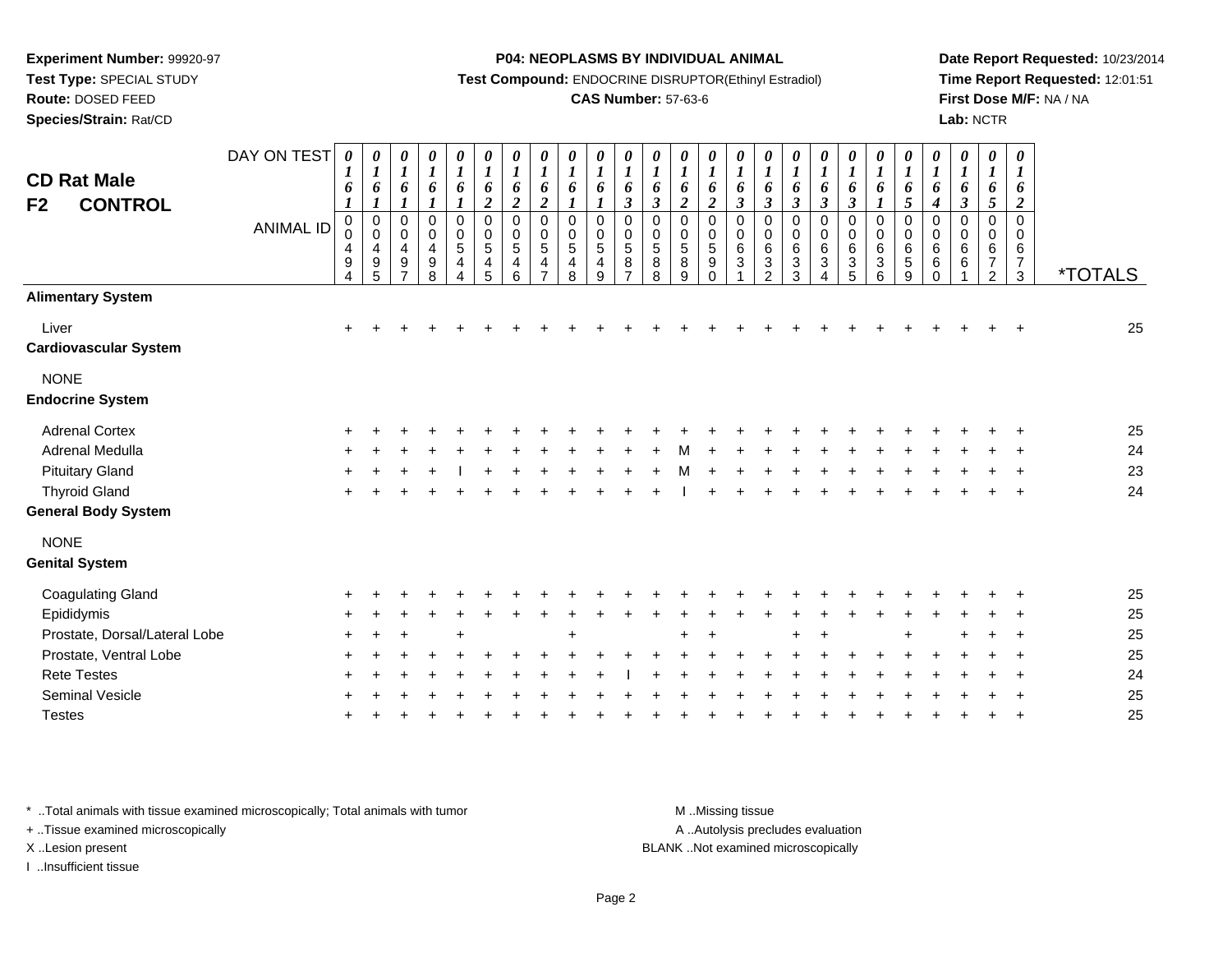**Test Type:** SPECIAL STUDY

# **Route:** DOSED FEED

**Species/Strain:** Rat/CD

### **P04: NEOPLASMS BY INDIVIDUAL ANIMAL**

**Test Compound:** ENDOCRINE DISRUPTOR(Ethinyl Estradiol)

# **CAS Number:** 57-63-6

**Date Report Requested:** 10/23/2014 **Time Report Requested:** 12:01:52**First Dose M/F:** NA / NA**Lab:** NCTR

| <b>CD Rat Male</b><br><b>CONTROL</b><br>F <sub>2</sub>                | DAY ON TEST<br><b>ANIMAL ID</b> | 0<br>$\boldsymbol{l}$<br>6<br>$\boldsymbol{l}$<br>$\mathbf 0$<br>0<br>4<br>$\boldsymbol{9}$<br>$\overline{\mathbf{4}}$ | 0<br>$\boldsymbol{l}$<br>6<br>$\boldsymbol{l}$<br>$\mathbf 0$<br>$\pmb{0}$<br>$\overline{\mathbf{4}}$<br>$\begin{array}{c} 9 \\ 5 \end{array}$ | 0<br>$\boldsymbol{l}$<br>6<br>$\boldsymbol{l}$<br>$\pmb{0}$<br>$\mathbf 0$<br>4<br>9<br>$\overline{7}$ | $\begin{matrix} 0 \\ 1 \end{matrix}$<br>6<br>$\boldsymbol{l}$<br>$\pmb{0}$<br>$\pmb{0}$<br>$\overline{4}$<br>$\frac{9}{8}$ | $\frac{\theta}{I}$<br>$\boldsymbol{6}$<br>$\boldsymbol{l}$<br>$\,0\,$<br>$\pmb{0}$<br>$\sqrt{5}$<br>$\overline{\mathbf{4}}$<br>$\overline{\mathbf{A}}$ | 0<br>$\boldsymbol{l}$<br>6<br>$\overline{a}$<br>0<br>$\pmb{0}$<br>$\sqrt{5}$<br>$\begin{array}{c} 4 \\ 5 \end{array}$ | 0<br>$\boldsymbol{l}$<br>6<br>$\boldsymbol{2}$<br>$\mathbf 0$<br>$\pmb{0}$<br>5<br>4<br>6 | 0<br>$\boldsymbol{l}$<br>6<br>$\overline{2}$<br>$\mathbf 0$<br>$\mathbf 0$<br>5<br>4<br>$\overline{ }$ | 0<br>$\boldsymbol{l}$<br>6<br>$\boldsymbol{I}$<br>$\mathbf 0$<br>$\mathbf 0$<br>$\sqrt{5}$<br>$\frac{4}{8}$ | 0<br>$\boldsymbol{l}$<br>6<br>$\boldsymbol{l}$<br>$\mathbf 0$<br>$\mathbf 0$<br>5<br>4<br>9 | $\begin{matrix} 0 \\ 1 \end{matrix}$<br>6<br>$\mathfrak{z}$<br>0<br>$\pmb{0}$<br>$\,$ 5 $\,$<br>$\bf 8$<br>$\overline{7}$ | $\boldsymbol{\theta}$<br>$\boldsymbol{l}$<br>6<br>$\boldsymbol{\beta}$<br>0<br>$\pmb{0}$<br>$\sqrt{5}$<br>$_{8}^8$ | 0<br>$\boldsymbol{l}$<br>6<br>$\overline{2}$<br>0<br>$\pmb{0}$<br>$\sqrt{5}$<br>$^8_9$ | 0<br>$\boldsymbol{l}$<br>6<br>$\boldsymbol{2}$<br>$\mathbf 0$<br>$\mathbf 0$<br>$\sqrt{5}$<br>9<br>$\mathbf 0$ | 0<br>$\boldsymbol{l}$<br>6<br>$\boldsymbol{\beta}$<br>0<br>0<br>6<br>$\sqrt{3}$ | 0<br>$\boldsymbol{l}$<br>6<br>$\mathfrak{z}$<br>$\mathbf 0$<br>$\mathbf 0$<br>$\,6$<br>$\frac{3}{2}$ | 0<br>$\boldsymbol{l}$<br>6<br>$\mathbf{3}$<br>$\mathbf 0$<br>0<br>6<br>$\ensuremath{\mathsf{3}}$<br>3 | $\begin{matrix} 0 \\ 1 \end{matrix}$<br>6<br>$\boldsymbol{\beta}$<br>0<br>$\pmb{0}$<br>$\,6\,$<br>$\ensuremath{\mathsf{3}}$<br>$\overline{4}$ | $\boldsymbol{\theta}$<br>$\boldsymbol{l}$<br>$\pmb{6}$<br>$\mathfrak{z}$<br>0<br>$\pmb{0}$<br>$\,6\,$<br>$\frac{3}{5}$ | 0<br>$\boldsymbol{l}$<br>6<br>$\boldsymbol{l}$<br>0<br>$\mathsf{O}\xspace$<br>6<br>$\frac{3}{6}$ | 0<br>$\boldsymbol{l}$<br>$\pmb{6}$<br>$\mathfrak{s}$<br>$\mathbf 0$<br>0<br>6<br>5<br>9 | 0<br>$\boldsymbol{l}$<br>6<br>$\boldsymbol{4}$<br>0<br>$\mathbf 0$<br>6<br>6<br>$\Omega$ | $\pmb{\theta}$<br>$\boldsymbol{l}$<br>6<br>$\mathfrak{z}$<br>$\mathbf 0$<br>$\Omega$<br>6<br>6 | $\pmb{\theta}$<br>$\boldsymbol{l}$<br>6<br>$\sqrt{5}$<br>$\mathbf 0$<br>0<br>6<br>$\overline{7}$<br>$\overline{2}$ | $\pmb{\theta}$<br>$\boldsymbol{l}$<br>6<br>$\boldsymbol{2}$<br>$\pmb{0}$<br>$\pmb{0}$<br>6<br>$\frac{7}{3}$ | <i><b>*TOTALS</b></i> |
|-----------------------------------------------------------------------|---------------------------------|------------------------------------------------------------------------------------------------------------------------|------------------------------------------------------------------------------------------------------------------------------------------------|--------------------------------------------------------------------------------------------------------|----------------------------------------------------------------------------------------------------------------------------|--------------------------------------------------------------------------------------------------------------------------------------------------------|-----------------------------------------------------------------------------------------------------------------------|-------------------------------------------------------------------------------------------|--------------------------------------------------------------------------------------------------------|-------------------------------------------------------------------------------------------------------------|---------------------------------------------------------------------------------------------|---------------------------------------------------------------------------------------------------------------------------|--------------------------------------------------------------------------------------------------------------------|----------------------------------------------------------------------------------------|----------------------------------------------------------------------------------------------------------------|---------------------------------------------------------------------------------|------------------------------------------------------------------------------------------------------|-------------------------------------------------------------------------------------------------------|-----------------------------------------------------------------------------------------------------------------------------------------------|------------------------------------------------------------------------------------------------------------------------|--------------------------------------------------------------------------------------------------|-----------------------------------------------------------------------------------------|------------------------------------------------------------------------------------------|------------------------------------------------------------------------------------------------|--------------------------------------------------------------------------------------------------------------------|-------------------------------------------------------------------------------------------------------------|-----------------------|
| <b>Hematopoietic System</b>                                           |                                 |                                                                                                                        |                                                                                                                                                |                                                                                                        |                                                                                                                            |                                                                                                                                                        |                                                                                                                       |                                                                                           |                                                                                                        |                                                                                                             |                                                                                             |                                                                                                                           |                                                                                                                    |                                                                                        |                                                                                                                |                                                                                 |                                                                                                      |                                                                                                       |                                                                                                                                               |                                                                                                                        |                                                                                                  |                                                                                         |                                                                                          |                                                                                                |                                                                                                                    |                                                                                                             |                       |
| <b>Bone Marrow</b><br>Spleen<br>Thymus<br><b>Integumentary System</b> |                                 | ÷                                                                                                                      |                                                                                                                                                |                                                                                                        |                                                                                                                            |                                                                                                                                                        |                                                                                                                       |                                                                                           |                                                                                                        |                                                                                                             |                                                                                             |                                                                                                                           |                                                                                                                    |                                                                                        |                                                                                                                |                                                                                 |                                                                                                      |                                                                                                       |                                                                                                                                               |                                                                                                                        |                                                                                                  |                                                                                         |                                                                                          |                                                                                                |                                                                                                                    | $\ddot{}$                                                                                                   | 25<br>25<br>25        |
| Mammary Gland<br><b>Musculoskeletal System</b>                        |                                 | $\ddot{}$                                                                                                              |                                                                                                                                                |                                                                                                        |                                                                                                                            |                                                                                                                                                        |                                                                                                                       |                                                                                           |                                                                                                        |                                                                                                             |                                                                                             |                                                                                                                           |                                                                                                                    |                                                                                        |                                                                                                                |                                                                                 |                                                                                                      |                                                                                                       |                                                                                                                                               |                                                                                                                        |                                                                                                  |                                                                                         |                                                                                          |                                                                                                |                                                                                                                    | $\ddot{}$                                                                                                   | 25                    |
| <b>Bone</b><br><b>Nervous System</b>                                  |                                 |                                                                                                                        |                                                                                                                                                |                                                                                                        |                                                                                                                            |                                                                                                                                                        |                                                                                                                       |                                                                                           |                                                                                                        |                                                                                                             |                                                                                             |                                                                                                                           |                                                                                                                    |                                                                                        |                                                                                                                |                                                                                 |                                                                                                      |                                                                                                       |                                                                                                                                               |                                                                                                                        |                                                                                                  |                                                                                         |                                                                                          |                                                                                                |                                                                                                                    | $\ddot{}$                                                                                                   | 25                    |
| <b>NONE</b><br><b>Respiratory System</b>                              |                                 |                                                                                                                        |                                                                                                                                                |                                                                                                        |                                                                                                                            |                                                                                                                                                        |                                                                                                                       |                                                                                           |                                                                                                        |                                                                                                             |                                                                                             |                                                                                                                           |                                                                                                                    |                                                                                        |                                                                                                                |                                                                                 |                                                                                                      |                                                                                                       |                                                                                                                                               |                                                                                                                        |                                                                                                  |                                                                                         |                                                                                          |                                                                                                |                                                                                                                    |                                                                                                             |                       |
| <b>NONE</b><br><b>Special Senses System</b>                           |                                 |                                                                                                                        |                                                                                                                                                |                                                                                                        |                                                                                                                            |                                                                                                                                                        |                                                                                                                       |                                                                                           |                                                                                                        |                                                                                                             |                                                                                             |                                                                                                                           |                                                                                                                    |                                                                                        |                                                                                                                |                                                                                 |                                                                                                      |                                                                                                       |                                                                                                                                               |                                                                                                                        |                                                                                                  |                                                                                         |                                                                                          |                                                                                                |                                                                                                                    |                                                                                                             |                       |
| <b>NONE</b><br><b>Urinary System</b>                                  |                                 |                                                                                                                        |                                                                                                                                                |                                                                                                        |                                                                                                                            |                                                                                                                                                        |                                                                                                                       |                                                                                           |                                                                                                        |                                                                                                             |                                                                                             |                                                                                                                           |                                                                                                                    |                                                                                        |                                                                                                                |                                                                                 |                                                                                                      |                                                                                                       |                                                                                                                                               |                                                                                                                        |                                                                                                  |                                                                                         |                                                                                          |                                                                                                |                                                                                                                    |                                                                                                             |                       |
| Kidney<br><b>SYSTEMIC LESIONS</b>                                     |                                 | $\ddot{}$                                                                                                              |                                                                                                                                                |                                                                                                        |                                                                                                                            |                                                                                                                                                        |                                                                                                                       |                                                                                           |                                                                                                        |                                                                                                             |                                                                                             |                                                                                                                           |                                                                                                                    |                                                                                        |                                                                                                                |                                                                                 |                                                                                                      |                                                                                                       |                                                                                                                                               |                                                                                                                        |                                                                                                  |                                                                                         |                                                                                          |                                                                                                |                                                                                                                    | $\mathbf +$                                                                                                 | 25                    |
| Multiple Organ                                                        |                                 | +                                                                                                                      |                                                                                                                                                |                                                                                                        |                                                                                                                            |                                                                                                                                                        |                                                                                                                       |                                                                                           |                                                                                                        |                                                                                                             |                                                                                             |                                                                                                                           |                                                                                                                    |                                                                                        |                                                                                                                |                                                                                 |                                                                                                      |                                                                                                       |                                                                                                                                               |                                                                                                                        |                                                                                                  |                                                                                         |                                                                                          |                                                                                                |                                                                                                                    | $\overline{ }$                                                                                              | 25                    |

| Total animals with tissue examined microscopically; Total animals with tumor | M Missing tissue                   |
|------------------------------------------------------------------------------|------------------------------------|
| + Tissue examined microscopically                                            | A Autolysis precludes evaluation   |
| X Lesion present                                                             | BLANK Not examined microscopically |
| …Insufficient tissue                                                         |                                    |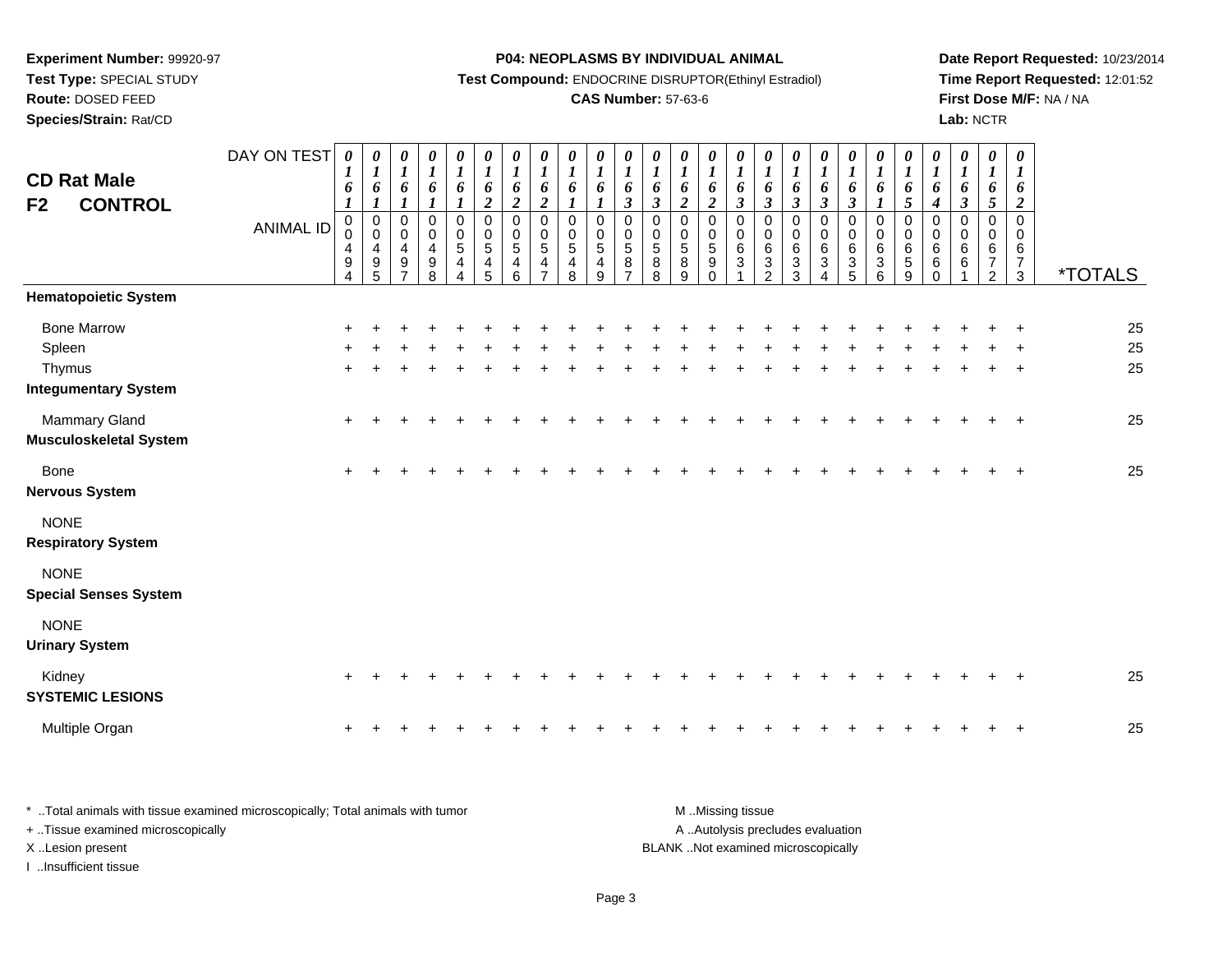**Route:** DOSED FEED

**Species/Strain:** Rat/CD

#### **P04: NEOPLASMS BY INDIVIDUAL ANIMAL**

**Test Compound:** ENDOCRINE DISRUPTOR(Ethinyl Estradiol)

### **CAS Number:** 57-63-6

**Date Report Requested:** 10/23/2014**Time Report Requested:** 12:01:52**First Dose M/F:** NA / NA**Lab:** NCTR

| <b>CD Rat Male</b><br><b>2.0 PPB</b><br>F <sub>2</sub>          | DAY ON TEST<br><b>ANIMAL ID</b> | 0<br>1<br>6<br>0<br>$\pmb{0}$<br>$\overline{4}$<br>9<br>$9\,$ | 0<br>$\boldsymbol{l}$<br>6<br>$\boldsymbol{l}$<br>$\pmb{0}$<br>$\pmb{0}$<br>$\sqrt{5}$<br>$\mathbf 0$<br>$\mathbf 0$ | 0<br>$\boldsymbol{l}$<br>6<br>1<br>$\mathbf 0$<br>$\mathbf 0$<br>5<br>$\Omega$ | 0<br>$\boldsymbol{l}$<br>6<br>$\pmb{0}$<br>$\pmb{0}$<br>$\sqrt{5}$<br>$\pmb{0}$<br>$\mathfrak{p}$ | $\boldsymbol{\theta}$<br>$\boldsymbol{l}$<br>6<br>0<br>$\mathbf 0$<br>5<br>$\pmb{0}$<br>3 | $\boldsymbol{\theta}$<br>$\boldsymbol{l}$<br>6<br>$\pmb{0}$<br>$\pmb{0}$<br>$5\phantom{.0}$<br>$\pmb{0}$<br>4 | 0<br>$\boldsymbol{l}$<br>6<br>0<br>$\pmb{0}$<br>$\pmb{0}$<br>$\sqrt{5}$<br>$\pmb{0}$<br>5 | 0<br>$\boldsymbol{l}$<br>6<br>$\boldsymbol{2}$<br>$\mathbf 0$<br>$\pmb{0}$<br>$\sqrt{5}$<br>$\sqrt{5}$<br>$\mathbf 0$ | $\boldsymbol{\theta}$<br>$\boldsymbol{l}$<br>6<br>$\mathbf 0$<br>0<br>$\sqrt{5}$<br>5 | 0<br>$\boldsymbol{l}$<br>6<br>$\mathbf 0$<br>0<br>5<br>$\sqrt{5}$<br>$\mathcal{P}$ | $\boldsymbol{\theta}$<br>6<br>$\Omega$<br>$\mathbf 0$<br>$\sqrt{5}$<br>$\sqrt{5}$<br>3 | 0<br>$\boldsymbol{l}$<br>6<br>$\mathbf 0$<br>0<br>5<br>9 | 0<br>$\boldsymbol{l}$<br>6<br>0<br>0<br>$\sqrt{5}$<br>9<br>$\overline{2}$ | $\pmb{\theta}$<br>$\boldsymbol{l}$<br>6<br>$\boldsymbol{l}$<br>$\mathbf 0$<br>$\mathbf 0$<br>5<br>$\boldsymbol{9}$<br>$\mathbf{3}$ | 0<br>$\boldsymbol{l}$<br>6<br>$\mathbf 0$<br>$\pmb{0}$<br>$\,6\,$<br>$\sqrt{3}$<br>$\overline{ }$ | 0<br>$\boldsymbol{l}$<br>6<br>$\mathbf 0$<br>0<br>$\,6\,$<br>3<br>8 | 0<br>$\boldsymbol{l}$<br>6<br>$\pmb{0}$<br>$\mathbf 0$<br>6<br>$\mathbf{3}$<br>$\boldsymbol{9}$ | $\boldsymbol{\theta}$<br>$\boldsymbol{l}$<br>6<br>1<br>$\mathbf 0$<br>$\mathbf 0$<br>$\,6\,$<br>4<br>$\Omega$ | 0<br>$\boldsymbol{l}$<br>6<br>5<br>$\mathbf 0$<br>$\pmb{0}$<br>6<br>$\,6\,$<br>2 | 0<br>$\boldsymbol{l}$<br>6<br>$\boldsymbol{2}$<br>0<br>$\pmb{0}$<br>$\,6\,$<br>$\,6\,$<br>$\sqrt{3}$ | 0<br>$\boldsymbol{I}$<br>6<br>$\boldsymbol{2}$<br>0<br>$\mathbf 0$<br>6<br>6<br>4 | 0<br>$\boldsymbol{l}$<br>6<br>$\boldsymbol{2}$<br>$\mathbf 0$<br>0<br>$\,6$<br>6<br>5 | 0<br>$\boldsymbol{l}$<br>6<br>$\boldsymbol{2}$<br>$\mathbf 0$<br>0<br>6<br>6<br>6 | $\boldsymbol{\theta}$<br>$\boldsymbol{l}$<br>6<br>$\boldsymbol{2}$<br>$\mathbf 0$<br>0<br>6<br>$\boldsymbol{7}$<br>$\overline{4}$ | $\boldsymbol{\theta}$<br>$\boldsymbol{l}$<br>6<br>$\boldsymbol{2}$<br>$\Omega$<br>$\Omega$<br>6<br>$\boldsymbol{7}$<br>$5\phantom{.0}$ | <i><b>*TOTALS</b></i>                   |
|-----------------------------------------------------------------|---------------------------------|---------------------------------------------------------------|----------------------------------------------------------------------------------------------------------------------|--------------------------------------------------------------------------------|---------------------------------------------------------------------------------------------------|-------------------------------------------------------------------------------------------|---------------------------------------------------------------------------------------------------------------|-------------------------------------------------------------------------------------------|-----------------------------------------------------------------------------------------------------------------------|---------------------------------------------------------------------------------------|------------------------------------------------------------------------------------|----------------------------------------------------------------------------------------|----------------------------------------------------------|---------------------------------------------------------------------------|------------------------------------------------------------------------------------------------------------------------------------|---------------------------------------------------------------------------------------------------|---------------------------------------------------------------------|-------------------------------------------------------------------------------------------------|---------------------------------------------------------------------------------------------------------------|----------------------------------------------------------------------------------|------------------------------------------------------------------------------------------------------|-----------------------------------------------------------------------------------|---------------------------------------------------------------------------------------|-----------------------------------------------------------------------------------|-----------------------------------------------------------------------------------------------------------------------------------|----------------------------------------------------------------------------------------------------------------------------------------|-----------------------------------------|
| <b>Alimentary System</b>                                        |                                 |                                                               |                                                                                                                      |                                                                                |                                                                                                   |                                                                                           |                                                                                                               |                                                                                           |                                                                                                                       |                                                                                       |                                                                                    |                                                                                        |                                                          |                                                                           |                                                                                                                                    |                                                                                                   |                                                                     |                                                                                                 |                                                                                                               |                                                                                  |                                                                                                      |                                                                                   |                                                                                       |                                                                                   |                                                                                                                                   |                                                                                                                                        |                                         |
| Intestine Small, Ileum<br>Liver<br><b>Cardiovascular System</b> |                                 |                                                               |                                                                                                                      |                                                                                | $\ddot{}$                                                                                         |                                                                                           |                                                                                                               |                                                                                           |                                                                                                                       |                                                                                       |                                                                                    |                                                                                        |                                                          |                                                                           | $\ddot{}$                                                                                                                          |                                                                                                   |                                                                     |                                                                                                 |                                                                                                               |                                                                                  |                                                                                                      |                                                                                   |                                                                                       |                                                                                   |                                                                                                                                   |                                                                                                                                        | $\overline{\mathbf{1}}$<br>$\mathbf{1}$ |
| <b>NONE</b><br><b>Endocrine System</b>                          |                                 |                                                               |                                                                                                                      |                                                                                |                                                                                                   |                                                                                           |                                                                                                               |                                                                                           |                                                                                                                       |                                                                                       |                                                                                    |                                                                                        |                                                          |                                                                           |                                                                                                                                    |                                                                                                   |                                                                     |                                                                                                 |                                                                                                               |                                                                                  |                                                                                                      |                                                                                   |                                                                                       |                                                                                   |                                                                                                                                   |                                                                                                                                        |                                         |
| <b>NONE</b><br><b>General Body System</b>                       |                                 |                                                               |                                                                                                                      |                                                                                |                                                                                                   |                                                                                           |                                                                                                               |                                                                                           |                                                                                                                       |                                                                                       |                                                                                    |                                                                                        |                                                          |                                                                           |                                                                                                                                    |                                                                                                   |                                                                     |                                                                                                 |                                                                                                               |                                                                                  |                                                                                                      |                                                                                   |                                                                                       |                                                                                   |                                                                                                                                   |                                                                                                                                        |                                         |
| <b>NONE</b><br><b>Genital System</b>                            |                                 |                                                               |                                                                                                                      |                                                                                |                                                                                                   |                                                                                           |                                                                                                               |                                                                                           |                                                                                                                       |                                                                                       |                                                                                    |                                                                                        |                                                          |                                                                           |                                                                                                                                    |                                                                                                   |                                                                     |                                                                                                 |                                                                                                               |                                                                                  |                                                                                                      |                                                                                   |                                                                                       |                                                                                   |                                                                                                                                   |                                                                                                                                        |                                         |
| <b>Coagulating Gland</b>                                        |                                 |                                                               |                                                                                                                      |                                                                                |                                                                                                   |                                                                                           |                                                                                                               |                                                                                           |                                                                                                                       |                                                                                       |                                                                                    |                                                                                        |                                                          |                                                                           |                                                                                                                                    |                                                                                                   |                                                                     |                                                                                                 |                                                                                                               |                                                                                  |                                                                                                      |                                                                                   |                                                                                       |                                                                                   |                                                                                                                                   |                                                                                                                                        | 23                                      |
| Epididymis                                                      |                                 |                                                               |                                                                                                                      |                                                                                |                                                                                                   |                                                                                           |                                                                                                               |                                                                                           |                                                                                                                       |                                                                                       |                                                                                    |                                                                                        |                                                          |                                                                           |                                                                                                                                    |                                                                                                   |                                                                     |                                                                                                 |                                                                                                               |                                                                                  |                                                                                                      |                                                                                   |                                                                                       |                                                                                   |                                                                                                                                   |                                                                                                                                        | 25                                      |
| <b>Preputial Gland</b>                                          |                                 |                                                               |                                                                                                                      |                                                                                |                                                                                                   |                                                                                           |                                                                                                               |                                                                                           |                                                                                                                       |                                                                                       |                                                                                    |                                                                                        |                                                          |                                                                           |                                                                                                                                    |                                                                                                   |                                                                     | $\pm$                                                                                           |                                                                                                               |                                                                                  |                                                                                                      |                                                                                   |                                                                                       |                                                                                   |                                                                                                                                   |                                                                                                                                        | $\boldsymbol{2}$                        |
| Prostate, Dorsal/Lateral Lobe                                   |                                 | $\ddot{}$                                                     |                                                                                                                      |                                                                                |                                                                                                   |                                                                                           |                                                                                                               |                                                                                           |                                                                                                                       |                                                                                       |                                                                                    |                                                                                        |                                                          |                                                                           |                                                                                                                                    |                                                                                                   |                                                                     |                                                                                                 |                                                                                                               |                                                                                  |                                                                                                      |                                                                                   |                                                                                       |                                                                                   |                                                                                                                                   |                                                                                                                                        | 25                                      |
| Prostate, Ventral Lobe                                          |                                 |                                                               |                                                                                                                      |                                                                                |                                                                                                   |                                                                                           |                                                                                                               |                                                                                           |                                                                                                                       |                                                                                       |                                                                                    |                                                                                        |                                                          |                                                                           |                                                                                                                                    |                                                                                                   |                                                                     |                                                                                                 |                                                                                                               |                                                                                  |                                                                                                      |                                                                                   |                                                                                       |                                                                                   |                                                                                                                                   |                                                                                                                                        | 25                                      |
| <b>Rete Testes</b>                                              |                                 |                                                               |                                                                                                                      |                                                                                |                                                                                                   |                                                                                           |                                                                                                               |                                                                                           |                                                                                                                       |                                                                                       |                                                                                    |                                                                                        |                                                          |                                                                           |                                                                                                                                    |                                                                                                   |                                                                     |                                                                                                 |                                                                                                               |                                                                                  |                                                                                                      |                                                                                   |                                                                                       |                                                                                   |                                                                                                                                   |                                                                                                                                        | 24                                      |
| Seminal Vesicle                                                 |                                 |                                                               |                                                                                                                      |                                                                                |                                                                                                   |                                                                                           |                                                                                                               |                                                                                           |                                                                                                                       |                                                                                       |                                                                                    |                                                                                        |                                                          |                                                                           |                                                                                                                                    |                                                                                                   |                                                                     |                                                                                                 |                                                                                                               |                                                                                  |                                                                                                      |                                                                                   |                                                                                       |                                                                                   |                                                                                                                                   |                                                                                                                                        | 25                                      |
| <b>Testes</b>                                                   |                                 |                                                               |                                                                                                                      |                                                                                |                                                                                                   |                                                                                           |                                                                                                               |                                                                                           |                                                                                                                       |                                                                                       |                                                                                    |                                                                                        |                                                          |                                                                           |                                                                                                                                    |                                                                                                   |                                                                     |                                                                                                 |                                                                                                               |                                                                                  |                                                                                                      |                                                                                   |                                                                                       |                                                                                   |                                                                                                                                   |                                                                                                                                        | 25                                      |
| <b>Hematopoietic System</b>                                     |                                 |                                                               |                                                                                                                      |                                                                                |                                                                                                   |                                                                                           |                                                                                                               |                                                                                           |                                                                                                                       |                                                                                       |                                                                                    |                                                                                        |                                                          |                                                                           |                                                                                                                                    |                                                                                                   |                                                                     |                                                                                                 |                                                                                                               |                                                                                  |                                                                                                      |                                                                                   |                                                                                       |                                                                                   |                                                                                                                                   |                                                                                                                                        |                                         |

\* ..Total animals with tissue examined microscopically; Total animals with tumor **M** . Missing tissue M ..Missing tissue

+ ..Tissue examined microscopically

I ..Insufficient tissue

A ..Autolysis precludes evaluation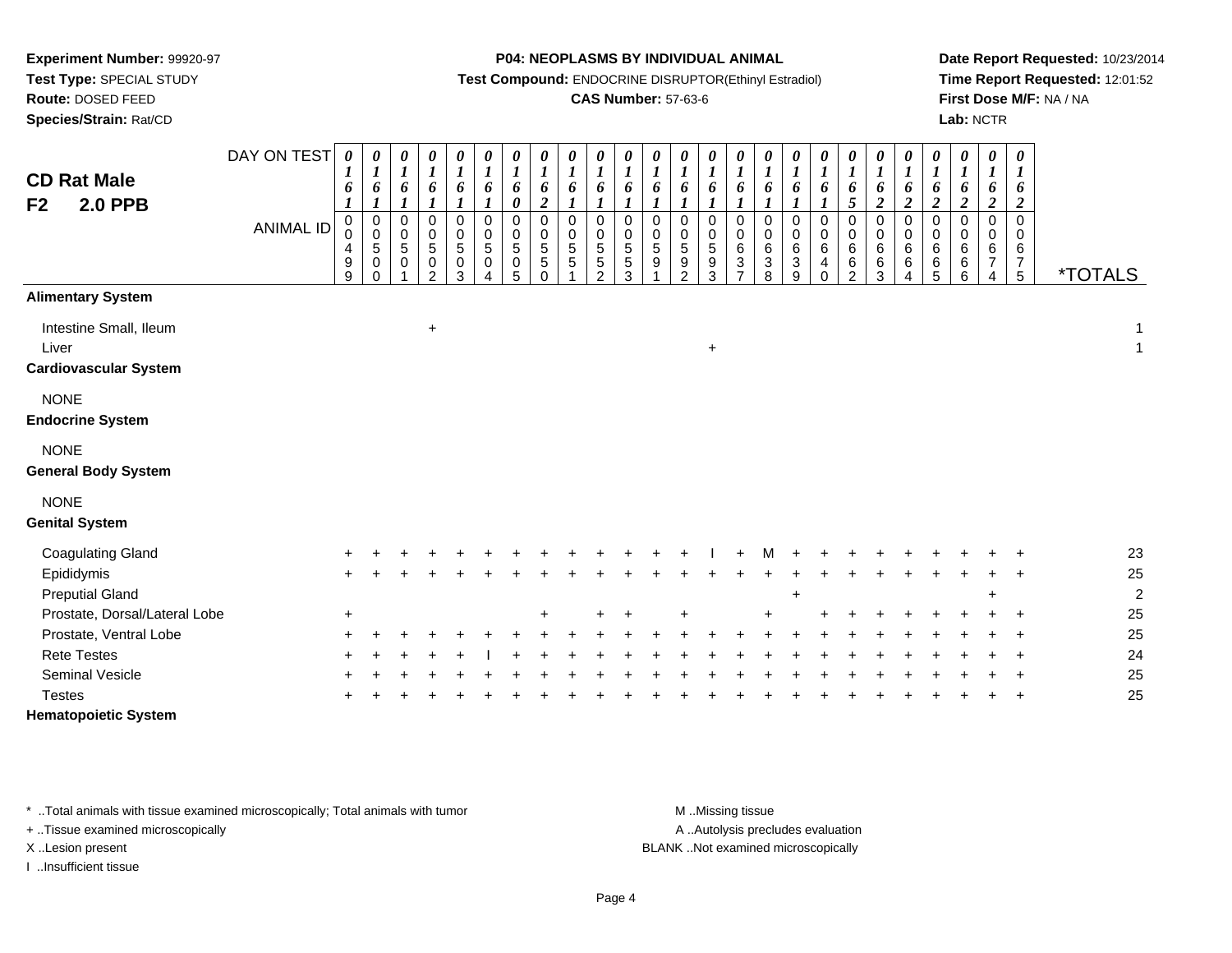**Route:** DOSED FEED

**Species/Strain:** Rat/CD

#### **P04: NEOPLASMS BY INDIVIDUAL ANIMAL**

**Test Compound:** ENDOCRINE DISRUPTOR(Ethinyl Estradiol)

### **CAS Number:** 57-63-6

**Date Report Requested:** 10/23/2014**Time Report Requested:** 12:01:52**First Dose M/F:** NA / NA**Lab:** NCTR

| <b>CD Rat Male</b><br><b>2.0 PPB</b><br>F <sub>2</sub> | DAY ON TEST<br><b>ANIMAL ID</b> | 0<br>$\boldsymbol{l}$<br>6<br>$\mathbf 0$<br>0<br>4<br>9<br>9 | 0<br>$\boldsymbol{l}$<br>6<br>$\pmb{0}$<br>$\pmb{0}$<br>$\sqrt{5}$<br>$\mathbf 0$<br>$\Omega$ | 0<br>$\boldsymbol{l}$<br>6<br>1<br>$\,0\,$<br>$\pmb{0}$<br>$\sqrt{5}$<br>$\mathbf 0$ | $\begin{array}{c} 0 \\ 1 \\ 6 \end{array}$<br>$\boldsymbol{l}$<br>$\,0\,$<br>$\begin{smallmatrix}0\0\5\end{smallmatrix}$<br>$\pmb{0}$<br>$\mathfrak{p}$ | $\frac{\theta}{I}$<br>6<br>$\pmb{0}$<br>$\begin{array}{c} 0 \\ 5 \end{array}$<br>$\pmb{0}$<br>3 | 0<br>$\boldsymbol{l}$<br>6<br>0<br>$\begin{array}{c} 0 \\ 5 \end{array}$<br>0 | 0<br>$\boldsymbol{l}$<br>6<br>$\boldsymbol{\theta}$<br>$\mathbf 0$<br>$\pmb{0}$<br>$\sqrt{5}$<br>0<br>5 | 0<br>$\boldsymbol{l}$<br>6<br>$\boldsymbol{2}$<br>$\mathbf 0$<br>0<br>5<br>5<br>0 | 0<br>$\boldsymbol{l}$<br>6<br>1<br>$\mathbf 0$<br>0<br>5<br>5 | 0<br>$\boldsymbol{l}$<br>6<br>$\mathbf 0$<br>0<br>5<br>5<br>$\mathcal{P}$ | $\boldsymbol{\theta}$<br>$\boldsymbol{l}$<br>6<br>0<br>$\begin{array}{c} 0 \\ 5 \end{array}$<br>$\overline{5}$<br>3 | $\frac{\theta}{I}$<br>6<br>0<br>0<br>$\overline{5}$<br>9 | $\frac{\boldsymbol{\theta}}{\boldsymbol{I}}$<br>6<br>0<br>$\begin{array}{c} 0 \\ 5 \end{array}$<br>$\boldsymbol{9}$<br>$\mathcal{P}$ | $\boldsymbol{\theta}$<br>$\boldsymbol{l}$<br>6<br>$\mathbf 0$<br>$\pmb{0}$<br>$\overline{5}$<br>$\boldsymbol{9}$<br>3 | 0<br>$\boldsymbol{l}$<br>6<br>0<br>0<br>$\,6\,$<br>3 | $\boldsymbol{\theta}$<br>$\boldsymbol{l}$<br>6<br>$\mathbf 0$<br>0<br>$\,6\,$<br>$\sqrt{3}$<br>8 | $\boldsymbol{l}$<br>6<br>1<br>$\mathbf 0$<br>0<br>6<br>3<br>9 | 0<br>$\boldsymbol{l}$<br>6<br>0<br>0<br>$\,6$<br>4<br>$\Omega$ | $\frac{\theta}{I}$<br>6<br>5<br>0<br>0<br>$6\phantom{a}$<br>6<br>$\overline{2}$ | 0<br>$\boldsymbol{l}$<br>6<br>$\overline{c}$<br>0<br>$\pmb{0}$<br>$\,6$<br>$\,6$<br>$\sqrt{3}$ | 0<br>$\boldsymbol{l}$<br>6<br>$\overline{c}$<br>$\pmb{0}$<br>$\mathbf 0$<br>6<br>6<br>4 | $\frac{\boldsymbol{0}}{\boldsymbol{1}}$<br>6<br>$\boldsymbol{2}$<br>$\,0\,$<br>$\pmb{0}$<br>6<br>6<br>5 | $\frac{\theta}{I}$<br>6<br>$\boldsymbol{2}$<br>$\mathbf 0$<br>0<br>6<br>$\,6\,$<br>6 | 0<br>$\boldsymbol{l}$<br>6<br>$\boldsymbol{2}$<br>0<br>0<br>6<br>7<br>4 | $\boldsymbol{\theta}$<br>$\boldsymbol{l}$<br>6<br>$\overline{2}$<br>$\mathbf 0$<br>$\mathbf 0$<br>$\,6$<br>$\overline{7}$<br>$\sqrt{5}$ | <i><b>*TOTALS</b></i> |              |
|--------------------------------------------------------|---------------------------------|---------------------------------------------------------------|-----------------------------------------------------------------------------------------------|--------------------------------------------------------------------------------------|---------------------------------------------------------------------------------------------------------------------------------------------------------|-------------------------------------------------------------------------------------------------|-------------------------------------------------------------------------------|---------------------------------------------------------------------------------------------------------|-----------------------------------------------------------------------------------|---------------------------------------------------------------|---------------------------------------------------------------------------|---------------------------------------------------------------------------------------------------------------------|----------------------------------------------------------|--------------------------------------------------------------------------------------------------------------------------------------|-----------------------------------------------------------------------------------------------------------------------|------------------------------------------------------|--------------------------------------------------------------------------------------------------|---------------------------------------------------------------|----------------------------------------------------------------|---------------------------------------------------------------------------------|------------------------------------------------------------------------------------------------|-----------------------------------------------------------------------------------------|---------------------------------------------------------------------------------------------------------|--------------------------------------------------------------------------------------|-------------------------------------------------------------------------|-----------------------------------------------------------------------------------------------------------------------------------------|-----------------------|--------------|
| Thymus<br><b>Integumentary System</b>                  |                                 |                                                               |                                                                                               |                                                                                      |                                                                                                                                                         |                                                                                                 |                                                                               |                                                                                                         |                                                                                   |                                                               |                                                                           |                                                                                                                     |                                                          |                                                                                                                                      |                                                                                                                       |                                                      |                                                                                                  | $+$                                                           |                                                                |                                                                                 |                                                                                                |                                                                                         |                                                                                                         |                                                                                      |                                                                         |                                                                                                                                         |                       | $\mathbf{1}$ |
| Mammary Gland<br><b>Musculoskeletal System</b>         |                                 | ÷                                                             |                                                                                               |                                                                                      |                                                                                                                                                         |                                                                                                 |                                                                               |                                                                                                         |                                                                                   |                                                               |                                                                           |                                                                                                                     |                                                          |                                                                                                                                      |                                                                                                                       |                                                      |                                                                                                  |                                                               |                                                                |                                                                                 |                                                                                                |                                                                                         |                                                                                                         |                                                                                      |                                                                         |                                                                                                                                         |                       | 25           |
| <b>NONE</b><br><b>Nervous System</b>                   |                                 |                                                               |                                                                                               |                                                                                      |                                                                                                                                                         |                                                                                                 |                                                                               |                                                                                                         |                                                                                   |                                                               |                                                                           |                                                                                                                     |                                                          |                                                                                                                                      |                                                                                                                       |                                                      |                                                                                                  |                                                               |                                                                |                                                                                 |                                                                                                |                                                                                         |                                                                                                         |                                                                                      |                                                                         |                                                                                                                                         |                       |              |
| <b>NONE</b><br><b>Respiratory System</b>               |                                 |                                                               |                                                                                               |                                                                                      |                                                                                                                                                         |                                                                                                 |                                                                               |                                                                                                         |                                                                                   |                                                               |                                                                           |                                                                                                                     |                                                          |                                                                                                                                      |                                                                                                                       |                                                      |                                                                                                  |                                                               |                                                                |                                                                                 |                                                                                                |                                                                                         |                                                                                                         |                                                                                      |                                                                         |                                                                                                                                         |                       |              |
| <b>NONE</b><br><b>Special Senses System</b>            |                                 |                                                               |                                                                                               |                                                                                      |                                                                                                                                                         |                                                                                                 |                                                                               |                                                                                                         |                                                                                   |                                                               |                                                                           |                                                                                                                     |                                                          |                                                                                                                                      |                                                                                                                       |                                                      |                                                                                                  |                                                               |                                                                |                                                                                 |                                                                                                |                                                                                         |                                                                                                         |                                                                                      |                                                                         |                                                                                                                                         |                       |              |
| <b>NONE</b><br><b>Urinary System</b>                   |                                 |                                                               |                                                                                               |                                                                                      |                                                                                                                                                         |                                                                                                 |                                                                               |                                                                                                         |                                                                                   |                                                               |                                                                           |                                                                                                                     |                                                          |                                                                                                                                      |                                                                                                                       |                                                      |                                                                                                  |                                                               |                                                                |                                                                                 |                                                                                                |                                                                                         |                                                                                                         |                                                                                      |                                                                         |                                                                                                                                         |                       |              |
| <b>NONE</b><br><b>SYSTEMIC LESIONS</b>                 |                                 |                                                               |                                                                                               |                                                                                      |                                                                                                                                                         |                                                                                                 |                                                                               |                                                                                                         |                                                                                   |                                                               |                                                                           |                                                                                                                     |                                                          |                                                                                                                                      |                                                                                                                       |                                                      |                                                                                                  |                                                               |                                                                |                                                                                 |                                                                                                |                                                                                         |                                                                                                         |                                                                                      |                                                                         |                                                                                                                                         |                       |              |
| Multiple Organ                                         |                                 |                                                               |                                                                                               |                                                                                      |                                                                                                                                                         |                                                                                                 |                                                                               |                                                                                                         |                                                                                   |                                                               |                                                                           |                                                                                                                     |                                                          |                                                                                                                                      |                                                                                                                       |                                                      |                                                                                                  |                                                               |                                                                |                                                                                 |                                                                                                |                                                                                         |                                                                                                         |                                                                                      |                                                                         |                                                                                                                                         |                       | 25           |

\* ..Total animals with tissue examined microscopically; Total animals with tumor **M** . Missing tissue M ..Missing tissue + ..Tissue examined microscopically

I ..Insufficient tissue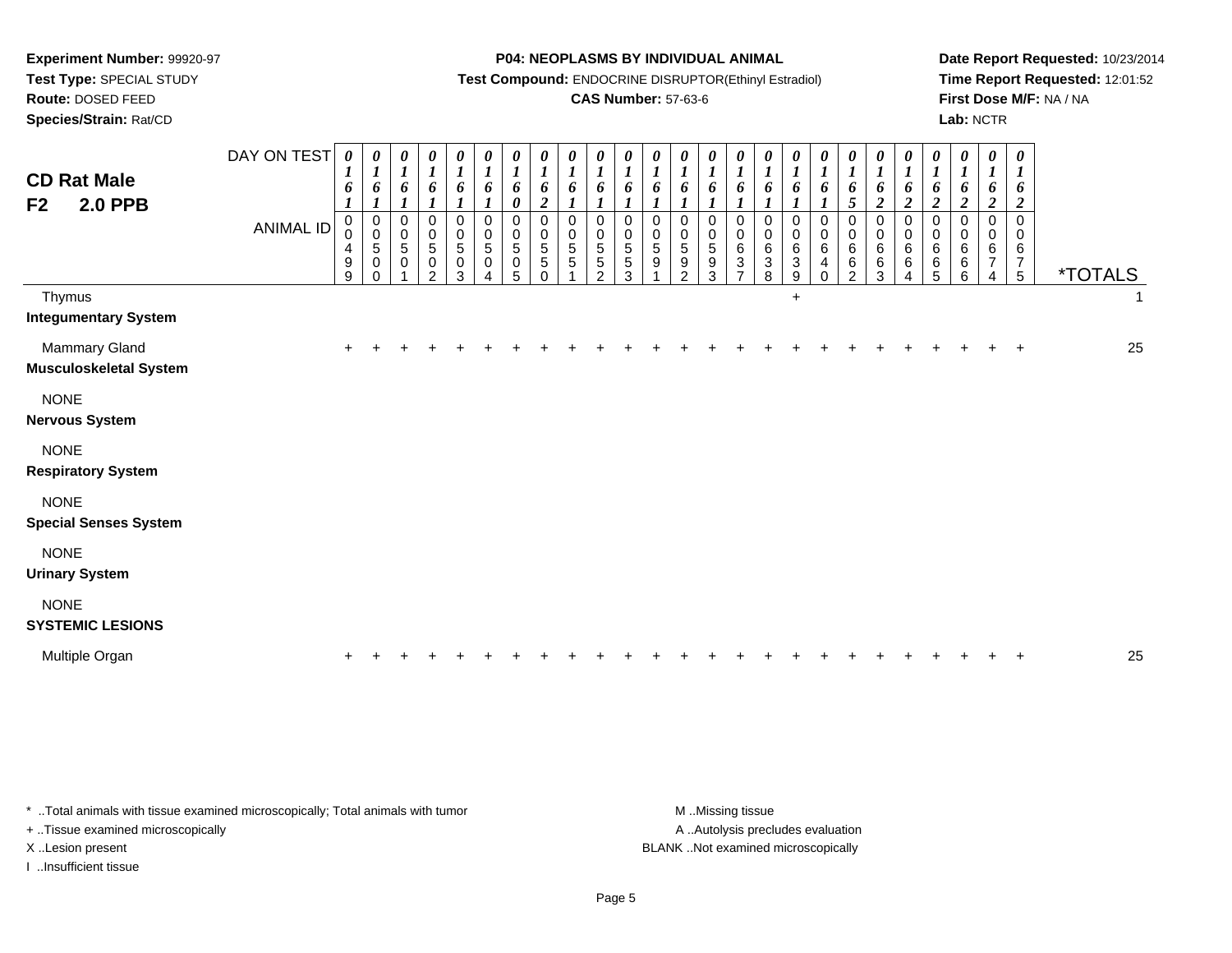**Route:** DOSED FEED

**Species/Strain:** Rat/CD

#### **P04: NEOPLASMS BY INDIVIDUAL ANIMAL**

**Test Compound:** ENDOCRINE DISRUPTOR(Ethinyl Estradiol)

### **CAS Number:** 57-63-6

**Date Report Requested:** 10/23/2014**Time Report Requested:** 12:01:52**First Dose M/F:** NA / NA**Lab:** NCTR

| <b>CD Rat Male</b><br><b>10 PPB</b><br>F <sub>2</sub> | DAY ON TEST<br><b>ANIMAL ID</b> | 0<br>6<br>0<br>$\pmb{0}$<br>5<br>0<br>6 | 0<br>$\boldsymbol{l}$<br>6<br>$\pmb{0}$<br>$\mathbf 0$<br>$\,$ 5 $\,$<br>0<br>$\overline{7}$ | 0<br>$\boldsymbol{l}$<br>6<br>0<br>0<br>5<br>0<br>8 | 0<br>$\boldsymbol{l}$<br>6<br>0<br>$\pmb{0}$<br>$\overline{5}$<br>$\pmb{0}$<br>9 | 0<br>$\boldsymbol{l}$<br>6<br>0<br>0<br>5<br>$\Omega$ | 0<br>$\boldsymbol{l}$<br>6<br>0<br>0<br>$\sqrt{5}$ | $\boldsymbol{\theta}$<br>$\boldsymbol{l}$<br>6<br>0<br>$\mathbf 0$<br>5<br>1<br>2 | 0<br>$\boldsymbol{l}$<br>6<br>0<br>0<br>5<br>3 | $\pmb{\theta}$<br>$\boldsymbol{l}$<br>6<br>0<br>0<br>5<br>5 | 0<br>$\boldsymbol{l}$<br>6<br>$\mathbf 0$<br>0<br>5<br>5<br>5 | $\frac{\theta}{I}$<br>6<br>0<br>$\pmb{0}$<br>$\frac{5}{5}$<br>6 | $\pmb{\theta}$<br>$\boldsymbol{l}$<br>6<br>0<br>0<br>$\sqrt{5}$<br>$\sqrt{5}$<br>$\overline{7}$ | 0<br>$\boldsymbol{l}$<br>6<br>0<br>0<br>5<br>5<br>8 | $\pmb{\theta}$<br>$\boldsymbol{l}$<br>6<br>0<br>$\mathbf 0$<br>$\overline{5}$<br>$\mathbf 5$<br>9 | 0<br>$\boldsymbol{l}$<br>6<br>0<br>0<br>5<br>9<br>4 | 0<br>$\boldsymbol{l}$<br>6<br>0<br>0<br>$\,$ 5 $\,$<br>$\begin{array}{c} 9 \\ 5 \end{array}$ | 0<br>$\boldsymbol{l}$<br>6<br>0<br>$\mathbf 0$<br>$\sqrt{5}$<br>9<br>6 | $\frac{\theta}{I}$<br>6<br>$\pmb{0}$<br>$\begin{array}{c} 0 \\ 5 \\ 9 \end{array}$<br>7 | $\pmb{\theta}$<br>$\boldsymbol{l}$<br>6<br>0<br>$\pmb{0}$<br>$\overline{5}$<br>$\boldsymbol{9}$<br>8 | 0<br>$\boldsymbol{l}$<br>6<br>$\overline{2}$<br>$\mathbf 0$<br>0<br>6<br>4 | $\pmb{\theta}$<br>$\boldsymbol{l}$<br>6<br>$\boldsymbol{2}$<br>0<br>0<br>$\,6$<br>4<br>2 | $\pmb{\theta}$<br>$\boldsymbol{l}$<br>6<br>0<br>0<br>6<br>4<br>3 | $\pmb{\theta}$<br>6<br>0<br>0<br>6<br>4<br>4 | $\boldsymbol{\theta}$<br>$\boldsymbol{l}$<br>6<br>0<br>0<br>6<br>4<br>5 | $\pmb{\theta}$<br>1<br>6<br>3<br>$\mathbf 0$<br>0<br>6<br>$\frac{6}{7}$ | <i><b>*TOTALS</b></i> |
|-------------------------------------------------------|---------------------------------|-----------------------------------------|----------------------------------------------------------------------------------------------|-----------------------------------------------------|----------------------------------------------------------------------------------|-------------------------------------------------------|----------------------------------------------------|-----------------------------------------------------------------------------------|------------------------------------------------|-------------------------------------------------------------|---------------------------------------------------------------|-----------------------------------------------------------------|-------------------------------------------------------------------------------------------------|-----------------------------------------------------|---------------------------------------------------------------------------------------------------|-----------------------------------------------------|----------------------------------------------------------------------------------------------|------------------------------------------------------------------------|-----------------------------------------------------------------------------------------|------------------------------------------------------------------------------------------------------|----------------------------------------------------------------------------|------------------------------------------------------------------------------------------|------------------------------------------------------------------|----------------------------------------------|-------------------------------------------------------------------------|-------------------------------------------------------------------------|-----------------------|
| <b>Alimentary System</b>                              |                                 |                                         |                                                                                              |                                                     |                                                                                  |                                                       |                                                    |                                                                                   |                                                |                                                             |                                                               |                                                                 |                                                                                                 |                                                     |                                                                                                   |                                                     |                                                                                              |                                                                        |                                                                                         |                                                                                                      |                                                                            |                                                                                          |                                                                  |                                              |                                                                         |                                                                         |                       |
| Liver<br><b>Cardiovascular System</b>                 |                                 |                                         |                                                                                              |                                                     |                                                                                  |                                                       |                                                    |                                                                                   |                                                |                                                             |                                                               |                                                                 |                                                                                                 |                                                     |                                                                                                   |                                                     |                                                                                              |                                                                        |                                                                                         |                                                                                                      | $\ddot{}$                                                                  |                                                                                          |                                                                  |                                              |                                                                         |                                                                         | 1                     |
| <b>NONE</b><br><b>Endocrine System</b>                |                                 |                                         |                                                                                              |                                                     |                                                                                  |                                                       |                                                    |                                                                                   |                                                |                                                             |                                                               |                                                                 |                                                                                                 |                                                     |                                                                                                   |                                                     |                                                                                              |                                                                        |                                                                                         |                                                                                                      |                                                                            |                                                                                          |                                                                  |                                              |                                                                         |                                                                         |                       |
| <b>NONE</b><br><b>General Body System</b>             |                                 |                                         |                                                                                              |                                                     |                                                                                  |                                                       |                                                    |                                                                                   |                                                |                                                             |                                                               |                                                                 |                                                                                                 |                                                     |                                                                                                   |                                                     |                                                                                              |                                                                        |                                                                                         |                                                                                                      |                                                                            |                                                                                          |                                                                  |                                              |                                                                         |                                                                         |                       |
| <b>NONE</b><br><b>Genital System</b>                  |                                 |                                         |                                                                                              |                                                     |                                                                                  |                                                       |                                                    |                                                                                   |                                                |                                                             |                                                               |                                                                 |                                                                                                 |                                                     |                                                                                                   |                                                     |                                                                                              |                                                                        |                                                                                         |                                                                                                      |                                                                            |                                                                                          |                                                                  |                                              |                                                                         |                                                                         |                       |
| <b>Coagulating Gland</b>                              |                                 |                                         |                                                                                              |                                                     |                                                                                  |                                                       |                                                    |                                                                                   |                                                |                                                             |                                                               |                                                                 |                                                                                                 |                                                     |                                                                                                   |                                                     |                                                                                              |                                                                        |                                                                                         |                                                                                                      |                                                                            |                                                                                          |                                                                  |                                              |                                                                         |                                                                         | 25                    |
| Epididymis                                            |                                 |                                         |                                                                                              |                                                     |                                                                                  |                                                       |                                                    |                                                                                   |                                                |                                                             |                                                               |                                                                 |                                                                                                 |                                                     |                                                                                                   |                                                     |                                                                                              |                                                                        |                                                                                         |                                                                                                      |                                                                            |                                                                                          |                                                                  |                                              |                                                                         | $\ddot{}$                                                               | 25                    |
| Prostate, Dorsal/Lateral Lobe                         |                                 |                                         |                                                                                              |                                                     |                                                                                  |                                                       |                                                    |                                                                                   |                                                |                                                             |                                                               |                                                                 |                                                                                                 |                                                     |                                                                                                   |                                                     |                                                                                              |                                                                        |                                                                                         |                                                                                                      |                                                                            |                                                                                          |                                                                  |                                              |                                                                         | $\ddot{}$                                                               | 25                    |
| Prostate, Ventral Lobe                                |                                 |                                         |                                                                                              |                                                     |                                                                                  |                                                       |                                                    |                                                                                   |                                                |                                                             |                                                               |                                                                 |                                                                                                 |                                                     |                                                                                                   |                                                     |                                                                                              |                                                                        |                                                                                         |                                                                                                      |                                                                            |                                                                                          |                                                                  |                                              |                                                                         | $\overline{ }$                                                          | 25                    |
| <b>Rete Testes</b>                                    |                                 |                                         |                                                                                              |                                                     |                                                                                  |                                                       |                                                    |                                                                                   |                                                |                                                             |                                                               |                                                                 |                                                                                                 |                                                     |                                                                                                   |                                                     |                                                                                              |                                                                        |                                                                                         |                                                                                                      |                                                                            |                                                                                          |                                                                  |                                              |                                                                         | $\ddot{}$                                                               | 23                    |
| Seminal Vesicle                                       |                                 |                                         |                                                                                              |                                                     |                                                                                  |                                                       |                                                    |                                                                                   |                                                |                                                             |                                                               |                                                                 |                                                                                                 |                                                     |                                                                                                   |                                                     |                                                                                              |                                                                        |                                                                                         |                                                                                                      |                                                                            |                                                                                          |                                                                  |                                              |                                                                         | $\ddot{}$                                                               | 25                    |
| <b>Testes</b>                                         |                                 |                                         |                                                                                              |                                                     |                                                                                  |                                                       |                                                    |                                                                                   |                                                |                                                             |                                                               |                                                                 |                                                                                                 |                                                     |                                                                                                   |                                                     |                                                                                              |                                                                        |                                                                                         |                                                                                                      |                                                                            |                                                                                          |                                                                  |                                              |                                                                         | $\ddot{}$                                                               | 25                    |

#### **Hematopoietic System**

NONE

**Integumentary System**

\* ..Total animals with tissue examined microscopically; Total animals with tumor **M** . Missing tissue M ..Missing tissue

+ ..Tissue examined microscopically

I ..Insufficient tissue

A ..Autolysis precludes evaluation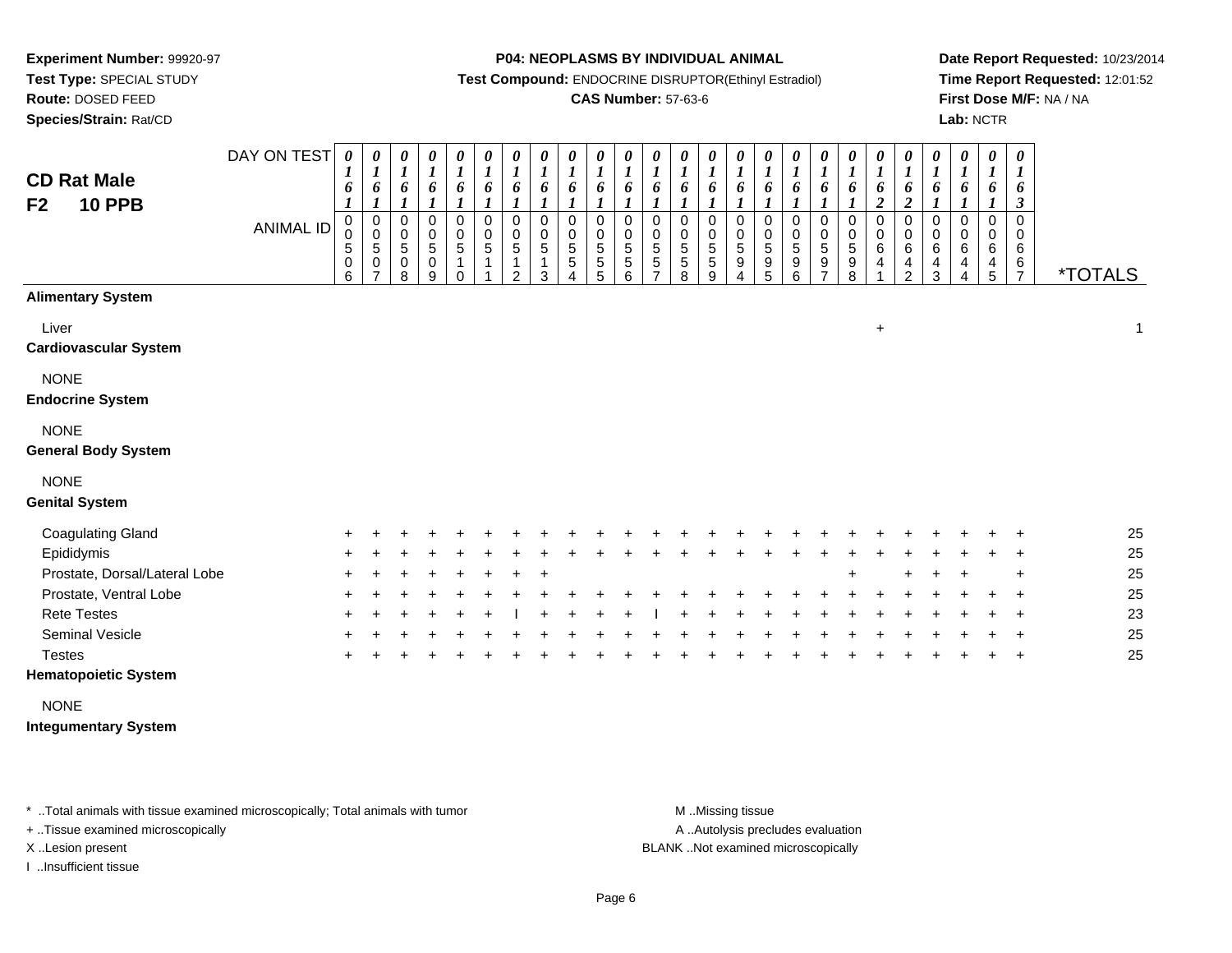**Route:** DOSED FEED

**Species/Strain:** Rat/CD

#### **P04: NEOPLASMS BY INDIVIDUAL ANIMAL**

**Test Compound:** ENDOCRINE DISRUPTOR(Ethinyl Estradiol)

### **CAS Number:** 57-63-6

**Date Report Requested:** 10/23/2014**Time Report Requested:** 12:01:52**First Dose M/F:** NA / NA**Lab:** NCTR

| <b>CD Rat Male</b><br><b>10 PPB</b><br>F <sub>2</sub> | DAY ON TEST<br>ANIMAL ID | $\boldsymbol{\theta}$<br>1<br>6<br>$\pmb{0}$<br>$\pmb{0}$<br>$\,$ 5 $\,$<br>$\mathbf 0$<br>6 | 0<br>$\boldsymbol{l}$<br>6<br>$\pmb{0}$<br>$\pmb{0}$<br>5<br>0 | 0<br>$\boldsymbol{l}$<br>6<br>0<br>$\pmb{0}$<br>$\overline{5}$ <sup>0</sup><br>8 | $\boldsymbol{\theta}$<br>$\boldsymbol{l}$<br>6<br>0<br>$\pmb{0}$<br>$\sqrt{5}$<br>$\pmb{0}$<br>9 | $\begin{matrix} 0 \\ 1 \end{matrix}$<br>6<br>$\,0\,$<br>$\frac{0}{5}$<br>$\mathbf{1}$ | $\boldsymbol{\theta}$<br>$\boldsymbol{l}$<br>$\pmb{6}$<br>$\pmb{0}$<br>$\frac{0}{5}$<br>$\mathbf{1}$ | 0<br>$\boldsymbol{l}$<br>6<br>0<br>$\begin{array}{c} 0 \\ 5 \end{array}$<br>1<br>$\mathfrak{p}$ | 0<br>$\boldsymbol{l}$<br>6<br>$\,0\,$<br>$\pmb{0}$<br>$\sqrt{5}$<br>3 | $\frac{\theta}{I}$<br>6<br>$\pmb{0}$<br>$\mathbf 0$<br>5<br>$\overline{5}$ | $\frac{\theta}{I}$<br>6<br>$\mathbf 0$<br>$\pmb{0}$<br>$\,$ 5 $\,$<br>$\overline{5}$<br>5 | $\frac{\theta}{I}$<br>6<br>0<br>$\mathbf 0$<br>$\sqrt{5}$<br>5<br>6 | $\frac{\theta}{I}$<br>6<br>$\,0\,$<br>$\pmb{0}$<br>$\sqrt{5}$<br>$\sqrt{5}$<br>- | $\boldsymbol{\theta}$<br>$\boldsymbol{l}$<br>6<br>0<br>$\begin{array}{c} 0 \\ 5 \end{array}$<br>$\sqrt{5}$<br>8 | 0<br>$\boldsymbol{l}$<br>6<br>0<br>$\mathsf 0$<br>5<br>5<br>9 | $\pmb{\theta}$<br>$\boldsymbol{l}$<br>6<br>0<br>$\pmb{0}$<br>$\sqrt{5}$<br>9 | $\frac{\theta}{I}$<br>6<br>0<br>$\mathbf 0$<br>5<br>9<br>5 | 0<br>$\boldsymbol{l}$<br>6<br>0<br>$\pmb{0}$<br>$\sqrt{5}$<br>$\boldsymbol{9}$<br>6 | $\frac{\theta}{I}$<br>6<br>0<br>$\pmb{0}$<br>$\overline{5}$<br>$\boldsymbol{9}$<br>⇁ | $\begin{matrix} 0 \\ 1 \end{matrix}$<br>6<br>0<br>$\begin{array}{c} 0 \\ 5 \end{array}$<br>9<br>8 | 0<br>$\boldsymbol{I}$<br>6<br>$\overline{c}$<br>0<br>$\mathsf 0$<br>$\,6\,$<br>$\overline{4}$ | 0<br>$\boldsymbol{l}$<br>6<br>ി<br>0<br>$\mathsf{O}\xspace$<br>6<br>4<br>2 | $\pmb{\theta}$<br>$\boldsymbol{l}$<br>6<br>0<br>$\pmb{0}$<br>$\,6$<br>$\overline{\mathbf{4}}$<br>3 | 0<br>6<br>$\mathbf 0$<br>0<br>6<br>$\overline{4}$ | 0<br>$\boldsymbol{l}$<br>6<br>0<br>0<br>6<br>$\overline{4}$<br>5 | $\boldsymbol{\theta}$<br>$\boldsymbol{l}$<br>6<br>$\boldsymbol{\beta}$<br>$\mathbf 0$<br>0<br>$\,6$<br>$\,6$<br>$\overline{z}$ | <i><b>*TOTALS</b></i> |
|-------------------------------------------------------|--------------------------|----------------------------------------------------------------------------------------------|----------------------------------------------------------------|----------------------------------------------------------------------------------|--------------------------------------------------------------------------------------------------|---------------------------------------------------------------------------------------|------------------------------------------------------------------------------------------------------|-------------------------------------------------------------------------------------------------|-----------------------------------------------------------------------|----------------------------------------------------------------------------|-------------------------------------------------------------------------------------------|---------------------------------------------------------------------|----------------------------------------------------------------------------------|-----------------------------------------------------------------------------------------------------------------|---------------------------------------------------------------|------------------------------------------------------------------------------|------------------------------------------------------------|-------------------------------------------------------------------------------------|--------------------------------------------------------------------------------------|---------------------------------------------------------------------------------------------------|-----------------------------------------------------------------------------------------------|----------------------------------------------------------------------------|----------------------------------------------------------------------------------------------------|---------------------------------------------------|------------------------------------------------------------------|--------------------------------------------------------------------------------------------------------------------------------|-----------------------|
| <b>Mammary Gland</b><br><b>Musculoskeletal System</b> |                          | $+$                                                                                          |                                                                |                                                                                  |                                                                                                  |                                                                                       |                                                                                                      |                                                                                                 |                                                                       |                                                                            |                                                                                           |                                                                     |                                                                                  |                                                                                                                 |                                                               |                                                                              |                                                            |                                                                                     |                                                                                      |                                                                                                   |                                                                                               |                                                                            |                                                                                                    | $\ddot{}$                                         | $+$                                                              | $\ddot{}$                                                                                                                      | 25                    |
| <b>NONE</b><br><b>Nervous System</b>                  |                          |                                                                                              |                                                                |                                                                                  |                                                                                                  |                                                                                       |                                                                                                      |                                                                                                 |                                                                       |                                                                            |                                                                                           |                                                                     |                                                                                  |                                                                                                                 |                                                               |                                                                              |                                                            |                                                                                     |                                                                                      |                                                                                                   |                                                                                               |                                                                            |                                                                                                    |                                                   |                                                                  |                                                                                                                                |                       |
| <b>NONE</b><br><b>Respiratory System</b>              |                          |                                                                                              |                                                                |                                                                                  |                                                                                                  |                                                                                       |                                                                                                      |                                                                                                 |                                                                       |                                                                            |                                                                                           |                                                                     |                                                                                  |                                                                                                                 |                                                               |                                                                              |                                                            |                                                                                     |                                                                                      |                                                                                                   |                                                                                               |                                                                            |                                                                                                    |                                                   |                                                                  |                                                                                                                                |                       |
| <b>NONE</b><br><b>Special Senses System</b>           |                          |                                                                                              |                                                                |                                                                                  |                                                                                                  |                                                                                       |                                                                                                      |                                                                                                 |                                                                       |                                                                            |                                                                                           |                                                                     |                                                                                  |                                                                                                                 |                                                               |                                                                              |                                                            |                                                                                     |                                                                                      |                                                                                                   |                                                                                               |                                                                            |                                                                                                    |                                                   |                                                                  |                                                                                                                                |                       |
| <b>NONE</b><br><b>Urinary System</b>                  |                          |                                                                                              |                                                                |                                                                                  |                                                                                                  |                                                                                       |                                                                                                      |                                                                                                 |                                                                       |                                                                            |                                                                                           |                                                                     |                                                                                  |                                                                                                                 |                                                               |                                                                              |                                                            |                                                                                     |                                                                                      |                                                                                                   |                                                                                               |                                                                            |                                                                                                    |                                                   |                                                                  |                                                                                                                                |                       |
| Kidney<br><b>SYSTEMIC LESIONS</b>                     |                          |                                                                                              |                                                                |                                                                                  |                                                                                                  |                                                                                       |                                                                                                      |                                                                                                 |                                                                       |                                                                            |                                                                                           |                                                                     |                                                                                  |                                                                                                                 |                                                               |                                                                              |                                                            |                                                                                     |                                                                                      |                                                                                                   |                                                                                               |                                                                            |                                                                                                    |                                                   |                                                                  | $\mathbf +$                                                                                                                    | 25                    |
| Multiple Organ                                        |                          |                                                                                              |                                                                |                                                                                  |                                                                                                  |                                                                                       |                                                                                                      |                                                                                                 |                                                                       |                                                                            |                                                                                           |                                                                     |                                                                                  |                                                                                                                 |                                                               |                                                                              |                                                            |                                                                                     |                                                                                      |                                                                                                   |                                                                                               |                                                                            |                                                                                                    |                                                   |                                                                  |                                                                                                                                | 25                    |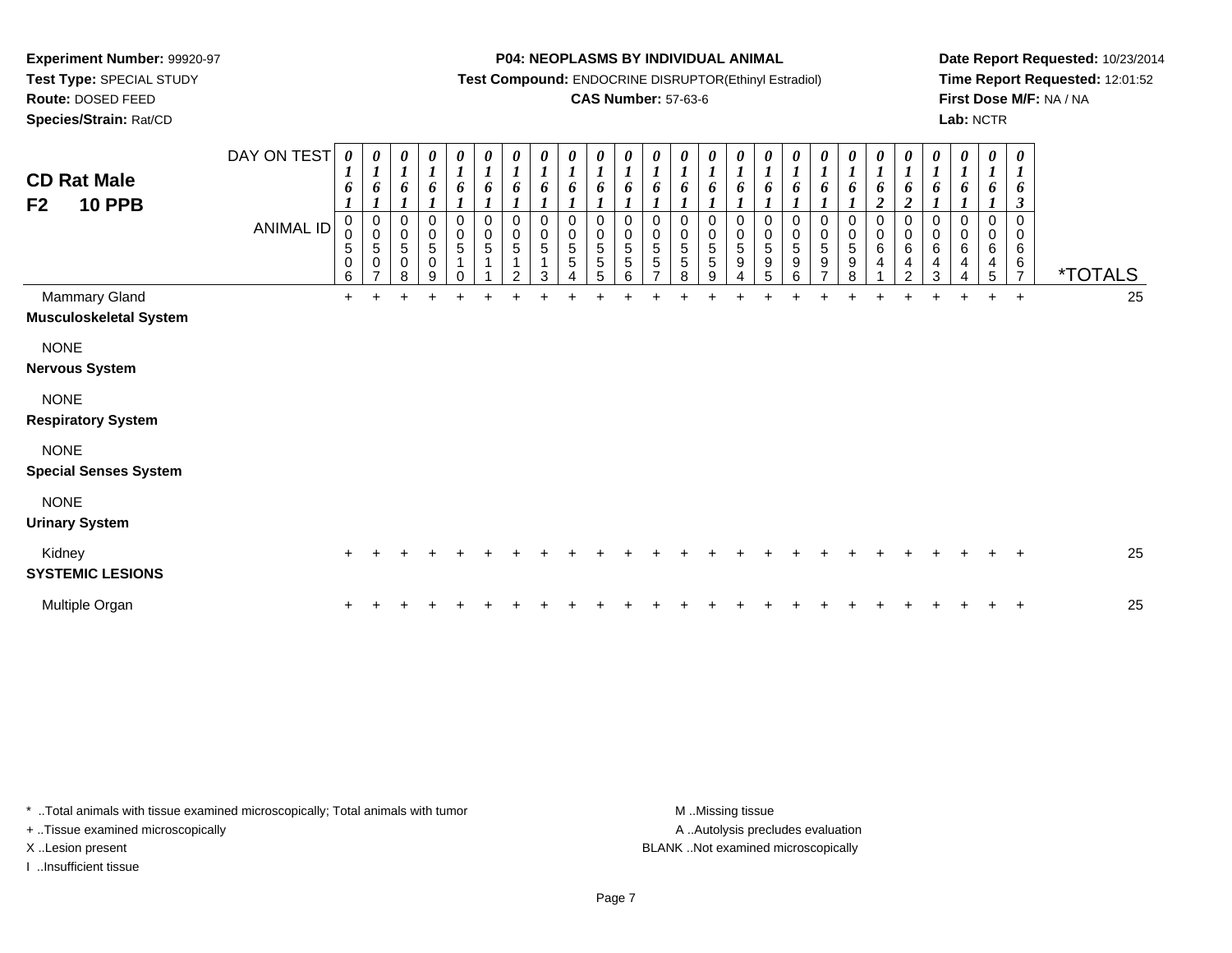**Test Type:** SPECIAL STUDY

**Route:** DOSED FEED

**Species/Strain:** Rat/CD

#### **P04: NEOPLASMS BY INDIVIDUAL ANIMAL**

**Test Compound:** ENDOCRINE DISRUPTOR(Ethinyl Estradiol)

### **CAS Number:** 57-63-6

**Date Report Requested:** 10/23/2014**Time Report Requested:** 12:01:52**First Dose M/F:** NA / NA**Lab:** NCTR

| <b>CD Rat Male</b><br>F <sub>2</sub><br><b>50 PPB</b> | DAY ON TEST<br><b>ANIMAL ID</b> | 0<br>1<br>6<br>$\boldsymbol{l}$<br>$\boldsymbol{0}$<br>0<br>$\mathbf 5$<br>$\mathbf{1}$<br>$\overline{4}$ | $\boldsymbol{\theta}$<br>$\boldsymbol{l}$<br>6<br>$\boldsymbol{l}$<br>$\pmb{0}$<br>$\pmb{0}$<br>$\sqrt{5}$<br>$\mathbf{1}$<br>5 | 0<br>$\boldsymbol{l}$<br>6<br>$\boldsymbol{l}$<br>$\pmb{0}$<br>$\begin{array}{c} 0 \\ 5 \end{array}$<br>1<br>6 | $\frac{\theta}{I}$<br>6<br>$\boldsymbol{l}$<br>$\pmb{0}$<br>$\begin{array}{c} 0 \\ 5 \end{array}$<br>1<br>$\overline{7}$ | 0<br>$\boldsymbol{l}$<br>6<br>$\boldsymbol{l}$<br>$\pmb{0}$<br>$\pmb{0}$<br>$\sqrt{5}$<br>$\mathbf{1}$<br>8 | $\pmb{\theta}$<br>$\boldsymbol{l}$<br>6<br>$\boldsymbol{l}$<br>$\pmb{0}$<br>$\pmb{0}$<br>$\sqrt{5}$<br>$\,6$<br>$\mathbf 0$ | $\pmb{\theta}$<br>$\boldsymbol{l}$<br>6<br>$\mathbf{I}$<br>$\,0\,$<br>$\begin{smallmatrix}0\0\5\end{smallmatrix}$<br>6 | $\boldsymbol{\theta}$<br>$\boldsymbol{l}$<br>6<br>$\boldsymbol{l}$<br>0<br>$\pmb{0}$<br>$\sqrt{5}$<br>$\,6\,$<br>$\overline{2}$ | $\pmb{\theta}$<br>$\boldsymbol{l}$<br>6<br>$\boldsymbol{l}$<br>0<br>$\pmb{0}$<br>$\,$ 5 $\,$<br>6<br>3 | $\boldsymbol{\theta}$<br>$\boldsymbol{l}$<br>6<br>$\boldsymbol{l}$<br>$\mathbf 0$<br>0<br>5<br>$\,6$<br>4 | 0<br>$\boldsymbol{l}$<br>6<br>$\mathfrak{z}$<br>$\pmb{0}$<br>$\begin{smallmatrix}0\0\5\end{smallmatrix}$<br>$\boldsymbol{9}$<br>9 | $\boldsymbol{\theta}$<br>$\boldsymbol{l}$<br>6<br>$\boldsymbol{2}$<br>$\mathbf 0$<br>$\mathbf 0$<br>$\,6$<br>$\pmb{0}$<br>$\Omega$ | 0<br>$\boldsymbol{l}$<br>6<br>$\boldsymbol{2}$<br>0<br>$\pmb{0}$<br>$\,6$<br>0 | 0<br>$\boldsymbol{l}$<br>6<br>$\overline{2}$<br>$\mathbf 0$<br>0<br>$\,6\,$<br>$\mathbf 0$<br>$\mathcal{D}$ | 0<br>$\boldsymbol{l}$<br>6<br>0<br>0<br>$\,6\,$<br>$\pmb{0}$<br>3 | $\pmb{\theta}$<br>$\boldsymbol{l}$<br>6<br>$\boldsymbol{l}$<br>0<br>$\mathbf 0$<br>$\,6\,$<br>$\mathbf 0$<br>4 | 0<br>$\boldsymbol{l}$<br>6<br>1<br>0<br>0<br>6<br>0<br>5 | $\boldsymbol{\theta}$<br>$\boldsymbol{l}$<br>6<br>1<br>$\mathbf 0$<br>0<br>$\,6\,$<br>$\mathbf 0$<br>6 | $\boldsymbol{\theta}$<br>$\boldsymbol{l}$<br>6<br>$\boldsymbol{2}$<br>0<br>$\mathbf 0$<br>$\,6\,$<br>4<br>6 | 0<br>$\boldsymbol{l}$<br>6<br>$\boldsymbol{l}$<br>$\mathbf 0$<br>$\boldsymbol{0}$<br>$\,6$<br>4<br>$\overline{ }$ | 0<br>$\boldsymbol{l}$<br>6<br>$\boldsymbol{l}$<br>0<br>$\boldsymbol{0}$<br>6<br>4<br>8 | 0<br>$\boldsymbol{l}$<br>6<br>1<br>$\mathbf 0$<br>0<br>$\,6$<br>4<br>9 | 0<br>$\boldsymbol{l}$<br>6<br>0<br>0<br>$\,6$<br>5<br>$\mathbf 0$ | $\boldsymbol{\theta}$<br>$\boldsymbol{l}$<br>6<br>$\boldsymbol{l}$<br>0<br>0<br>$\,6$<br>5 | 0<br>$\boldsymbol{l}$<br>6<br>4<br>$\mathbf 0$<br>0<br>6<br>6<br>8 | <i><b>*TOTALS</b></i> |
|-------------------------------------------------------|---------------------------------|-----------------------------------------------------------------------------------------------------------|---------------------------------------------------------------------------------------------------------------------------------|----------------------------------------------------------------------------------------------------------------|--------------------------------------------------------------------------------------------------------------------------|-------------------------------------------------------------------------------------------------------------|-----------------------------------------------------------------------------------------------------------------------------|------------------------------------------------------------------------------------------------------------------------|---------------------------------------------------------------------------------------------------------------------------------|--------------------------------------------------------------------------------------------------------|-----------------------------------------------------------------------------------------------------------|-----------------------------------------------------------------------------------------------------------------------------------|------------------------------------------------------------------------------------------------------------------------------------|--------------------------------------------------------------------------------|-------------------------------------------------------------------------------------------------------------|-------------------------------------------------------------------|----------------------------------------------------------------------------------------------------------------|----------------------------------------------------------|--------------------------------------------------------------------------------------------------------|-------------------------------------------------------------------------------------------------------------|-------------------------------------------------------------------------------------------------------------------|----------------------------------------------------------------------------------------|------------------------------------------------------------------------|-------------------------------------------------------------------|--------------------------------------------------------------------------------------------|--------------------------------------------------------------------|-----------------------|
| <b>Alimentary System</b>                              |                                 |                                                                                                           |                                                                                                                                 |                                                                                                                |                                                                                                                          |                                                                                                             |                                                                                                                             |                                                                                                                        |                                                                                                                                 |                                                                                                        |                                                                                                           |                                                                                                                                   |                                                                                                                                    |                                                                                |                                                                                                             |                                                                   |                                                                                                                |                                                          |                                                                                                        |                                                                                                             |                                                                                                                   |                                                                                        |                                                                        |                                                                   |                                                                                            |                                                                    |                       |
| Liver<br><b>Cardiovascular System</b>                 |                                 | $+$                                                                                                       |                                                                                                                                 |                                                                                                                |                                                                                                                          |                                                                                                             |                                                                                                                             |                                                                                                                        |                                                                                                                                 |                                                                                                        |                                                                                                           |                                                                                                                                   |                                                                                                                                    |                                                                                |                                                                                                             |                                                                   |                                                                                                                |                                                          |                                                                                                        |                                                                                                             |                                                                                                                   |                                                                                        |                                                                        |                                                                   |                                                                                            |                                                                    | 25                    |
| <b>NONE</b><br><b>Endocrine System</b>                |                                 |                                                                                                           |                                                                                                                                 |                                                                                                                |                                                                                                                          |                                                                                                             |                                                                                                                             |                                                                                                                        |                                                                                                                                 |                                                                                                        |                                                                                                           |                                                                                                                                   |                                                                                                                                    |                                                                                |                                                                                                             |                                                                   |                                                                                                                |                                                          |                                                                                                        |                                                                                                             |                                                                                                                   |                                                                                        |                                                                        |                                                                   |                                                                                            |                                                                    |                       |
| <b>Adrenal Cortex</b>                                 |                                 |                                                                                                           |                                                                                                                                 |                                                                                                                |                                                                                                                          |                                                                                                             |                                                                                                                             |                                                                                                                        |                                                                                                                                 |                                                                                                        |                                                                                                           |                                                                                                                                   |                                                                                                                                    |                                                                                |                                                                                                             |                                                                   |                                                                                                                |                                                          |                                                                                                        |                                                                                                             |                                                                                                                   |                                                                                        |                                                                        |                                                                   |                                                                                            |                                                                    | 25                    |
| <b>Adrenal Medulla</b>                                |                                 |                                                                                                           |                                                                                                                                 |                                                                                                                |                                                                                                                          |                                                                                                             |                                                                                                                             |                                                                                                                        |                                                                                                                                 |                                                                                                        |                                                                                                           |                                                                                                                                   |                                                                                                                                    |                                                                                |                                                                                                             |                                                                   |                                                                                                                |                                                          |                                                                                                        |                                                                                                             |                                                                                                                   |                                                                                        |                                                                        |                                                                   |                                                                                            |                                                                    | 25                    |
| <b>Pituitary Gland</b>                                |                                 |                                                                                                           |                                                                                                                                 |                                                                                                                |                                                                                                                          |                                                                                                             |                                                                                                                             |                                                                                                                        |                                                                                                                                 |                                                                                                        |                                                                                                           |                                                                                                                                   |                                                                                                                                    |                                                                                |                                                                                                             |                                                                   |                                                                                                                |                                                          |                                                                                                        |                                                                                                             |                                                                                                                   |                                                                                        |                                                                        |                                                                   |                                                                                            |                                                                    | 25                    |
| <b>Thyroid Gland</b>                                  |                                 |                                                                                                           |                                                                                                                                 |                                                                                                                |                                                                                                                          |                                                                                                             |                                                                                                                             |                                                                                                                        |                                                                                                                                 |                                                                                                        |                                                                                                           |                                                                                                                                   |                                                                                                                                    |                                                                                |                                                                                                             |                                                                   |                                                                                                                |                                                          |                                                                                                        |                                                                                                             |                                                                                                                   |                                                                                        |                                                                        |                                                                   |                                                                                            |                                                                    | 25                    |
| <b>General Body System</b>                            |                                 |                                                                                                           |                                                                                                                                 |                                                                                                                |                                                                                                                          |                                                                                                             |                                                                                                                             |                                                                                                                        |                                                                                                                                 |                                                                                                        |                                                                                                           |                                                                                                                                   |                                                                                                                                    |                                                                                |                                                                                                             |                                                                   |                                                                                                                |                                                          |                                                                                                        |                                                                                                             |                                                                                                                   |                                                                                        |                                                                        |                                                                   |                                                                                            |                                                                    |                       |
| <b>NONE</b><br><b>Genital System</b>                  |                                 |                                                                                                           |                                                                                                                                 |                                                                                                                |                                                                                                                          |                                                                                                             |                                                                                                                             |                                                                                                                        |                                                                                                                                 |                                                                                                        |                                                                                                           |                                                                                                                                   |                                                                                                                                    |                                                                                |                                                                                                             |                                                                   |                                                                                                                |                                                          |                                                                                                        |                                                                                                             |                                                                                                                   |                                                                                        |                                                                        |                                                                   |                                                                                            |                                                                    |                       |
| Coagulating Gland                                     |                                 |                                                                                                           |                                                                                                                                 |                                                                                                                |                                                                                                                          |                                                                                                             |                                                                                                                             |                                                                                                                        |                                                                                                                                 |                                                                                                        |                                                                                                           |                                                                                                                                   |                                                                                                                                    |                                                                                |                                                                                                             |                                                                   |                                                                                                                |                                                          |                                                                                                        |                                                                                                             |                                                                                                                   |                                                                                        |                                                                        |                                                                   |                                                                                            |                                                                    | 25                    |
| Epididymis                                            |                                 |                                                                                                           |                                                                                                                                 |                                                                                                                |                                                                                                                          |                                                                                                             |                                                                                                                             |                                                                                                                        |                                                                                                                                 |                                                                                                        |                                                                                                           |                                                                                                                                   |                                                                                                                                    |                                                                                |                                                                                                             |                                                                   |                                                                                                                |                                                          |                                                                                                        |                                                                                                             |                                                                                                                   |                                                                                        |                                                                        |                                                                   |                                                                                            |                                                                    | 25                    |
| Prostate, Dorsal/Lateral Lobe                         |                                 |                                                                                                           |                                                                                                                                 |                                                                                                                |                                                                                                                          |                                                                                                             |                                                                                                                             |                                                                                                                        |                                                                                                                                 |                                                                                                        |                                                                                                           |                                                                                                                                   |                                                                                                                                    |                                                                                |                                                                                                             |                                                                   |                                                                                                                |                                                          |                                                                                                        |                                                                                                             |                                                                                                                   |                                                                                        |                                                                        |                                                                   |                                                                                            |                                                                    | 25                    |
| Prostate, Ventral Lobe                                |                                 |                                                                                                           |                                                                                                                                 |                                                                                                                |                                                                                                                          |                                                                                                             |                                                                                                                             |                                                                                                                        |                                                                                                                                 |                                                                                                        |                                                                                                           |                                                                                                                                   |                                                                                                                                    |                                                                                |                                                                                                             |                                                                   |                                                                                                                |                                                          |                                                                                                        |                                                                                                             |                                                                                                                   |                                                                                        |                                                                        |                                                                   |                                                                                            |                                                                    | 25                    |
| <b>Rete Testes</b>                                    |                                 |                                                                                                           |                                                                                                                                 |                                                                                                                |                                                                                                                          |                                                                                                             |                                                                                                                             |                                                                                                                        |                                                                                                                                 |                                                                                                        |                                                                                                           |                                                                                                                                   |                                                                                                                                    |                                                                                |                                                                                                             |                                                                   |                                                                                                                |                                                          |                                                                                                        |                                                                                                             |                                                                                                                   |                                                                                        |                                                                        |                                                                   |                                                                                            |                                                                    | 25                    |
| <b>Seminal Vesicle</b>                                |                                 |                                                                                                           |                                                                                                                                 |                                                                                                                |                                                                                                                          |                                                                                                             |                                                                                                                             |                                                                                                                        |                                                                                                                                 |                                                                                                        |                                                                                                           |                                                                                                                                   |                                                                                                                                    |                                                                                |                                                                                                             |                                                                   |                                                                                                                |                                                          |                                                                                                        |                                                                                                             |                                                                                                                   |                                                                                        |                                                                        |                                                                   |                                                                                            |                                                                    | 25                    |
| <b>Testes</b>                                         |                                 |                                                                                                           |                                                                                                                                 |                                                                                                                |                                                                                                                          |                                                                                                             |                                                                                                                             |                                                                                                                        |                                                                                                                                 |                                                                                                        |                                                                                                           |                                                                                                                                   |                                                                                                                                    |                                                                                |                                                                                                             |                                                                   |                                                                                                                |                                                          |                                                                                                        |                                                                                                             |                                                                                                                   |                                                                                        |                                                                        |                                                                   |                                                                                            |                                                                    | 25                    |

\* ..Total animals with tissue examined microscopically; Total animals with tumor **M** . Missing tissue M ..Missing tissue

+ ..Tissue examined microscopically

I ..Insufficient tissue

A ..Autolysis precludes evaluation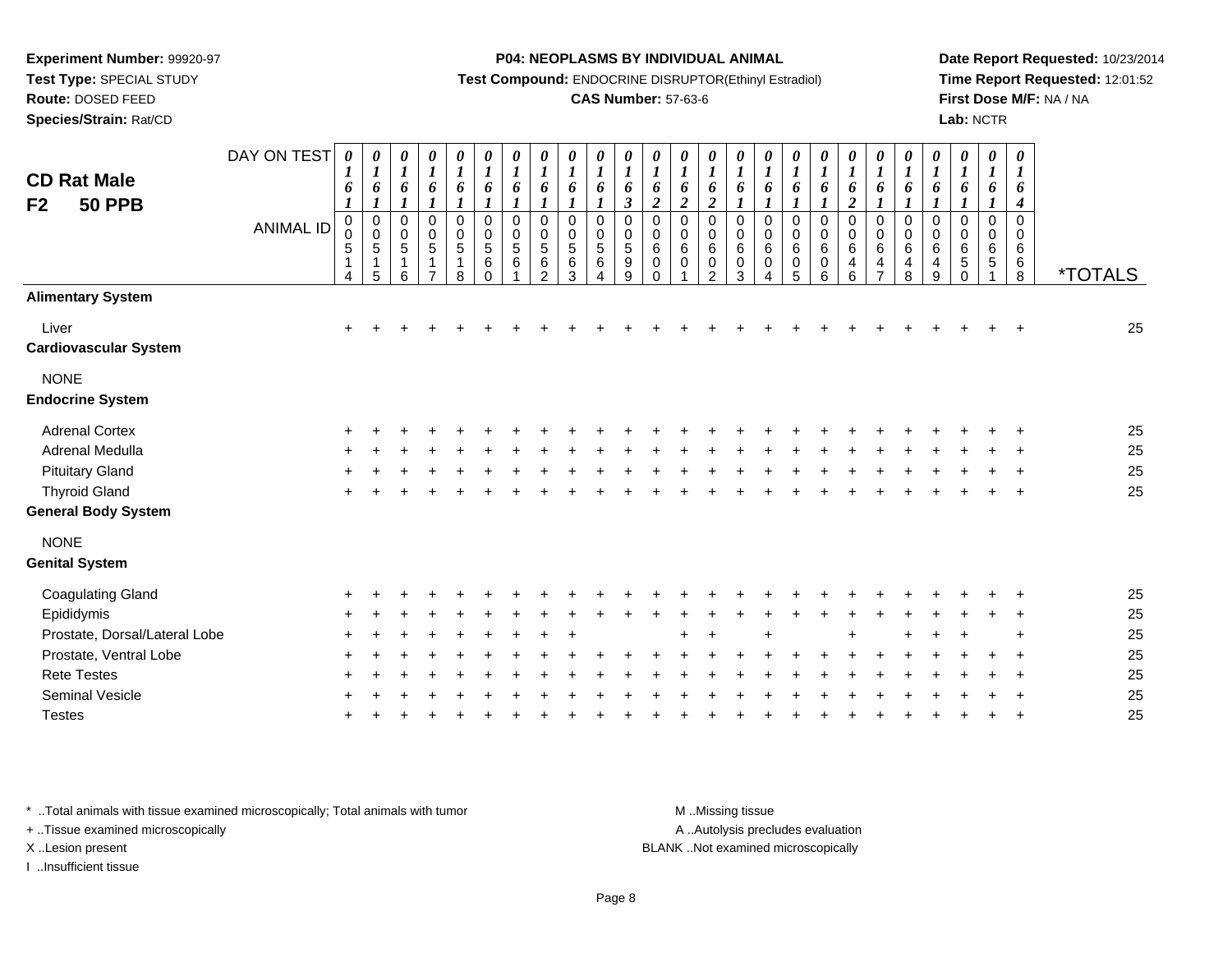**Test Type:** SPECIAL STUDY

**Route:** DOSED FEED

**Species/Strain:** Rat/CD

#### **P04: NEOPLASMS BY INDIVIDUAL ANIMAL**

**Test Compound:** ENDOCRINE DISRUPTOR(Ethinyl Estradiol)

# **CAS Number:** 57-63-6

**Date Report Requested:** 10/23/2014 **Time Report Requested:** 12:01:52**First Dose M/F:** NA / NA**Lab:** NCTR

| <b>CD Rat Male</b><br><b>50 PPB</b><br>F <sub>2</sub>                 | DAY ON TEST<br><b>ANIMAL ID</b> | 0<br>$\boldsymbol{l}$<br>6<br>$\boldsymbol{l}$<br>$\mathbf 0$<br>0<br>5<br>4 | $\boldsymbol{\theta}$<br>$\boldsymbol{l}$<br>6<br>$\boldsymbol{l}$<br>0<br>$\pmb{0}$<br>$\sqrt{5}$<br>$\mathbf{1}$<br>5 | $\boldsymbol{\theta}$<br>$\boldsymbol{I}$<br>6<br>$\boldsymbol{l}$<br>$\mathbf 0$<br>$\overline{0}$<br>5<br>$\mathbf{1}$<br>6 | 0<br>$\boldsymbol{l}$<br>6<br>$\boldsymbol{l}$<br>0<br>$\mathbf 0$<br>$\overline{5}$<br>1<br>$\overline{7}$ | 0<br>$\boldsymbol{l}$<br>6<br>1<br>0<br>$\pmb{0}$<br>$\sqrt{5}$<br>1<br>8 | $\pmb{\theta}$<br>$\boldsymbol{l}$<br>6<br>$\boldsymbol{l}$<br>$\mathbf 0$<br>$\pmb{0}$<br>$\sqrt{5}$<br>6<br>$\Omega$ | 0<br>$\boldsymbol{l}$<br>6<br>$\boldsymbol{l}$<br>$\mathbf 0$<br>$\pmb{0}$<br>$\,$ 5 $\,$<br>$\,6$ | 0<br>$\boldsymbol{l}$<br>6<br>$\boldsymbol{l}$<br>$\mathbf 0$<br>0<br>5<br>6<br>$\overline{2}$ | $\frac{\boldsymbol{\theta}}{\boldsymbol{I}}$<br>6<br>$\boldsymbol{l}$<br>$\Omega$<br>0<br>$\sqrt{5}$<br>6<br>3 | $\boldsymbol{\theta}$<br>$\boldsymbol{l}$<br>6<br>$\boldsymbol{I}$<br>$\mathbf 0$<br>0<br>$\sqrt{5}$<br>$\,6$<br>$\Delta$ | 0<br>$\boldsymbol{l}$<br>6<br>$\boldsymbol{\beta}$<br>0<br>0<br>$5\,$<br>$\boldsymbol{9}$<br>9 | 0<br>$\boldsymbol{l}$<br>6<br>$\overline{c}$<br>0<br>0<br>6<br>0<br>$\Omega$ | 0<br>$\boldsymbol{l}$<br>6<br>$\boldsymbol{2}$<br>$\mathbf 0$<br>$\mathbf 0$<br>6<br>0<br>1 | 0<br>$\boldsymbol{l}$<br>6<br>$\boldsymbol{2}$<br>$\mathbf 0$<br>$\pmb{0}$<br>$\,6$<br>$\pmb{0}$<br>$\overline{2}$ | 0<br>$\boldsymbol{l}$<br>6<br>$\boldsymbol{l}$<br>0<br>0<br>6<br>$\pmb{0}$<br>3 | $\frac{\theta}{I}$<br>6<br>$\boldsymbol{l}$<br>0<br>0<br>6<br>$\pmb{0}$<br>$\overline{4}$ | $\boldsymbol{\theta}$<br>$\boldsymbol{l}$<br>6<br>1<br>$\mathbf 0$<br>$\mathbf 0$<br>6<br>$\pmb{0}$<br>5 | 0<br>$\boldsymbol{l}$<br>6<br>$\boldsymbol{l}$<br>0<br>0<br>6<br>$\pmb{0}$<br>$6\phantom{a}$ | 0<br>$\boldsymbol{l}$<br>6<br>$\overline{c}$<br>0<br>$\pmb{0}$<br>6<br>4<br>$6\phantom{a}$ | 0<br>$\boldsymbol{l}$<br>6<br>$\boldsymbol{l}$<br>$\mathbf 0$<br>$\pmb{0}$<br>$\,6\,$<br>$\frac{4}{7}$ | 0<br>$\boldsymbol{l}$<br>$\boldsymbol{6}$<br>$\boldsymbol{l}$<br>$\mathbf 0$<br>$\pmb{0}$<br>$\,6$<br>$\overline{4}$<br>8 | 0<br>$\boldsymbol{l}$<br>6<br>$\boldsymbol{l}$<br>$\Omega$<br>0<br>6<br>4<br>$\boldsymbol{9}$ | 0<br>$\boldsymbol{l}$<br>6<br>$\boldsymbol{l}$<br>0<br>$\mathbf 0$<br>6<br>$^5_{0}$ | 0<br>$\boldsymbol{l}$<br>6<br>1<br>$\Omega$<br>0<br>6<br>5 | 0<br>$\boldsymbol{l}$<br>6<br>$\boldsymbol{4}$<br>$\mathbf 0$<br>0<br>6<br>$^6_8$ | <i><b>*TOTALS</b></i> |
|-----------------------------------------------------------------------|---------------------------------|------------------------------------------------------------------------------|-------------------------------------------------------------------------------------------------------------------------|-------------------------------------------------------------------------------------------------------------------------------|-------------------------------------------------------------------------------------------------------------|---------------------------------------------------------------------------|------------------------------------------------------------------------------------------------------------------------|----------------------------------------------------------------------------------------------------|------------------------------------------------------------------------------------------------|----------------------------------------------------------------------------------------------------------------|---------------------------------------------------------------------------------------------------------------------------|------------------------------------------------------------------------------------------------|------------------------------------------------------------------------------|---------------------------------------------------------------------------------------------|--------------------------------------------------------------------------------------------------------------------|---------------------------------------------------------------------------------|-------------------------------------------------------------------------------------------|----------------------------------------------------------------------------------------------------------|----------------------------------------------------------------------------------------------|--------------------------------------------------------------------------------------------|--------------------------------------------------------------------------------------------------------|---------------------------------------------------------------------------------------------------------------------------|-----------------------------------------------------------------------------------------------|-------------------------------------------------------------------------------------|------------------------------------------------------------|-----------------------------------------------------------------------------------|-----------------------|
| <b>Hematopoietic System</b>                                           |                                 |                                                                              |                                                                                                                         |                                                                                                                               |                                                                                                             |                                                                           |                                                                                                                        |                                                                                                    |                                                                                                |                                                                                                                |                                                                                                                           |                                                                                                |                                                                              |                                                                                             |                                                                                                                    |                                                                                 |                                                                                           |                                                                                                          |                                                                                              |                                                                                            |                                                                                                        |                                                                                                                           |                                                                                               |                                                                                     |                                                            |                                                                                   |                       |
| <b>Bone Marrow</b><br>Spleen<br>Thymus<br><b>Integumentary System</b> |                                 | +<br>$\pm$                                                                   |                                                                                                                         |                                                                                                                               |                                                                                                             |                                                                           |                                                                                                                        |                                                                                                    |                                                                                                |                                                                                                                |                                                                                                                           |                                                                                                |                                                                              |                                                                                             |                                                                                                                    |                                                                                 |                                                                                           |                                                                                                          |                                                                                              |                                                                                            |                                                                                                        |                                                                                                                           |                                                                                               |                                                                                     |                                                            | $\ddot{}$                                                                         | 25<br>25<br>25        |
| Mammary Gland<br><b>Musculoskeletal System</b>                        |                                 | $\ddot{}$                                                                    |                                                                                                                         |                                                                                                                               |                                                                                                             |                                                                           |                                                                                                                        |                                                                                                    |                                                                                                |                                                                                                                |                                                                                                                           |                                                                                                |                                                                              |                                                                                             |                                                                                                                    |                                                                                 |                                                                                           |                                                                                                          |                                                                                              |                                                                                            |                                                                                                        |                                                                                                                           |                                                                                               |                                                                                     |                                                            | $\overline{ }$                                                                    | 25                    |
| Bone<br><b>Nervous System</b>                                         |                                 | +                                                                            |                                                                                                                         |                                                                                                                               |                                                                                                             |                                                                           |                                                                                                                        |                                                                                                    |                                                                                                |                                                                                                                |                                                                                                                           |                                                                                                |                                                                              |                                                                                             |                                                                                                                    |                                                                                 |                                                                                           |                                                                                                          |                                                                                              |                                                                                            |                                                                                                        |                                                                                                                           |                                                                                               |                                                                                     |                                                            | $\ddot{}$                                                                         | 25                    |
| <b>NONE</b><br><b>Respiratory System</b>                              |                                 |                                                                              |                                                                                                                         |                                                                                                                               |                                                                                                             |                                                                           |                                                                                                                        |                                                                                                    |                                                                                                |                                                                                                                |                                                                                                                           |                                                                                                |                                                                              |                                                                                             |                                                                                                                    |                                                                                 |                                                                                           |                                                                                                          |                                                                                              |                                                                                            |                                                                                                        |                                                                                                                           |                                                                                               |                                                                                     |                                                            |                                                                                   |                       |
| <b>NONE</b><br><b>Special Senses System</b>                           |                                 |                                                                              |                                                                                                                         |                                                                                                                               |                                                                                                             |                                                                           |                                                                                                                        |                                                                                                    |                                                                                                |                                                                                                                |                                                                                                                           |                                                                                                |                                                                              |                                                                                             |                                                                                                                    |                                                                                 |                                                                                           |                                                                                                          |                                                                                              |                                                                                            |                                                                                                        |                                                                                                                           |                                                                                               |                                                                                     |                                                            |                                                                                   |                       |
| <b>NONE</b><br><b>Urinary System</b>                                  |                                 |                                                                              |                                                                                                                         |                                                                                                                               |                                                                                                             |                                                                           |                                                                                                                        |                                                                                                    |                                                                                                |                                                                                                                |                                                                                                                           |                                                                                                |                                                                              |                                                                                             |                                                                                                                    |                                                                                 |                                                                                           |                                                                                                          |                                                                                              |                                                                                            |                                                                                                        |                                                                                                                           |                                                                                               |                                                                                     |                                                            |                                                                                   |                       |
| Kidney<br><b>SYSTEMIC LESIONS</b>                                     |                                 | $\ddot{}$                                                                    |                                                                                                                         |                                                                                                                               |                                                                                                             |                                                                           |                                                                                                                        |                                                                                                    |                                                                                                |                                                                                                                |                                                                                                                           |                                                                                                |                                                                              |                                                                                             |                                                                                                                    |                                                                                 |                                                                                           |                                                                                                          |                                                                                              |                                                                                            |                                                                                                        |                                                                                                                           |                                                                                               |                                                                                     |                                                            | $\,$                                                                              | 25                    |
| Multiple Organ                                                        |                                 | $\ddot{}$                                                                    |                                                                                                                         |                                                                                                                               |                                                                                                             |                                                                           |                                                                                                                        |                                                                                                    |                                                                                                |                                                                                                                |                                                                                                                           |                                                                                                |                                                                              |                                                                                             |                                                                                                                    |                                                                                 |                                                                                           |                                                                                                          |                                                                                              |                                                                                            |                                                                                                        |                                                                                                                           |                                                                                               |                                                                                     |                                                            | $\ddot{}$                                                                         | 25                    |

| Total animals with tissue examined microscopically; Total animals with tumor | M Missing tissue                   |
|------------------------------------------------------------------------------|------------------------------------|
| + Tissue examined microscopically                                            | A Autolysis precludes evaluation   |
| X Lesion present                                                             | BLANK Not examined microscopically |
| …Insufficient tissue                                                         |                                    |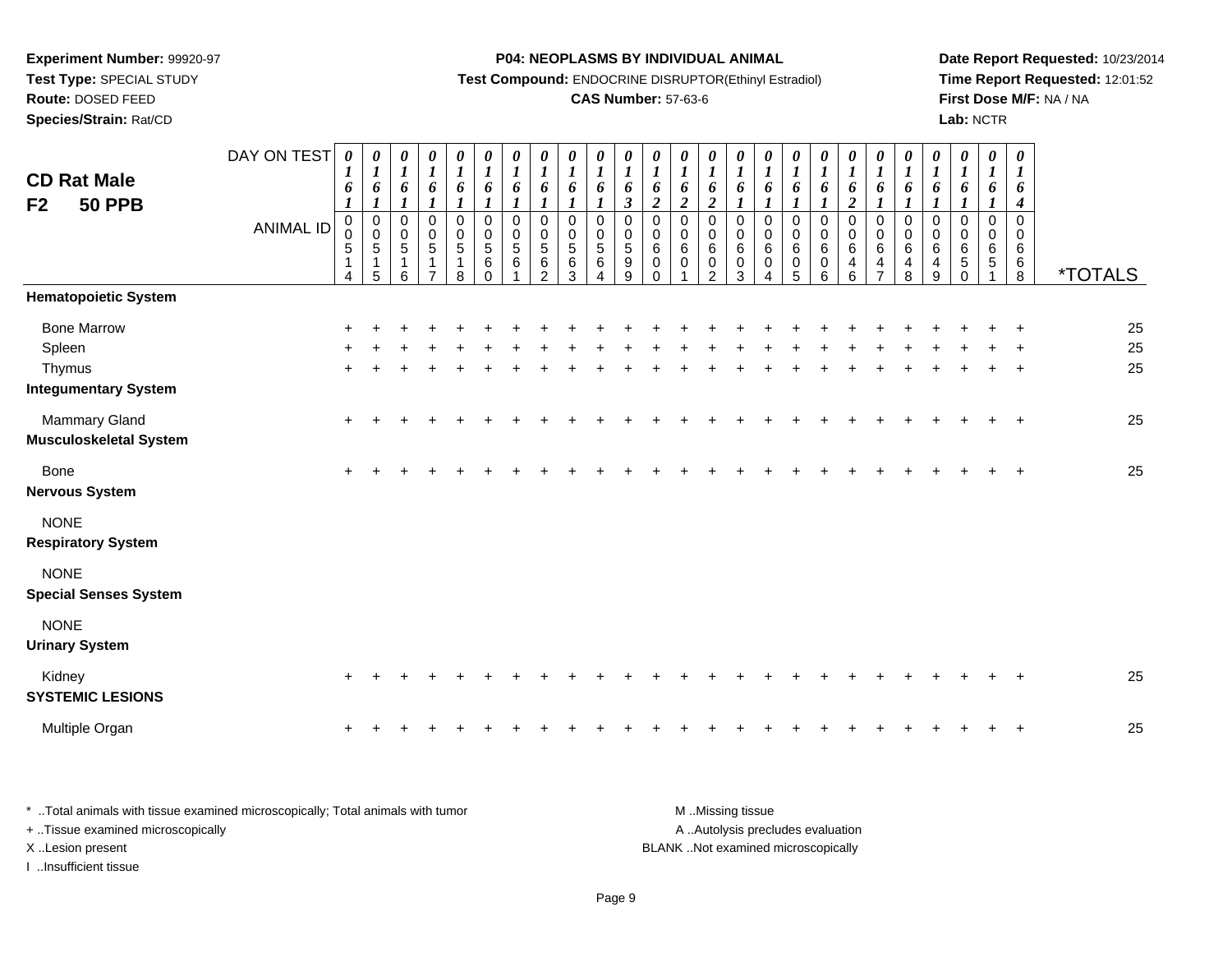**Experiment Number:** 99920-97**Test Type:** SPECIAL STUDY**Route:** DOSED FEED**Species/Strain:** Rat/CD

**P04: NEOPLASMS BY INDIVIDUAL ANIMAL Test Compound:** ENDOCRINE DISRUPTOR(Ethinyl Estradiol)**CAS Number:** 57-63-6

\*\*\*END OF MALE DATA\*\*\*

**Date Report Requested:** 10/23/2014**Time Report Requested:** 12:01:52**First Dose M/F:** NA / NA**Lab:** NCTR

\* ..Total animals with tissue examined microscopically; Total animals with tumor **M** . Missing tissue M ..Missing tissue

+ ..Tissue examined microscopically

I ..Insufficient tissue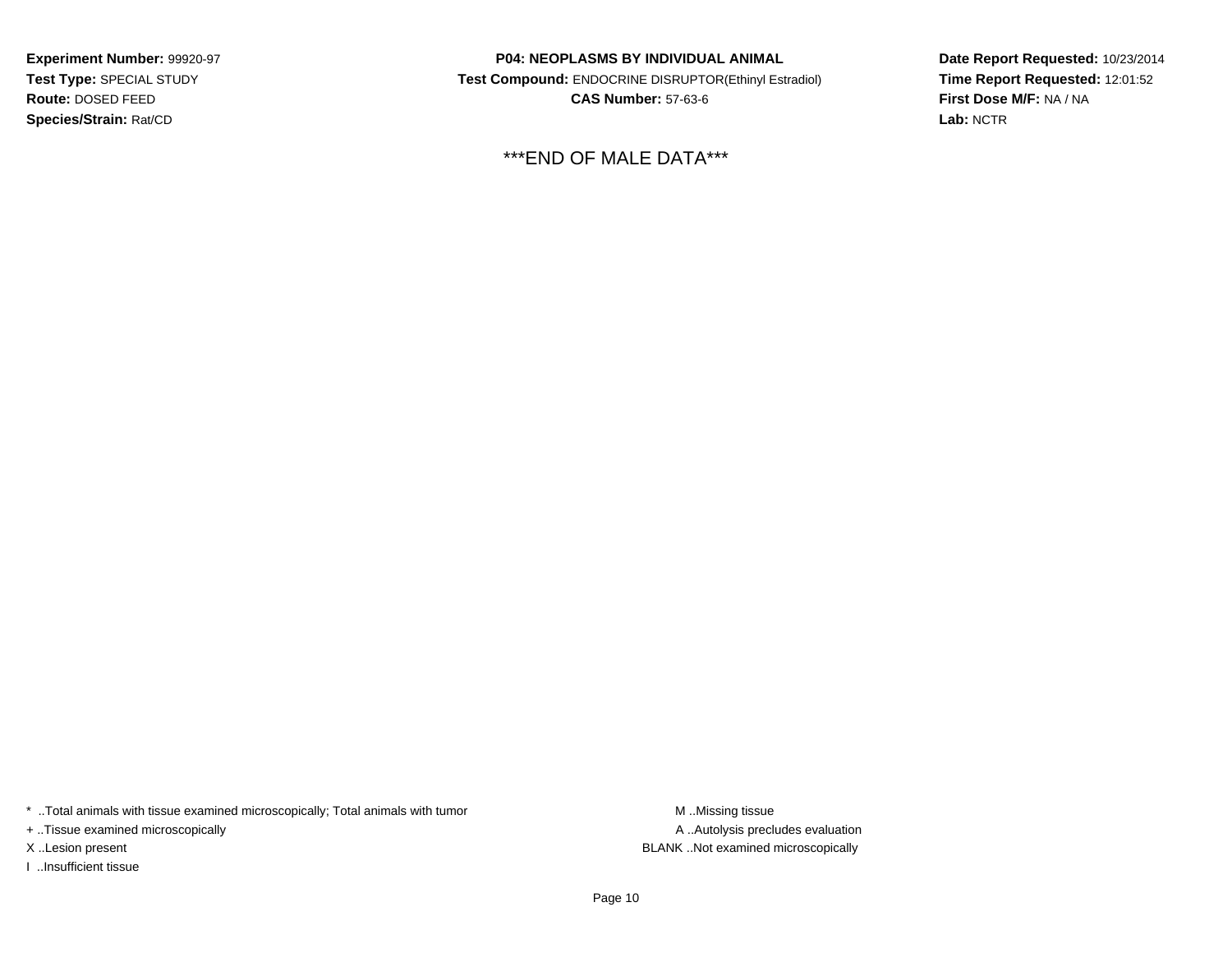**Test Type:** SPECIAL STUDY

**Route:** DOSED FEED

**Species/Strain:** Rat/CD

#### **P04: NEOPLASMS BY INDIVIDUAL ANIMAL**

**Test Compound:** ENDOCRINE DISRUPTOR(Ethinyl Estradiol)

### **CAS Number:** 57-63-6

**Date Report Requested:** 10/23/2014**Time Report Requested:** 12:01:52**First Dose M/F:** NA / NA**Lab:** NCTR

| <b>CD Rat Female</b><br><b>CONTROL</b><br>F <sub>2</sub>        | DAY ON TEST<br><b>ANIMAL ID</b> | $\boldsymbol{\theta}$<br>6<br>$\pmb{0}$<br>$\mbox{O}$<br>$\overline{4}$<br>$\overline{7}$<br>4 | 0<br>$\boldsymbol{l}$<br>6<br>$\pmb{0}$<br>$\boldsymbol{0}$<br>4<br>$\overline{7}$<br>5 | 0<br>$\boldsymbol{l}$<br>6<br>$\pmb{0}$<br>$\boldsymbol{0}$<br>$\overline{4}$<br>$\overline{7}$<br>6 | $\boldsymbol{\theta}$<br>$\boldsymbol{l}$<br>6<br>$\boldsymbol{l}$<br>$\mathbf 0$<br>$\pmb{0}$<br>$\overline{\mathbf{4}}$<br>$\overline{7}$<br>$\overline{ }$ | 0<br>$\boldsymbol{l}$<br>6<br>0<br>0<br>$\frac{4}{7}$<br>8 | 0<br>$\boldsymbol{l}$<br>6<br>$\mathsf 0$<br>$\mathbf 0$<br>4<br>$\overline{7}$<br>9 | 0<br>$\boldsymbol{l}$<br>6<br>$\overline{2}$<br>$\pmb{0}$<br>$\pmb{0}$<br>5<br>1<br>9 | 0<br>$\boldsymbol{l}$<br>6<br>$\overline{\mathbf{c}}$<br>$\pmb{0}$<br>$\pmb{0}$<br>$\sqrt{5}$<br>$\overline{c}$<br>$\Omega$ | 0<br>$\boldsymbol{l}$<br>6<br>$\mathbf 0$<br>0<br>5<br>$\overline{c}$ | 0<br>$\boldsymbol{l}$<br>6<br>$\mathbf 0$<br>0<br>$\sqrt{5}$<br>$\overline{c}$<br>$\overline{2}$ | 0<br>$\boldsymbol{l}$<br>6<br>$\mathbf 0$<br>0<br>5<br>$\overline{c}$<br>3 | 0<br>6<br>$\mathbf 0$<br>0<br>$\frac{5}{2}$ | 0<br>$\boldsymbol{l}$<br>6<br>$\mathbf 0$<br>$\boldsymbol{0}$<br>$\overline{5}$<br>$\sqrt{2}$<br>5 | 0<br>$\boldsymbol{l}$<br>6<br>$\boldsymbol{2}$<br>$\mathbf 0$<br>$\pmb{0}$<br>5<br>6<br>5 | 0<br>$\boldsymbol{l}$<br>6<br>$\mathbf 0$<br>$\pmb{0}$<br>$\overline{5}$<br>$\,6\,$<br>6 | 0<br>$\boldsymbol{l}$<br>6<br>$\mathbf 0$<br>0<br>5<br>6<br>$\overline{7}$ | 0<br>$\boldsymbol{l}$<br>6<br>$\pmb{0}$<br>$\pmb{0}$<br>$\sqrt{5}$<br>6<br>8 | 0<br>$\boldsymbol{l}$<br>6<br>$\boldsymbol{2}$<br>$\overline{0}$<br>$\mathbf 0$<br>$\,6$<br>0<br>7 | 0<br>6<br>$\overline{c}$<br>0<br>0<br>$\,6\,$<br>0<br>8 | 0<br>$\boldsymbol{l}$<br>6<br>0<br>$\boldsymbol{0}$<br>$\,6\,$<br>$\mathbf 0$<br>9 | 0<br>$\boldsymbol{l}$<br>6<br>5<br>$\pmb{0}$<br>$\pmb{0}$<br>6<br>5<br>2 | 0<br>$\boldsymbol{l}$<br>6<br>$\boldsymbol{4}$<br>$\pmb{0}$<br>0<br>$\,6\,$<br>$\,$ 5 $\,$<br>3 | 0<br>$\boldsymbol{l}$<br>6<br>$\boldsymbol{\beta}$<br>$\mathbf 0$<br>0<br>6<br>5<br>4 | 0<br>$\boldsymbol{l}$<br>6<br>5<br>0<br>0<br>6<br>6<br>9 | $\boldsymbol{\theta}$<br>$\boldsymbol{l}$<br>6<br>$\boldsymbol{2}$<br>$\mathbf 0$<br>$\mathbf 0$<br>6<br>$\overline{7}$<br>$\mathbf 0$ | <i><b>*TOTALS</b></i> |
|-----------------------------------------------------------------|---------------------------------|------------------------------------------------------------------------------------------------|-----------------------------------------------------------------------------------------|------------------------------------------------------------------------------------------------------|---------------------------------------------------------------------------------------------------------------------------------------------------------------|------------------------------------------------------------|--------------------------------------------------------------------------------------|---------------------------------------------------------------------------------------|-----------------------------------------------------------------------------------------------------------------------------|-----------------------------------------------------------------------|--------------------------------------------------------------------------------------------------|----------------------------------------------------------------------------|---------------------------------------------|----------------------------------------------------------------------------------------------------|-------------------------------------------------------------------------------------------|------------------------------------------------------------------------------------------|----------------------------------------------------------------------------|------------------------------------------------------------------------------|----------------------------------------------------------------------------------------------------|---------------------------------------------------------|------------------------------------------------------------------------------------|--------------------------------------------------------------------------|-------------------------------------------------------------------------------------------------|---------------------------------------------------------------------------------------|----------------------------------------------------------|----------------------------------------------------------------------------------------------------------------------------------------|-----------------------|
| <b>Alimentary System</b>                                        |                                 |                                                                                                |                                                                                         |                                                                                                      |                                                                                                                                                               |                                                            |                                                                                      |                                                                                       |                                                                                                                             |                                                                       |                                                                                                  |                                                                            |                                             |                                                                                                    |                                                                                           |                                                                                          |                                                                            |                                                                              |                                                                                                    |                                                         |                                                                                    |                                                                          |                                                                                                 |                                                                                       |                                                          |                                                                                                                                        |                       |
| Intestine Small, Ileum<br>Liver<br><b>Cardiovascular System</b> |                                 | $\ddot{}$                                                                                      |                                                                                         |                                                                                                      | $\ddot{}$                                                                                                                                                     |                                                            |                                                                                      |                                                                                       |                                                                                                                             |                                                                       |                                                                                                  |                                                                            |                                             |                                                                                                    |                                                                                           |                                                                                          |                                                                            |                                                                              |                                                                                                    |                                                         |                                                                                    |                                                                          |                                                                                                 |                                                                                       |                                                          |                                                                                                                                        | $\mathbf{1}$<br>25    |
| <b>NONE</b>                                                     |                                 |                                                                                                |                                                                                         |                                                                                                      |                                                                                                                                                               |                                                            |                                                                                      |                                                                                       |                                                                                                                             |                                                                       |                                                                                                  |                                                                            |                                             |                                                                                                    |                                                                                           |                                                                                          |                                                                            |                                                                              |                                                                                                    |                                                         |                                                                                    |                                                                          |                                                                                                 |                                                                                       |                                                          |                                                                                                                                        |                       |
| <b>Endocrine System</b>                                         |                                 |                                                                                                |                                                                                         |                                                                                                      |                                                                                                                                                               |                                                            |                                                                                      |                                                                                       |                                                                                                                             |                                                                       |                                                                                                  |                                                                            |                                             |                                                                                                    |                                                                                           |                                                                                          |                                                                            |                                                                              |                                                                                                    |                                                         |                                                                                    |                                                                          |                                                                                                 |                                                                                       |                                                          |                                                                                                                                        |                       |
| <b>Adrenal Cortex</b>                                           |                                 |                                                                                                |                                                                                         |                                                                                                      |                                                                                                                                                               |                                                            |                                                                                      |                                                                                       |                                                                                                                             |                                                                       |                                                                                                  |                                                                            |                                             |                                                                                                    |                                                                                           |                                                                                          |                                                                            |                                                                              |                                                                                                    |                                                         |                                                                                    |                                                                          |                                                                                                 |                                                                                       |                                                          |                                                                                                                                        | 25                    |
| Adrenal Medulla                                                 |                                 |                                                                                                |                                                                                         |                                                                                                      |                                                                                                                                                               |                                                            |                                                                                      |                                                                                       |                                                                                                                             |                                                                       |                                                                                                  |                                                                            |                                             |                                                                                                    |                                                                                           |                                                                                          |                                                                            |                                                                              |                                                                                                    |                                                         |                                                                                    |                                                                          |                                                                                                 |                                                                                       |                                                          |                                                                                                                                        | 25                    |
| <b>Pituitary Gland</b>                                          |                                 |                                                                                                |                                                                                         |                                                                                                      |                                                                                                                                                               |                                                            |                                                                                      |                                                                                       |                                                                                                                             |                                                                       |                                                                                                  |                                                                            |                                             |                                                                                                    |                                                                                           |                                                                                          |                                                                            |                                                                              |                                                                                                    |                                                         |                                                                                    |                                                                          |                                                                                                 |                                                                                       |                                                          |                                                                                                                                        | 25                    |
| <b>Thyroid Gland</b>                                            |                                 |                                                                                                |                                                                                         |                                                                                                      |                                                                                                                                                               |                                                            |                                                                                      |                                                                                       |                                                                                                                             |                                                                       |                                                                                                  |                                                                            |                                             |                                                                                                    |                                                                                           |                                                                                          |                                                                            |                                                                              |                                                                                                    |                                                         |                                                                                    |                                                                          |                                                                                                 |                                                                                       |                                                          | $\overline{1}$                                                                                                                         | 25                    |
| <b>General Body System</b>                                      |                                 |                                                                                                |                                                                                         |                                                                                                      |                                                                                                                                                               |                                                            |                                                                                      |                                                                                       |                                                                                                                             |                                                                       |                                                                                                  |                                                                            |                                             |                                                                                                    |                                                                                           |                                                                                          |                                                                            |                                                                              |                                                                                                    |                                                         |                                                                                    |                                                                          |                                                                                                 |                                                                                       |                                                          |                                                                                                                                        |                       |
| <b>NONE</b>                                                     |                                 |                                                                                                |                                                                                         |                                                                                                      |                                                                                                                                                               |                                                            |                                                                                      |                                                                                       |                                                                                                                             |                                                                       |                                                                                                  |                                                                            |                                             |                                                                                                    |                                                                                           |                                                                                          |                                                                            |                                                                              |                                                                                                    |                                                         |                                                                                    |                                                                          |                                                                                                 |                                                                                       |                                                          |                                                                                                                                        |                       |
| <b>Genital System</b>                                           |                                 |                                                                                                |                                                                                         |                                                                                                      |                                                                                                                                                               |                                                            |                                                                                      |                                                                                       |                                                                                                                             |                                                                       |                                                                                                  |                                                                            |                                             |                                                                                                    |                                                                                           |                                                                                          |                                                                            |                                                                              |                                                                                                    |                                                         |                                                                                    |                                                                          |                                                                                                 |                                                                                       |                                                          |                                                                                                                                        |                       |
| <b>Clitoral Gland</b>                                           |                                 |                                                                                                |                                                                                         |                                                                                                      |                                                                                                                                                               |                                                            |                                                                                      |                                                                                       |                                                                                                                             |                                                                       |                                                                                                  |                                                                            |                                             |                                                                                                    |                                                                                           |                                                                                          |                                                                            |                                                                              |                                                                                                    |                                                         | $+$                                                                                |                                                                          |                                                                                                 |                                                                                       |                                                          |                                                                                                                                        | $\mathbf{1}$          |
| Ovary                                                           |                                 |                                                                                                |                                                                                         |                                                                                                      |                                                                                                                                                               |                                                            |                                                                                      |                                                                                       |                                                                                                                             |                                                                       |                                                                                                  |                                                                            |                                             |                                                                                                    |                                                                                           |                                                                                          |                                                                            |                                                                              |                                                                                                    |                                                         |                                                                                    |                                                                          |                                                                                                 |                                                                                       |                                                          |                                                                                                                                        | 25                    |
| Oviduct                                                         |                                 |                                                                                                |                                                                                         |                                                                                                      |                                                                                                                                                               |                                                            |                                                                                      |                                                                                       |                                                                                                                             |                                                                       |                                                                                                  |                                                                            |                                             |                                                                                                    |                                                                                           |                                                                                          |                                                                            |                                                                              |                                                                                                    |                                                         |                                                                                    |                                                                          |                                                                                                 |                                                                                       |                                                          |                                                                                                                                        | 25                    |
| <b>Uterus</b>                                                   |                                 |                                                                                                |                                                                                         |                                                                                                      |                                                                                                                                                               |                                                            |                                                                                      |                                                                                       |                                                                                                                             |                                                                       |                                                                                                  |                                                                            |                                             |                                                                                                    |                                                                                           |                                                                                          |                                                                            |                                                                              |                                                                                                    |                                                         |                                                                                    |                                                                          |                                                                                                 |                                                                                       |                                                          |                                                                                                                                        | 25                    |
| Vagina                                                          |                                 |                                                                                                |                                                                                         |                                                                                                      |                                                                                                                                                               |                                                            |                                                                                      |                                                                                       |                                                                                                                             |                                                                       |                                                                                                  |                                                                            |                                             |                                                                                                    |                                                                                           |                                                                                          |                                                                            |                                                                              |                                                                                                    |                                                         |                                                                                    |                                                                          |                                                                                                 |                                                                                       |                                                          |                                                                                                                                        | 25                    |
| <b>Hematopoietic System</b>                                     |                                 |                                                                                                |                                                                                         |                                                                                                      |                                                                                                                                                               |                                                            |                                                                                      |                                                                                       |                                                                                                                             |                                                                       |                                                                                                  |                                                                            |                                             |                                                                                                    |                                                                                           |                                                                                          |                                                                            |                                                                              |                                                                                                    |                                                         |                                                                                    |                                                                          |                                                                                                 |                                                                                       |                                                          |                                                                                                                                        |                       |

\* ..Total animals with tissue examined microscopically; Total animals with tumor **M** . Missing tissue M ..Missing tissue

+ ..Tissue examined microscopically

I ..Insufficient tissue

A ..Autolysis precludes evaluation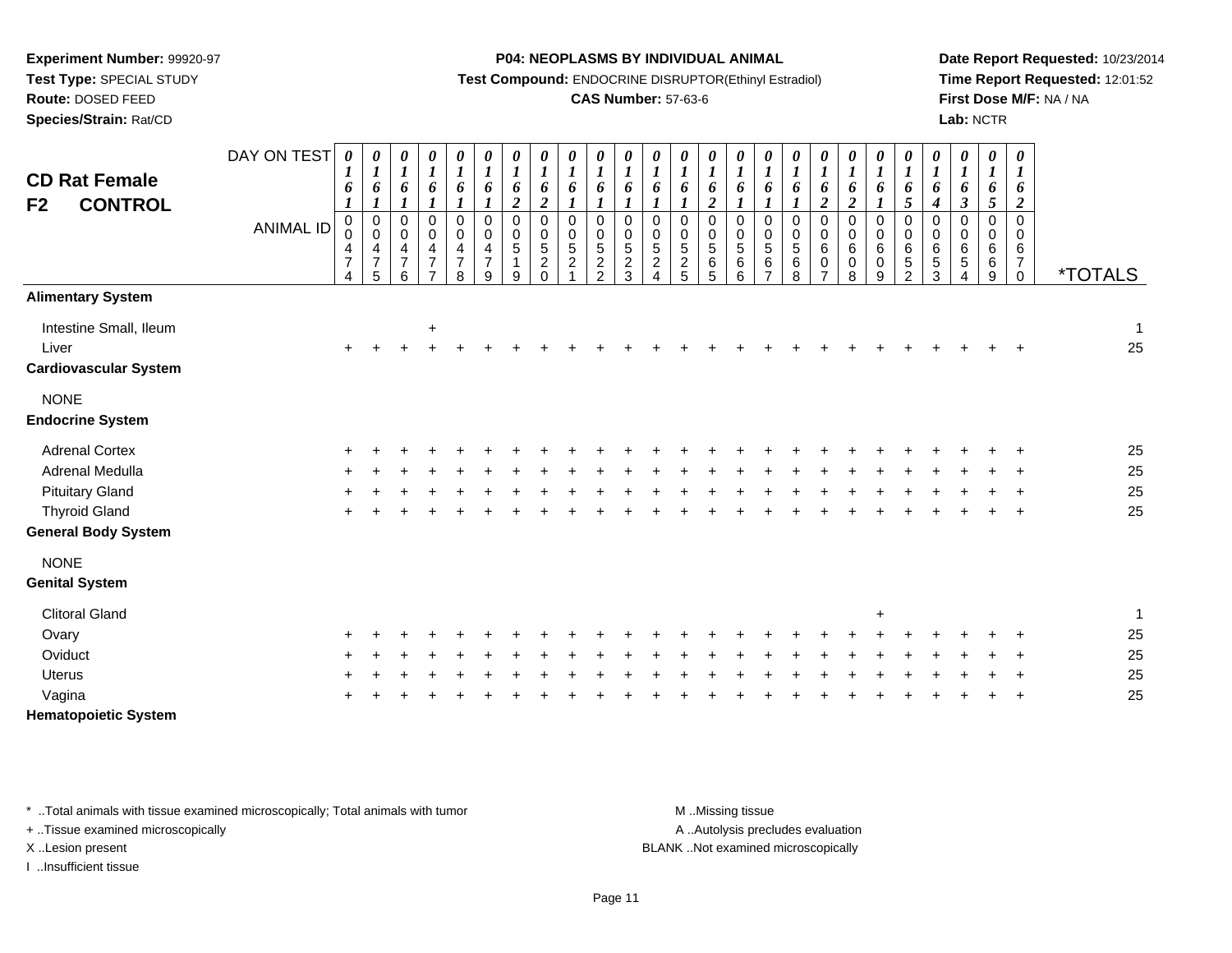**Test Type:** SPECIAL STUDY

**Route:** DOSED FEED

**Species/Strain:** Rat/CD

#### **P04: NEOPLASMS BY INDIVIDUAL ANIMAL**

**Test Compound:** ENDOCRINE DISRUPTOR(Ethinyl Estradiol)

# **CAS Number:** 57-63-6

**Date Report Requested:** 10/23/2014**Time Report Requested:** 12:01:53**First Dose M/F:** NA / NA**Lab:** NCTR

| <b>CD Rat Female</b><br><b>CONTROL</b><br>F <sub>2</sub> | DAY ON TEST<br><b>ANIMAL ID</b> | $\boldsymbol{\theta}$<br>$\boldsymbol{l}$<br>6<br>$\boldsymbol{l}$<br>$\pmb{0}$<br>0<br>$\frac{4}{7}$<br>4 | 0<br>$\boldsymbol{l}$<br>6<br>$\boldsymbol{l}$<br>0<br>0<br>$\frac{4}{7}$<br>5 | $\pmb{\theta}$<br>$\boldsymbol{l}$<br>6<br>$\boldsymbol{l}$<br>$\mathbf 0$<br>$\mathbf 0$<br>4<br>$\overline{7}$<br>6 | 0<br>$\boldsymbol{l}$<br>6<br>$\boldsymbol{l}$<br>0<br>0<br>4<br>$\overline{7}$ | $\pmb{\theta}$<br>$\boldsymbol{l}$<br>6<br>$\boldsymbol{l}$<br>$\pmb{0}$<br>$\mathbf 0$<br>4<br>$\overline{7}$<br>8 | $\pmb{\theta}$<br>$\boldsymbol{l}$<br>6<br>$\boldsymbol{l}$<br>$\pmb{0}$<br>$\mathbf 0$<br>4<br>$\overline{7}$<br>9 | 0<br>$\boldsymbol{l}$<br>6<br>$\boldsymbol{2}$<br>$\pmb{0}$<br>$\mathbf 0$<br>$\overline{5}$<br>1<br>9 | $\pmb{\theta}$<br>$\boldsymbol{l}$<br>6<br>$\overline{2}$<br>$\mathbf 0$<br>0<br>$\sqrt{5}$<br>$\boldsymbol{2}$<br>0 | $\pmb{\theta}$<br>$\boldsymbol{l}$<br>6<br>$\boldsymbol{l}$<br>$\Omega$<br>0<br>$\sqrt{5}$<br>$\overline{2}$ | $\boldsymbol{\theta}$<br>$\boldsymbol{l}$<br>6<br>1<br>$\Omega$<br>$\mathbf 0$<br>$\sqrt{5}$<br>$\sqrt{2}$<br>$\mathcal{P}$ | 0<br>$\boldsymbol{l}$<br>6<br>$\Omega$<br>$\mathbf 0$<br>5<br>$\overline{c}$<br>3 | $\pmb{\theta}$<br>$\boldsymbol{l}$<br>6<br>$\boldsymbol{l}$<br>$\mathbf 0$<br>0<br>$\,$ 5 $\,$<br>$\boldsymbol{2}$<br>4 | $\pmb{\theta}$<br>$\boldsymbol{l}$<br>6<br>$\boldsymbol{l}$<br>$\mathbf 0$<br>$\mathbf 0$<br>$\sqrt{5}$<br>$\boldsymbol{2}$<br>5 | 0<br>$\boldsymbol{l}$<br>6<br>$\boldsymbol{2}$<br>$\pmb{0}$<br>$\pmb{0}$<br>$\sqrt{5}$<br>6<br>5 | $\boldsymbol{\theta}$<br>$\boldsymbol{l}$<br>6<br>$\boldsymbol{l}$<br>$\pmb{0}$<br>$\boldsymbol{0}$<br>$\sqrt{5}$<br>6<br>6 | 0<br>$\boldsymbol{l}$<br>6<br>0<br>0<br>5<br>6 | $\pmb{\theta}$<br>$\boldsymbol{l}$<br>6<br>1<br>$\mathbf 0$<br>0<br>$\sqrt{5}$<br>6<br>8 | 0<br>$\boldsymbol{l}$<br>6<br>$\boldsymbol{2}$<br>$\mathbf 0$<br>0<br>6<br>$\mathbf 0$ | $\pmb{\theta}$<br>$\boldsymbol{l}$<br>6<br>$\overline{2}$<br>0<br>$\pmb{0}$<br>6<br>$\mathbf 0$<br>8 | 0<br>$\boldsymbol{l}$<br>6<br>$\boldsymbol{l}$<br>$\mathbf 0$<br>$\mathbf 0$<br>6<br>$\mathbf 0$<br>9 | 0<br>$\boldsymbol{l}$<br>6<br>5<br>$\pmb{0}$<br>0<br>6<br>5<br>2 | $\boldsymbol{\theta}$<br>$\boldsymbol{l}$<br>6<br>4<br>0<br>$\mathbf 0$<br>6<br>5<br>3 | $\pmb{\theta}$<br>$\boldsymbol{l}$<br>6<br>$\boldsymbol{\beta}$<br>$\Omega$<br>0<br>6<br>5<br>$\overline{4}$ | $\boldsymbol{\theta}$<br>$\boldsymbol{l}$<br>6<br>$\mathfrak{s}$<br>$\Omega$<br>0<br>6<br>6<br>9 | 0<br>$\boldsymbol{l}$<br>6<br>$\boldsymbol{2}$<br>$\Omega$<br>$\mathbf 0$<br>6<br>$\overline{7}$<br>0 | <i><b>*TOTALS</b></i> |
|----------------------------------------------------------|---------------------------------|------------------------------------------------------------------------------------------------------------|--------------------------------------------------------------------------------|-----------------------------------------------------------------------------------------------------------------------|---------------------------------------------------------------------------------|---------------------------------------------------------------------------------------------------------------------|---------------------------------------------------------------------------------------------------------------------|--------------------------------------------------------------------------------------------------------|----------------------------------------------------------------------------------------------------------------------|--------------------------------------------------------------------------------------------------------------|-----------------------------------------------------------------------------------------------------------------------------|-----------------------------------------------------------------------------------|-------------------------------------------------------------------------------------------------------------------------|----------------------------------------------------------------------------------------------------------------------------------|--------------------------------------------------------------------------------------------------|-----------------------------------------------------------------------------------------------------------------------------|------------------------------------------------|------------------------------------------------------------------------------------------|----------------------------------------------------------------------------------------|------------------------------------------------------------------------------------------------------|-------------------------------------------------------------------------------------------------------|------------------------------------------------------------------|----------------------------------------------------------------------------------------|--------------------------------------------------------------------------------------------------------------|--------------------------------------------------------------------------------------------------|-------------------------------------------------------------------------------------------------------|-----------------------|
| <b>Bone Marrow</b>                                       |                                 | $\ddot{}$                                                                                                  | $\ddot{}$                                                                      |                                                                                                                       | +                                                                               |                                                                                                                     |                                                                                                                     | ÷                                                                                                      | $\ddot{}$                                                                                                            |                                                                                                              |                                                                                                                             |                                                                                   |                                                                                                                         |                                                                                                                                  | ÷                                                                                                | ÷                                                                                                                           |                                                |                                                                                          |                                                                                        |                                                                                                      |                                                                                                       | $\ddot{}$                                                        | ÷                                                                                      | ÷                                                                                                            | ÷                                                                                                | $\overline{+}$                                                                                        | 25                    |
| Spleen                                                   |                                 |                                                                                                            |                                                                                |                                                                                                                       |                                                                                 |                                                                                                                     |                                                                                                                     |                                                                                                        |                                                                                                                      |                                                                                                              |                                                                                                                             |                                                                                   |                                                                                                                         |                                                                                                                                  |                                                                                                  |                                                                                                                             |                                                |                                                                                          |                                                                                        |                                                                                                      |                                                                                                       |                                                                  |                                                                                        |                                                                                                              |                                                                                                  |                                                                                                       | 25                    |
| Thymus<br><b>Integumentary System</b>                    |                                 |                                                                                                            |                                                                                |                                                                                                                       |                                                                                 |                                                                                                                     |                                                                                                                     |                                                                                                        |                                                                                                                      |                                                                                                              |                                                                                                                             |                                                                                   |                                                                                                                         |                                                                                                                                  |                                                                                                  |                                                                                                                             |                                                |                                                                                          |                                                                                        |                                                                                                      |                                                                                                       |                                                                  |                                                                                        |                                                                                                              |                                                                                                  |                                                                                                       | 25                    |
| Mammary Gland<br>Adenoma                                 |                                 | $\ddot{}$                                                                                                  |                                                                                |                                                                                                                       |                                                                                 |                                                                                                                     |                                                                                                                     |                                                                                                        |                                                                                                                      |                                                                                                              |                                                                                                                             |                                                                                   |                                                                                                                         |                                                                                                                                  |                                                                                                  |                                                                                                                             |                                                | X                                                                                        |                                                                                        |                                                                                                      |                                                                                                       |                                                                  |                                                                                        |                                                                                                              |                                                                                                  | $\ddot{}$                                                                                             | 25<br>$\mathbf{1}$    |
| <b>Musculoskeletal System</b>                            |                                 |                                                                                                            |                                                                                |                                                                                                                       |                                                                                 |                                                                                                                     |                                                                                                                     |                                                                                                        |                                                                                                                      |                                                                                                              |                                                                                                                             |                                                                                   |                                                                                                                         |                                                                                                                                  |                                                                                                  |                                                                                                                             |                                                |                                                                                          |                                                                                        |                                                                                                      |                                                                                                       |                                                                  |                                                                                        |                                                                                                              |                                                                                                  |                                                                                                       |                       |
| <b>Bone</b><br><b>Nervous System</b>                     |                                 |                                                                                                            |                                                                                |                                                                                                                       |                                                                                 |                                                                                                                     |                                                                                                                     |                                                                                                        |                                                                                                                      |                                                                                                              |                                                                                                                             |                                                                                   |                                                                                                                         |                                                                                                                                  |                                                                                                  |                                                                                                                             |                                                |                                                                                          |                                                                                        |                                                                                                      |                                                                                                       |                                                                  |                                                                                        |                                                                                                              |                                                                                                  |                                                                                                       | 25                    |
| <b>NONE</b><br><b>Respiratory System</b>                 |                                 |                                                                                                            |                                                                                |                                                                                                                       |                                                                                 |                                                                                                                     |                                                                                                                     |                                                                                                        |                                                                                                                      |                                                                                                              |                                                                                                                             |                                                                                   |                                                                                                                         |                                                                                                                                  |                                                                                                  |                                                                                                                             |                                                |                                                                                          |                                                                                        |                                                                                                      |                                                                                                       |                                                                  |                                                                                        |                                                                                                              |                                                                                                  |                                                                                                       |                       |
| <b>NONE</b><br><b>Special Senses System</b>              |                                 |                                                                                                            |                                                                                |                                                                                                                       |                                                                                 |                                                                                                                     |                                                                                                                     |                                                                                                        |                                                                                                                      |                                                                                                              |                                                                                                                             |                                                                                   |                                                                                                                         |                                                                                                                                  |                                                                                                  |                                                                                                                             |                                                |                                                                                          |                                                                                        |                                                                                                      |                                                                                                       |                                                                  |                                                                                        |                                                                                                              |                                                                                                  |                                                                                                       |                       |
| <b>NONE</b><br><b>Urinary System</b>                     |                                 |                                                                                                            |                                                                                |                                                                                                                       |                                                                                 |                                                                                                                     |                                                                                                                     |                                                                                                        |                                                                                                                      |                                                                                                              |                                                                                                                             |                                                                                   |                                                                                                                         |                                                                                                                                  |                                                                                                  |                                                                                                                             |                                                |                                                                                          |                                                                                        |                                                                                                      |                                                                                                       |                                                                  |                                                                                        |                                                                                                              |                                                                                                  |                                                                                                       |                       |
| Kidney<br><b>SYSTEMIC LESIONS</b>                        |                                 | +                                                                                                          |                                                                                |                                                                                                                       |                                                                                 |                                                                                                                     |                                                                                                                     |                                                                                                        |                                                                                                                      |                                                                                                              |                                                                                                                             |                                                                                   |                                                                                                                         |                                                                                                                                  |                                                                                                  |                                                                                                                             |                                                |                                                                                          |                                                                                        |                                                                                                      |                                                                                                       |                                                                  |                                                                                        |                                                                                                              |                                                                                                  |                                                                                                       | 25                    |
| Multiple Organ                                           |                                 |                                                                                                            |                                                                                |                                                                                                                       |                                                                                 |                                                                                                                     |                                                                                                                     |                                                                                                        |                                                                                                                      |                                                                                                              |                                                                                                                             |                                                                                   |                                                                                                                         |                                                                                                                                  |                                                                                                  |                                                                                                                             |                                                |                                                                                          |                                                                                        |                                                                                                      |                                                                                                       |                                                                  |                                                                                        |                                                                                                              |                                                                                                  |                                                                                                       | 25                    |

| Total animals with tissue examined microscopically; Total animals with tumor | M Missing tissue                   |
|------------------------------------------------------------------------------|------------------------------------|
| + Tissue examined microscopically                                            | A Autolysis precludes evaluation   |
| X Lesion present                                                             | BLANK Not examined microscopically |
| …Insufficient tissue                                                         |                                    |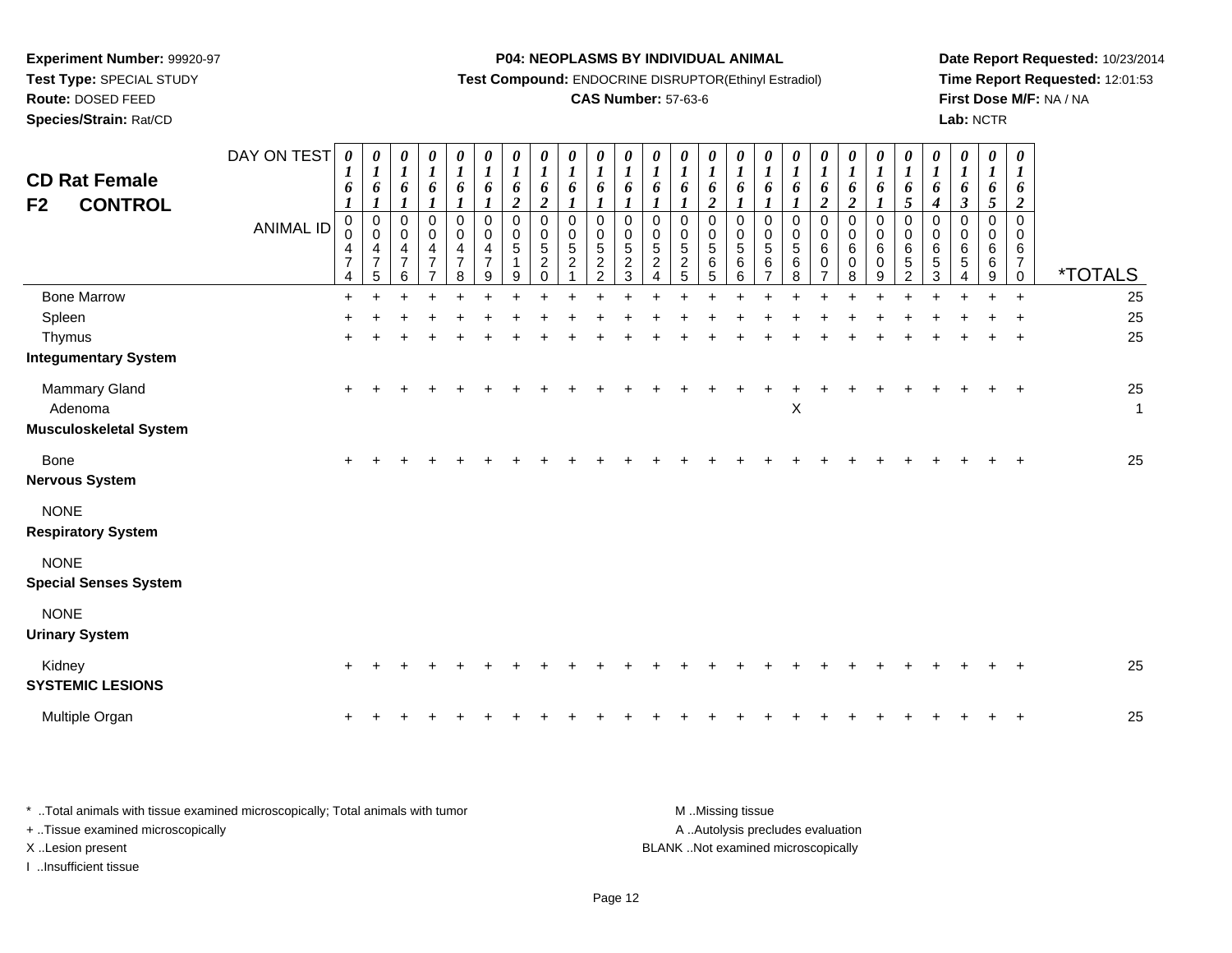**Route:** DOSED FEED

**Species/Strain:** Rat/CD

#### **P04: NEOPLASMS BY INDIVIDUAL ANIMAL**

**Test Compound:** ENDOCRINE DISRUPTOR(Ethinyl Estradiol)

### **CAS Number:** 57-63-6

**Date Report Requested:** 10/23/2014**Time Report Requested:** 12:01:53**First Dose M/F:** NA / NA**Lab:** NCTR

| <b>CD Rat Female</b><br><b>2.0 PPB</b><br>F <sub>2</sub> | DAY ON TEST<br><b>ANIMAL ID</b> | $\boldsymbol{\theta}$<br>6<br>$\pmb{0}$<br>$\mathsf 0$<br>$\overline{4}$<br>$\bf 8$<br>$\mathbf 0$ | $\pmb{\theta}$<br>$\boldsymbol{l}$<br>6<br>$\boldsymbol{l}$<br>$\overline{0}$<br>$\pmb{0}$<br>$\overline{4}$<br>$\bf 8$<br>1 | $\pmb{\theta}$<br>$\boldsymbol{l}$<br>6<br>1<br>$\pmb{0}$<br>0<br>$\overline{4}$<br>8<br>$\overline{2}$ | $\pmb{\theta}$<br>$\boldsymbol{l}$<br>6<br>1<br>$\pmb{0}$<br>0<br>4<br>8<br>$\mathbf{3}$ | 0<br>$\boldsymbol{l}$<br>6<br>$\mathsf 0$<br>$\pmb{0}$<br>$\overline{\mathbf{4}}$<br>$\bf 8$<br>4 | $\pmb{\theta}$<br>$\boldsymbol{l}$<br>6<br>$\pmb{0}$<br>$\pmb{0}$<br>$\overline{\mathbf{4}}$<br>8<br>5 | $\pmb{\theta}$<br>$\boldsymbol{l}$<br>6<br>$\boldsymbol{\theta}$<br>$\pmb{0}$<br>0<br>$\overline{a}$<br>$\bf 8$<br>$\,6\,$ | 0<br>$\boldsymbol{l}$<br>6<br>$\pmb{\theta}$<br>$\pmb{0}$<br>0<br>4<br>8<br>$\overline{7}$ | $\pmb{\theta}$<br>$\boldsymbol{l}$<br>6<br>$\boldsymbol{2}$<br>$\pmb{0}$<br>0<br>$5\,$<br>$\sqrt{2}$<br>$\,6\,$ | $\pmb{\theta}$<br>$\boldsymbol{l}$<br>6<br>$\pmb{0}$<br>0<br>5<br>$\boldsymbol{2}$<br>$\overline{7}$ | $\pmb{\theta}$<br>$\boldsymbol{l}$<br>6<br>0<br>0<br>$\sqrt{5}$<br>$\sqrt{2}$<br>8 | $\pmb{\theta}$<br>1<br>6<br>1<br>0<br>0<br>$\sqrt{5}$<br>$\boldsymbol{2}$<br>$\boldsymbol{9}$ | $\pmb{\theta}$<br>$\boldsymbol{l}$<br>6<br>1<br>$\boldsymbol{0}$<br>$\pmb{0}$<br>$\sqrt{5}$<br>$\mathbf{3}$<br>$\mathbf 0$ | $\pmb{\theta}$<br>$\boldsymbol{l}$<br>6<br>1<br>$\mathbf 0$<br>0<br>$\sqrt{5}$<br>$\sqrt{3}$ | $\pmb{\theta}$<br>$\boldsymbol{l}$<br>6<br>$\mathbf 0$<br>$\boldsymbol{0}$<br>$\sqrt{5}$<br>$\sqrt{3}$<br>$\overline{c}$ | $\pmb{\theta}$<br>$\boldsymbol{l}$<br>6<br>$\mathbf 0$<br>0<br>$\sqrt{5}$<br>3<br>3 | $\pmb{\theta}$<br>$\boldsymbol{l}$<br>6<br>$\pmb{0}$<br>$\begin{array}{c} 0 \\ 5 \end{array}$<br>$\,6\,$<br>$\boldsymbol{9}$ | 0<br>$\boldsymbol{l}$<br>6<br>0<br>$\begin{array}{c} 0 \\ 5 \end{array}$<br>$\overline{7}$<br>0 | 0<br>$\boldsymbol{l}$<br>6<br>1<br>0<br>$\begin{array}{c} 0 \\ 5 \end{array}$<br>$\overline{7}$ | $\pmb{\theta}$<br>$\boldsymbol{l}$<br>$\pmb{6}$<br>$\boldsymbol{l}$<br>$\pmb{0}$<br>$\pmb{0}$<br>$\overline{5}$<br>$\boldsymbol{7}$<br>$\overline{2}$ | 0<br>$\boldsymbol{l}$<br>6<br>$\pmb{0}$<br>0<br>6<br>0 | $\pmb{\theta}$<br>$\boldsymbol{l}$<br>6<br>$\mathbf 0$<br>0<br>6 | $\pmb{\theta}$<br>$\boldsymbol{l}$<br>6<br>$\mathsf 0$<br>0<br>6<br>1<br>$\overline{2}$ | $\pmb{\theta}$<br>1<br>6<br>$\overline{c}$<br>0<br>0<br>6<br>$\sqrt{5}$<br>5 | $\pmb{\theta}$<br>$\bm{l}$<br>6<br>$\overline{2}$<br>$\mathbf 0$<br>0<br>6<br>$\boldsymbol{7}$<br>$\mathbf{1}$ | <i><b>*TOTALS</b></i> |  |
|----------------------------------------------------------|---------------------------------|----------------------------------------------------------------------------------------------------|------------------------------------------------------------------------------------------------------------------------------|---------------------------------------------------------------------------------------------------------|------------------------------------------------------------------------------------------|---------------------------------------------------------------------------------------------------|--------------------------------------------------------------------------------------------------------|----------------------------------------------------------------------------------------------------------------------------|--------------------------------------------------------------------------------------------|-----------------------------------------------------------------------------------------------------------------|------------------------------------------------------------------------------------------------------|------------------------------------------------------------------------------------|-----------------------------------------------------------------------------------------------|----------------------------------------------------------------------------------------------------------------------------|----------------------------------------------------------------------------------------------|--------------------------------------------------------------------------------------------------------------------------|-------------------------------------------------------------------------------------|------------------------------------------------------------------------------------------------------------------------------|-------------------------------------------------------------------------------------------------|-------------------------------------------------------------------------------------------------|-------------------------------------------------------------------------------------------------------------------------------------------------------|--------------------------------------------------------|------------------------------------------------------------------|-----------------------------------------------------------------------------------------|------------------------------------------------------------------------------|----------------------------------------------------------------------------------------------------------------|-----------------------|--|
| <b>Alimentary System</b>                                 |                                 |                                                                                                    |                                                                                                                              |                                                                                                         |                                                                                          |                                                                                                   |                                                                                                        |                                                                                                                            |                                                                                            |                                                                                                                 |                                                                                                      |                                                                                    |                                                                                               |                                                                                                                            |                                                                                              |                                                                                                                          |                                                                                     |                                                                                                                              |                                                                                                 |                                                                                                 |                                                                                                                                                       |                                                        |                                                                  |                                                                                         |                                                                              |                                                                                                                |                       |  |
| <b>NONE</b><br><b>Cardiovascular System</b>              |                                 |                                                                                                    |                                                                                                                              |                                                                                                         |                                                                                          |                                                                                                   |                                                                                                        |                                                                                                                            |                                                                                            |                                                                                                                 |                                                                                                      |                                                                                    |                                                                                               |                                                                                                                            |                                                                                              |                                                                                                                          |                                                                                     |                                                                                                                              |                                                                                                 |                                                                                                 |                                                                                                                                                       |                                                        |                                                                  |                                                                                         |                                                                              |                                                                                                                |                       |  |
| <b>NONE</b><br><b>Endocrine System</b>                   |                                 |                                                                                                    |                                                                                                                              |                                                                                                         |                                                                                          |                                                                                                   |                                                                                                        |                                                                                                                            |                                                                                            |                                                                                                                 |                                                                                                      |                                                                                    |                                                                                               |                                                                                                                            |                                                                                              |                                                                                                                          |                                                                                     |                                                                                                                              |                                                                                                 |                                                                                                 |                                                                                                                                                       |                                                        |                                                                  |                                                                                         |                                                                              |                                                                                                                |                       |  |
| <b>NONE</b><br><b>General Body System</b>                |                                 |                                                                                                    |                                                                                                                              |                                                                                                         |                                                                                          |                                                                                                   |                                                                                                        |                                                                                                                            |                                                                                            |                                                                                                                 |                                                                                                      |                                                                                    |                                                                                               |                                                                                                                            |                                                                                              |                                                                                                                          |                                                                                     |                                                                                                                              |                                                                                                 |                                                                                                 |                                                                                                                                                       |                                                        |                                                                  |                                                                                         |                                                                              |                                                                                                                |                       |  |
| <b>NONE</b><br><b>Genital System</b>                     |                                 |                                                                                                    |                                                                                                                              |                                                                                                         |                                                                                          |                                                                                                   |                                                                                                        |                                                                                                                            |                                                                                            |                                                                                                                 |                                                                                                      |                                                                                    |                                                                                               |                                                                                                                            |                                                                                              |                                                                                                                          |                                                                                     |                                                                                                                              |                                                                                                 |                                                                                                 |                                                                                                                                                       |                                                        |                                                                  |                                                                                         |                                                                              |                                                                                                                |                       |  |
| <b>Clitoral Gland</b>                                    |                                 |                                                                                                    |                                                                                                                              |                                                                                                         |                                                                                          |                                                                                                   |                                                                                                        |                                                                                                                            |                                                                                            |                                                                                                                 |                                                                                                      |                                                                                    |                                                                                               |                                                                                                                            | $\ddot{}$                                                                                    |                                                                                                                          |                                                                                     |                                                                                                                              |                                                                                                 |                                                                                                 |                                                                                                                                                       |                                                        |                                                                  | $\ddot{}$                                                                               |                                                                              |                                                                                                                | $\overline{2}$        |  |
| Ovary                                                    |                                 |                                                                                                    |                                                                                                                              |                                                                                                         |                                                                                          |                                                                                                   |                                                                                                        |                                                                                                                            |                                                                                            |                                                                                                                 |                                                                                                      |                                                                                    |                                                                                               |                                                                                                                            |                                                                                              |                                                                                                                          |                                                                                     |                                                                                                                              |                                                                                                 |                                                                                                 |                                                                                                                                                       |                                                        |                                                                  |                                                                                         |                                                                              |                                                                                                                | 25                    |  |
| Oviduct                                                  |                                 |                                                                                                    |                                                                                                                              |                                                                                                         |                                                                                          |                                                                                                   |                                                                                                        |                                                                                                                            |                                                                                            |                                                                                                                 |                                                                                                      |                                                                                    |                                                                                               |                                                                                                                            |                                                                                              |                                                                                                                          |                                                                                     |                                                                                                                              |                                                                                                 |                                                                                                 |                                                                                                                                                       |                                                        |                                                                  |                                                                                         |                                                                              | ÷                                                                                                              | 25                    |  |
| <b>Uterus</b>                                            |                                 |                                                                                                    |                                                                                                                              |                                                                                                         |                                                                                          |                                                                                                   |                                                                                                        |                                                                                                                            |                                                                                            |                                                                                                                 |                                                                                                      |                                                                                    |                                                                                               |                                                                                                                            |                                                                                              |                                                                                                                          |                                                                                     |                                                                                                                              |                                                                                                 |                                                                                                 |                                                                                                                                                       |                                                        |                                                                  |                                                                                         |                                                                              | $\ddot{}$                                                                                                      | 25<br>25              |  |
| Vagina<br><b>Hematopoietic System</b>                    |                                 |                                                                                                    |                                                                                                                              |                                                                                                         |                                                                                          |                                                                                                   |                                                                                                        |                                                                                                                            |                                                                                            |                                                                                                                 |                                                                                                      |                                                                                    |                                                                                               |                                                                                                                            |                                                                                              |                                                                                                                          |                                                                                     |                                                                                                                              |                                                                                                 |                                                                                                 |                                                                                                                                                       |                                                        |                                                                  |                                                                                         |                                                                              | $\ddot{}$                                                                                                      |                       |  |
| <b>NONE</b>                                              |                                 |                                                                                                    |                                                                                                                              |                                                                                                         |                                                                                          |                                                                                                   |                                                                                                        |                                                                                                                            |                                                                                            |                                                                                                                 |                                                                                                      |                                                                                    |                                                                                               |                                                                                                                            |                                                                                              |                                                                                                                          |                                                                                     |                                                                                                                              |                                                                                                 |                                                                                                 |                                                                                                                                                       |                                                        |                                                                  |                                                                                         |                                                                              |                                                                                                                |                       |  |
| <b>Integumentary System</b>                              |                                 |                                                                                                    |                                                                                                                              |                                                                                                         |                                                                                          |                                                                                                   |                                                                                                        |                                                                                                                            |                                                                                            |                                                                                                                 |                                                                                                      |                                                                                    |                                                                                               |                                                                                                                            |                                                                                              |                                                                                                                          |                                                                                     |                                                                                                                              |                                                                                                 |                                                                                                 |                                                                                                                                                       |                                                        |                                                                  |                                                                                         |                                                                              |                                                                                                                |                       |  |
| <b>Mammary Gland</b>                                     |                                 |                                                                                                    |                                                                                                                              |                                                                                                         |                                                                                          |                                                                                                   |                                                                                                        |                                                                                                                            |                                                                                            |                                                                                                                 |                                                                                                      |                                                                                    |                                                                                               |                                                                                                                            |                                                                                              |                                                                                                                          |                                                                                     |                                                                                                                              |                                                                                                 |                                                                                                 |                                                                                                                                                       |                                                        |                                                                  |                                                                                         |                                                                              | $\div$                                                                                                         | 25                    |  |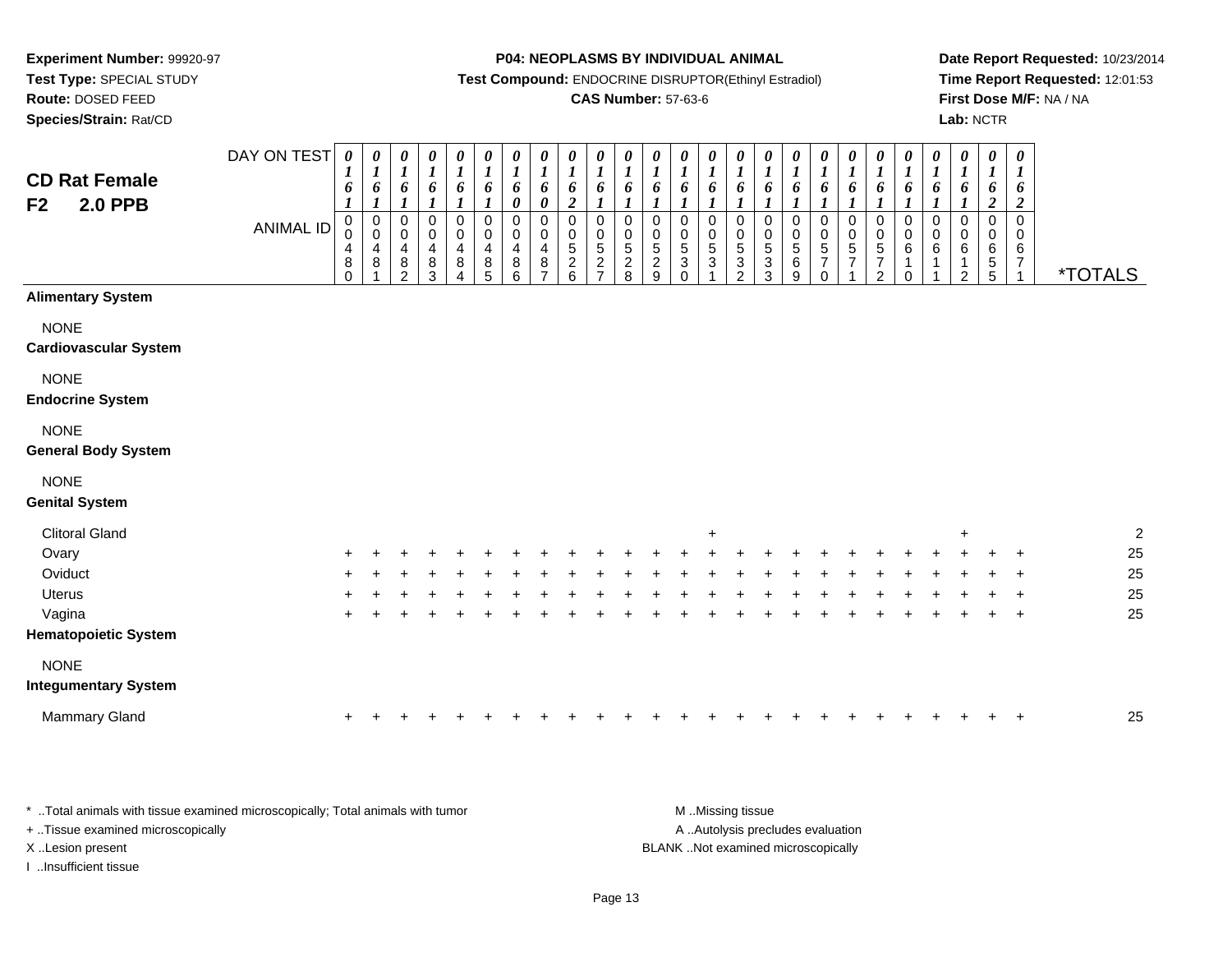**Route:** DOSED FEED

**Species/Strain:** Rat/CD

#### **P04: NEOPLASMS BY INDIVIDUAL ANIMAL**

**Test Compound:** ENDOCRINE DISRUPTOR(Ethinyl Estradiol)

### **CAS Number:** 57-63-6

**Date Report Requested:** 10/23/2014**Time Report Requested:** 12:01:53**First Dose M/F:** NA / NA**Lab:** NCTR

| <b>CD Rat Female</b><br><b>2.0 PPB</b><br>F <sub>2</sub> | DAY ON TEST<br><b>ANIMAL ID</b> | 0<br>6<br>$\,0\,$<br>$\pmb{0}$<br>$\overline{\mathbf{4}}$<br>$\bf8$<br>$\Omega$ | 0<br>$\boldsymbol{l}$<br>6<br>$\begin{smallmatrix} 0\\0 \end{smallmatrix}$<br>$\overline{4}$<br>$\,8\,$ | 0<br>1<br>6<br>0<br>$\pmb{0}$<br>4<br>$\bf 8$<br>$\mathfrak{p}$ | 0<br>6<br>0<br>$\pmb{0}$<br>4<br>8<br>3 | 0<br>$\boldsymbol{l}$<br>6<br>0<br>$\pmb{0}$<br>$\overline{4}$<br>8<br>$\Delta$ | 0<br>$\boldsymbol{l}$<br>6<br>0<br>$\pmb{0}$<br>$\overline{\mathbf{4}}$<br>$\bf 8$<br>5 | 0<br>$\boldsymbol{l}$<br>6<br>0<br>$\pmb{0}$<br>$\overline{\mathbf{4}}$<br>$\bf 8$<br>6 | 0<br>$\boldsymbol{l}$<br>6<br>0<br>0<br>$\mathbf 0$<br>$\overline{\mathbf{4}}$<br>$\bf8$<br>$\overline{ }$ | 0<br>$\boldsymbol{l}$<br>6<br>$\boldsymbol{2}$<br>0<br>$\pmb{0}$<br>$\,$ 5 $\,$<br>$\frac{2}{6}$ | 0<br>$\boldsymbol{l}$<br>6<br>0<br>$\pmb{0}$<br>5<br>$\boldsymbol{2}$<br>$\overline{ }$ | $\boldsymbol{\theta}$<br>6<br>0<br>$\,0\,$<br>$\sqrt{5}$<br>$\boldsymbol{2}$<br>8 | $\boldsymbol{\theta}$<br>6<br>0<br>$\pmb{0}$<br>5<br>$\frac{2}{9}$ | 0<br>$\boldsymbol{l}$<br>6<br>0<br>$\pmb{0}$<br>$\sqrt{5}$<br>$\ensuremath{\mathsf{3}}$<br>$\Omega$ | 0<br>$\boldsymbol{l}$<br>6<br>0<br>$\pmb{0}$<br>$\sqrt{5}$<br>$\ensuremath{\mathsf{3}}$ | 0<br>$\boldsymbol{l}$<br>6<br>0<br>$\pmb{0}$<br>$\,$ 5 $\,$<br>$\ensuremath{\mathsf{3}}$<br>2 | $\boldsymbol{\theta}$<br>6<br>0<br>$\pmb{0}$<br>$\,$ 5 $\,$<br>$\sqrt{3}$<br>3 | 6<br>$\mathbf 0$<br>5<br>$\,6$<br>9 | $\boldsymbol{\theta}$<br>6<br>0<br>$\pmb{0}$<br>$\sqrt{5}$<br>7<br>$\Omega$ | $\boldsymbol{\theta}$<br>6<br>0<br>$\pmb{0}$<br>$5\,$<br>$\overline{7}$ | 0<br>$\boldsymbol{l}$<br>6<br>0<br>$\pmb{0}$<br>$\mathbf 5$<br>$\boldsymbol{7}$<br>2 | 0<br>$\boldsymbol{l}$<br>6<br>0<br>$\pmb{0}$<br>$\,6\,$<br>1<br>$\Omega$ | 0<br>6<br>0<br>0<br>$\,6$ | 0<br>1<br>6<br>$\Omega$<br>0<br>6<br>$\mathfrak{p}$ | 0<br>$\boldsymbol{l}$<br>o<br>0<br>6<br>5<br>5 | 0<br>$\mathbf{r}$<br>6<br>$\boldsymbol{2}$<br>$\mathbf 0$<br>0<br>$\,6$<br>7 | <i><b>*TOTALS</b></i> |
|----------------------------------------------------------|---------------------------------|---------------------------------------------------------------------------------|---------------------------------------------------------------------------------------------------------|-----------------------------------------------------------------|-----------------------------------------|---------------------------------------------------------------------------------|-----------------------------------------------------------------------------------------|-----------------------------------------------------------------------------------------|------------------------------------------------------------------------------------------------------------|--------------------------------------------------------------------------------------------------|-----------------------------------------------------------------------------------------|-----------------------------------------------------------------------------------|--------------------------------------------------------------------|-----------------------------------------------------------------------------------------------------|-----------------------------------------------------------------------------------------|-----------------------------------------------------------------------------------------------|--------------------------------------------------------------------------------|-------------------------------------|-----------------------------------------------------------------------------|-------------------------------------------------------------------------|--------------------------------------------------------------------------------------|--------------------------------------------------------------------------|---------------------------|-----------------------------------------------------|------------------------------------------------|------------------------------------------------------------------------------|-----------------------|
| <b>Musculoskeletal System</b>                            |                                 |                                                                                 |                                                                                                         |                                                                 |                                         |                                                                                 |                                                                                         |                                                                                         |                                                                                                            |                                                                                                  |                                                                                         |                                                                                   |                                                                    |                                                                                                     |                                                                                         |                                                                                               |                                                                                |                                     |                                                                             |                                                                         |                                                                                      |                                                                          |                           |                                                     |                                                |                                                                              |                       |
| <b>NONE</b><br><b>Nervous System</b>                     |                                 |                                                                                 |                                                                                                         |                                                                 |                                         |                                                                                 |                                                                                         |                                                                                         |                                                                                                            |                                                                                                  |                                                                                         |                                                                                   |                                                                    |                                                                                                     |                                                                                         |                                                                                               |                                                                                |                                     |                                                                             |                                                                         |                                                                                      |                                                                          |                           |                                                     |                                                |                                                                              |                       |
| <b>NONE</b><br><b>Respiratory System</b>                 |                                 |                                                                                 |                                                                                                         |                                                                 |                                         |                                                                                 |                                                                                         |                                                                                         |                                                                                                            |                                                                                                  |                                                                                         |                                                                                   |                                                                    |                                                                                                     |                                                                                         |                                                                                               |                                                                                |                                     |                                                                             |                                                                         |                                                                                      |                                                                          |                           |                                                     |                                                |                                                                              |                       |
| <b>NONE</b><br><b>Special Senses System</b>              |                                 |                                                                                 |                                                                                                         |                                                                 |                                         |                                                                                 |                                                                                         |                                                                                         |                                                                                                            |                                                                                                  |                                                                                         |                                                                                   |                                                                    |                                                                                                     |                                                                                         |                                                                                               |                                                                                |                                     |                                                                             |                                                                         |                                                                                      |                                                                          |                           |                                                     |                                                |                                                                              |                       |
| <b>NONE</b><br><b>Urinary System</b>                     |                                 |                                                                                 |                                                                                                         |                                                                 |                                         |                                                                                 |                                                                                         |                                                                                         |                                                                                                            |                                                                                                  |                                                                                         |                                                                                   |                                                                    |                                                                                                     |                                                                                         |                                                                                               |                                                                                |                                     |                                                                             |                                                                         |                                                                                      |                                                                          |                           |                                                     |                                                |                                                                              |                       |
| Kidney<br><b>SYSTEMIC LESIONS</b>                        |                                 | $+$                                                                             |                                                                                                         |                                                                 |                                         |                                                                                 |                                                                                         |                                                                                         |                                                                                                            |                                                                                                  |                                                                                         |                                                                                   |                                                                    |                                                                                                     |                                                                                         |                                                                                               |                                                                                |                                     |                                                                             |                                                                         |                                                                                      |                                                                          |                           |                                                     |                                                | $\ddot{}$                                                                    | 25                    |
| Multiple Organ                                           |                                 | $\pm$                                                                           |                                                                                                         |                                                                 |                                         |                                                                                 |                                                                                         |                                                                                         |                                                                                                            |                                                                                                  |                                                                                         |                                                                                   |                                                                    |                                                                                                     |                                                                                         |                                                                                               |                                                                                |                                     |                                                                             |                                                                         |                                                                                      |                                                                          |                           |                                                     |                                                | $\overline{1}$                                                               | 25                    |

\* ..Total animals with tissue examined microscopically; Total animals with tumor **M** . Missing tissue M ..Missing tissue

+ ..Tissue examined microscopically

I ..Insufficient tissue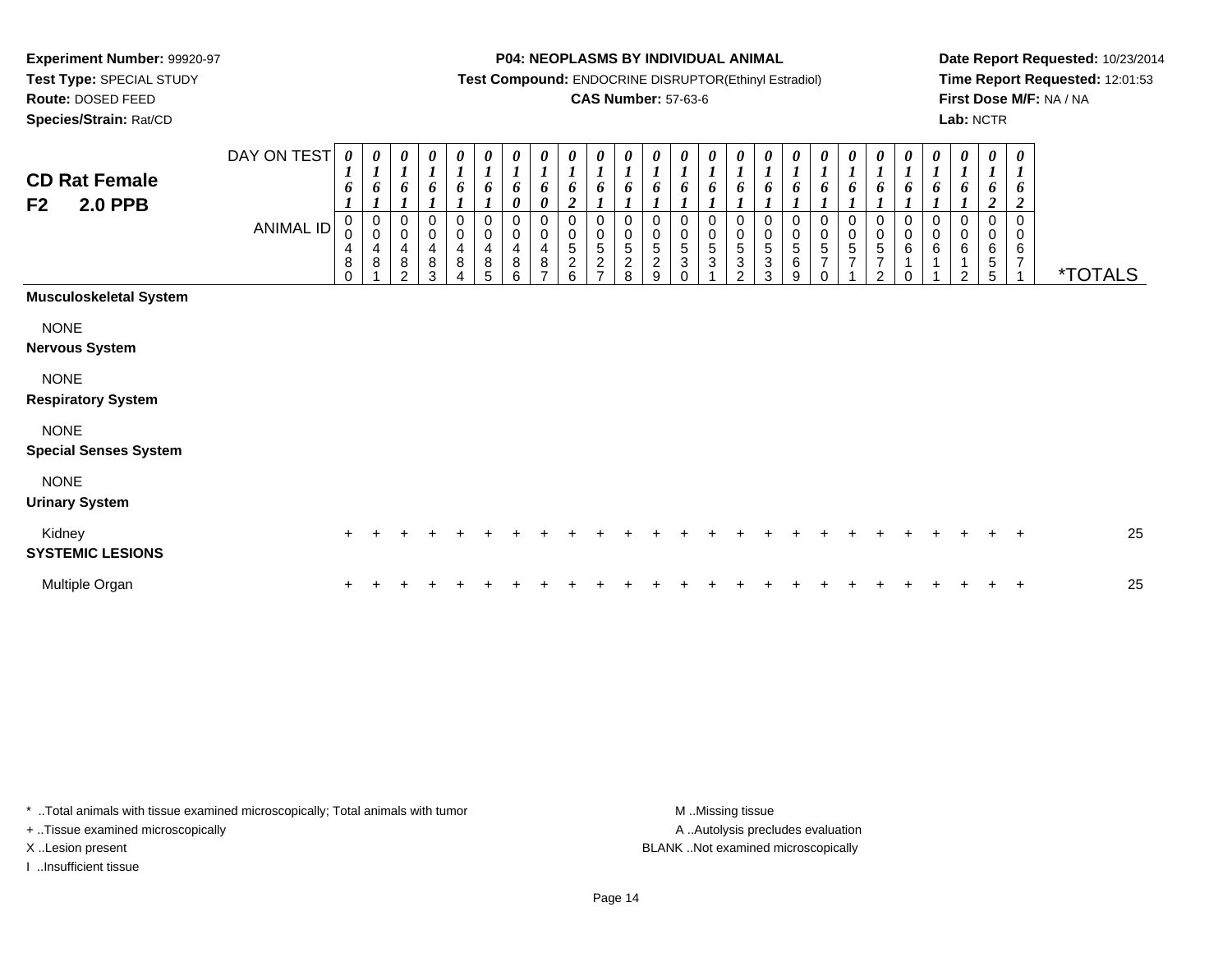**Test Type:** SPECIAL STUDY

**Route:** DOSED FEED

**Species/Strain:** Rat/CD

#### **P04: NEOPLASMS BY INDIVIDUAL ANIMAL**

**Test Compound:** ENDOCRINE DISRUPTOR(Ethinyl Estradiol)

### **CAS Number:** 57-63-6

**Date Report Requested:** 10/23/2014**Time Report Requested:** 12:01:53**First Dose M/F:** NA / NA**Lab:** NCTR

| <b>CD Rat Female</b><br><b>10 PPB</b><br>F <sub>2</sub> | DAY ON TEST<br><b>ANIMAL ID</b> | 0<br>1<br>6<br>1<br>$\mathbf 0$<br>0<br>4<br>8<br>8 | 0<br>$\bm{l}$<br>6<br>1<br>$\pmb{0}$<br>$\mathbf 0$<br>4<br>$\bf 8$<br>9 | 0<br>$\boldsymbol{l}$<br>6<br>$\boldsymbol{l}$<br>$\pmb{0}$<br>$\pmb{0}$<br>4<br>9<br>$\Omega$ | 0<br>$\boldsymbol{l}$<br>6<br>$\boldsymbol{l}$<br>0<br>$\pmb{0}$<br>$\mathbf 5$<br>$\sqrt{3}$<br>4 | 0<br>$\boldsymbol{l}$<br>6<br>$\boldsymbol{l}$<br>$\mathbf 0$<br>0<br>$\sqrt{5}$<br>$\mathbf{3}$<br>5 | $\boldsymbol{\theta}$<br>$\boldsymbol{l}$<br>6<br>$\mathbf{I}$<br>$\pmb{0}$<br>$\pmb{0}$<br>$\,$ 5 $\,$<br>$\sqrt{3}$<br>6 | $\boldsymbol{\theta}$<br>$\boldsymbol{l}$<br>6<br>1<br>$\mathbf 0$<br>0<br>5<br>3 | 0<br>$\boldsymbol{l}$<br>6<br>$\boldsymbol{l}$<br>$\mathbf 0$<br>$\mathbf 0$<br>$\mathbf 5$<br>$\ensuremath{\mathsf{3}}$<br>8 | $\boldsymbol{\theta}$<br>$\boldsymbol{l}$<br>6<br>$\boldsymbol{l}$<br>$\pmb{0}$<br>$\mathbf 0$<br>$\overline{5}$<br>$\overline{7}$<br>3 | $\begin{matrix} 0 \\ 1 \end{matrix}$<br>6<br>$\mathbf{I}$<br>$\mathbf 0$<br>$\begin{array}{c} 0 \\ 5 \\ 7 \end{array}$ | $\boldsymbol{\theta}$<br>$\boldsymbol{l}$<br>6<br>$\boldsymbol{l}$<br>$\pmb{0}$<br>$\mathbf 0$<br>$\frac{5}{7}$<br>5 | $\boldsymbol{\theta}$<br>$\boldsymbol{l}$<br>6<br>$\boldsymbol{l}$<br>0<br>$\pmb{0}$<br>$\sqrt{5}$<br>$\overline{7}$<br>6 | 0<br>$\boldsymbol{l}$<br>6<br>1<br>$\mathbf 0$<br>$\mathbf 0$<br>$\sqrt{5}$<br>$\overline{7}$<br>$\overline{7}$ | 0<br>$\boldsymbol{l}$<br>6<br>$\boldsymbol{l}$<br>$\pmb{0}$<br>$\pmb{0}$<br>$\sqrt{5}$<br>7<br>8 | $\boldsymbol{\theta}$<br>$\boldsymbol{l}$<br>6<br>$\boldsymbol{l}$<br>$\pmb{0}$<br>$\pmb{0}$<br>$\,$ 5 $\,$<br>$\overline{7}$<br>9 | 0<br>$\boldsymbol{l}$<br>6<br>$\boldsymbol{l}$<br>$\boldsymbol{0}$<br>$\mathbf 0$<br>$\sqrt{5}$<br>$\bf 8$<br>$\Omega$ | $\boldsymbol{\theta}$<br>$\boldsymbol{l}$<br>6<br>1<br>$\pmb{0}$<br>$\begin{array}{c} 0 \\ 5 \end{array}$<br>$\,8\,$ | 0<br>$\boldsymbol{I}$<br>6<br>$\boldsymbol{\mathfrak{z}}$<br>$\pmb{0}$<br>$\pmb{0}$<br>$\,6\,$<br>1<br>3 | 0<br>$\boldsymbol{l}$<br>6<br>$\boldsymbol{2}$<br>$\pmb{0}$<br>$\pmb{0}$<br>6<br>$\mathbf{1}$<br>4 | $\boldsymbol{\theta}$<br>$\boldsymbol{I}$<br>6<br>$\mathbf{I}$<br>$\pmb{0}$<br>$\boldsymbol{0}$<br>$\,6$<br>$\mathbf 1$<br>6 | 0<br>$\boldsymbol{l}$<br>6<br>$\mathbf 0$<br>$\pmb{0}$<br>6<br>1<br>7 | 0<br>$\boldsymbol{l}$<br>6<br>$\boldsymbol{l}$<br>$\mathbf 0$<br>0<br>6<br>$\mathbf{1}$<br>8 | 0<br>$\boldsymbol{l}$<br>6<br>$\boldsymbol{l}$<br>$\mathbf 0$<br>0<br>6<br>1<br>9 | $\boldsymbol{\theta}$<br>$\boldsymbol{l}$<br>6<br>$\mathbf 0$<br>0<br>$\,6$<br>$\overline{c}$<br>$\mathbf 0$ | $\boldsymbol{\theta}$<br>$\boldsymbol{l}$<br>6<br>$\boldsymbol{\beta}$<br>$\mathbf 0$<br>0<br>6<br>$\begin{array}{c} 5 \\ 6 \end{array}$ | <i><b>*TOTALS</b></i> |              |
|---------------------------------------------------------|---------------------------------|-----------------------------------------------------|--------------------------------------------------------------------------|------------------------------------------------------------------------------------------------|----------------------------------------------------------------------------------------------------|-------------------------------------------------------------------------------------------------------|----------------------------------------------------------------------------------------------------------------------------|-----------------------------------------------------------------------------------|-------------------------------------------------------------------------------------------------------------------------------|-----------------------------------------------------------------------------------------------------------------------------------------|------------------------------------------------------------------------------------------------------------------------|----------------------------------------------------------------------------------------------------------------------|---------------------------------------------------------------------------------------------------------------------------|-----------------------------------------------------------------------------------------------------------------|--------------------------------------------------------------------------------------------------|------------------------------------------------------------------------------------------------------------------------------------|------------------------------------------------------------------------------------------------------------------------|----------------------------------------------------------------------------------------------------------------------|----------------------------------------------------------------------------------------------------------|----------------------------------------------------------------------------------------------------|------------------------------------------------------------------------------------------------------------------------------|-----------------------------------------------------------------------|----------------------------------------------------------------------------------------------|-----------------------------------------------------------------------------------|--------------------------------------------------------------------------------------------------------------|------------------------------------------------------------------------------------------------------------------------------------------|-----------------------|--------------|
| <b>Alimentary System</b>                                |                                 |                                                     |                                                                          |                                                                                                |                                                                                                    |                                                                                                       |                                                                                                                            |                                                                                   |                                                                                                                               |                                                                                                                                         |                                                                                                                        |                                                                                                                      |                                                                                                                           |                                                                                                                 |                                                                                                  |                                                                                                                                    |                                                                                                                        |                                                                                                                      |                                                                                                          |                                                                                                    |                                                                                                                              |                                                                       |                                                                                              |                                                                                   |                                                                                                              |                                                                                                                                          |                       |              |
| Liver<br><b>Cardiovascular System</b>                   |                                 |                                                     |                                                                          |                                                                                                |                                                                                                    |                                                                                                       | $+$                                                                                                                        | $+$                                                                               |                                                                                                                               |                                                                                                                                         |                                                                                                                        |                                                                                                                      |                                                                                                                           |                                                                                                                 |                                                                                                  |                                                                                                                                    |                                                                                                                        |                                                                                                                      |                                                                                                          |                                                                                                    |                                                                                                                              |                                                                       | $\ddot{}$                                                                                    |                                                                                   |                                                                                                              |                                                                                                                                          |                       | $\sqrt{3}$   |
| <b>NONE</b><br><b>Endocrine System</b>                  |                                 |                                                     |                                                                          |                                                                                                |                                                                                                    |                                                                                                       |                                                                                                                            |                                                                                   |                                                                                                                               |                                                                                                                                         |                                                                                                                        |                                                                                                                      |                                                                                                                           |                                                                                                                 |                                                                                                  |                                                                                                                                    |                                                                                                                        |                                                                                                                      |                                                                                                          |                                                                                                    |                                                                                                                              |                                                                       |                                                                                              |                                                                                   |                                                                                                              |                                                                                                                                          |                       |              |
| <b>NONE</b><br><b>General Body System</b>               |                                 |                                                     |                                                                          |                                                                                                |                                                                                                    |                                                                                                       |                                                                                                                            |                                                                                   |                                                                                                                               |                                                                                                                                         |                                                                                                                        |                                                                                                                      |                                                                                                                           |                                                                                                                 |                                                                                                  |                                                                                                                                    |                                                                                                                        |                                                                                                                      |                                                                                                          |                                                                                                    |                                                                                                                              |                                                                       |                                                                                              |                                                                                   |                                                                                                              |                                                                                                                                          |                       |              |
| <b>NONE</b><br><b>Genital System</b>                    |                                 |                                                     |                                                                          |                                                                                                |                                                                                                    |                                                                                                       |                                                                                                                            |                                                                                   |                                                                                                                               |                                                                                                                                         |                                                                                                                        |                                                                                                                      |                                                                                                                           |                                                                                                                 |                                                                                                  |                                                                                                                                    |                                                                                                                        |                                                                                                                      |                                                                                                          |                                                                                                    |                                                                                                                              |                                                                       |                                                                                              |                                                                                   |                                                                                                              |                                                                                                                                          |                       |              |
| <b>Clitoral Gland</b>                                   |                                 |                                                     |                                                                          |                                                                                                |                                                                                                    |                                                                                                       |                                                                                                                            |                                                                                   |                                                                                                                               |                                                                                                                                         |                                                                                                                        |                                                                                                                      | $\ddot{}$                                                                                                                 |                                                                                                                 |                                                                                                  |                                                                                                                                    |                                                                                                                        |                                                                                                                      |                                                                                                          |                                                                                                    |                                                                                                                              |                                                                       |                                                                                              |                                                                                   |                                                                                                              |                                                                                                                                          |                       | $\mathbf{1}$ |
| Ovary                                                   |                                 |                                                     |                                                                          |                                                                                                |                                                                                                    |                                                                                                       |                                                                                                                            |                                                                                   |                                                                                                                               |                                                                                                                                         |                                                                                                                        |                                                                                                                      |                                                                                                                           |                                                                                                                 |                                                                                                  |                                                                                                                                    |                                                                                                                        |                                                                                                                      |                                                                                                          |                                                                                                    |                                                                                                                              |                                                                       |                                                                                              |                                                                                   |                                                                                                              |                                                                                                                                          |                       | 25           |
| Oviduct                                                 |                                 |                                                     |                                                                          |                                                                                                |                                                                                                    |                                                                                                       |                                                                                                                            |                                                                                   |                                                                                                                               |                                                                                                                                         |                                                                                                                        |                                                                                                                      |                                                                                                                           |                                                                                                                 |                                                                                                  |                                                                                                                                    |                                                                                                                        |                                                                                                                      |                                                                                                          |                                                                                                    |                                                                                                                              |                                                                       |                                                                                              |                                                                                   |                                                                                                              |                                                                                                                                          |                       | 25           |
| <b>Uterus</b>                                           |                                 |                                                     |                                                                          |                                                                                                |                                                                                                    |                                                                                                       |                                                                                                                            |                                                                                   |                                                                                                                               |                                                                                                                                         |                                                                                                                        |                                                                                                                      |                                                                                                                           |                                                                                                                 |                                                                                                  |                                                                                                                                    |                                                                                                                        |                                                                                                                      |                                                                                                          |                                                                                                    |                                                                                                                              |                                                                       |                                                                                              |                                                                                   |                                                                                                              |                                                                                                                                          |                       | 25           |
| Vagina                                                  |                                 |                                                     |                                                                          |                                                                                                |                                                                                                    |                                                                                                       |                                                                                                                            |                                                                                   |                                                                                                                               |                                                                                                                                         |                                                                                                                        |                                                                                                                      |                                                                                                                           |                                                                                                                 |                                                                                                  |                                                                                                                                    |                                                                                                                        |                                                                                                                      |                                                                                                          |                                                                                                    |                                                                                                                              |                                                                       |                                                                                              |                                                                                   |                                                                                                              | $\ddot{}$                                                                                                                                |                       | 25           |
| <b>Hematopoietic System</b>                             |                                 |                                                     |                                                                          |                                                                                                |                                                                                                    |                                                                                                       |                                                                                                                            |                                                                                   |                                                                                                                               |                                                                                                                                         |                                                                                                                        |                                                                                                                      |                                                                                                                           |                                                                                                                 |                                                                                                  |                                                                                                                                    |                                                                                                                        |                                                                                                                      |                                                                                                          |                                                                                                    |                                                                                                                              |                                                                       |                                                                                              |                                                                                   |                                                                                                              |                                                                                                                                          |                       |              |
| <b>NONE</b>                                             |                                 |                                                     |                                                                          |                                                                                                |                                                                                                    |                                                                                                       |                                                                                                                            |                                                                                   |                                                                                                                               |                                                                                                                                         |                                                                                                                        |                                                                                                                      |                                                                                                                           |                                                                                                                 |                                                                                                  |                                                                                                                                    |                                                                                                                        |                                                                                                                      |                                                                                                          |                                                                                                    |                                                                                                                              |                                                                       |                                                                                              |                                                                                   |                                                                                                              |                                                                                                                                          |                       |              |
| <b>Integumentary System</b>                             |                                 |                                                     |                                                                          |                                                                                                |                                                                                                    |                                                                                                       |                                                                                                                            |                                                                                   |                                                                                                                               |                                                                                                                                         |                                                                                                                        |                                                                                                                      |                                                                                                                           |                                                                                                                 |                                                                                                  |                                                                                                                                    |                                                                                                                        |                                                                                                                      |                                                                                                          |                                                                                                    |                                                                                                                              |                                                                       |                                                                                              |                                                                                   |                                                                                                              |                                                                                                                                          |                       |              |
| <b>Mammary Gland</b>                                    |                                 | $\ddot{}$                                           |                                                                          |                                                                                                |                                                                                                    |                                                                                                       |                                                                                                                            |                                                                                   |                                                                                                                               |                                                                                                                                         |                                                                                                                        |                                                                                                                      |                                                                                                                           |                                                                                                                 |                                                                                                  |                                                                                                                                    |                                                                                                                        |                                                                                                                      |                                                                                                          |                                                                                                    |                                                                                                                              |                                                                       |                                                                                              |                                                                                   |                                                                                                              | $\div$                                                                                                                                   |                       | 25           |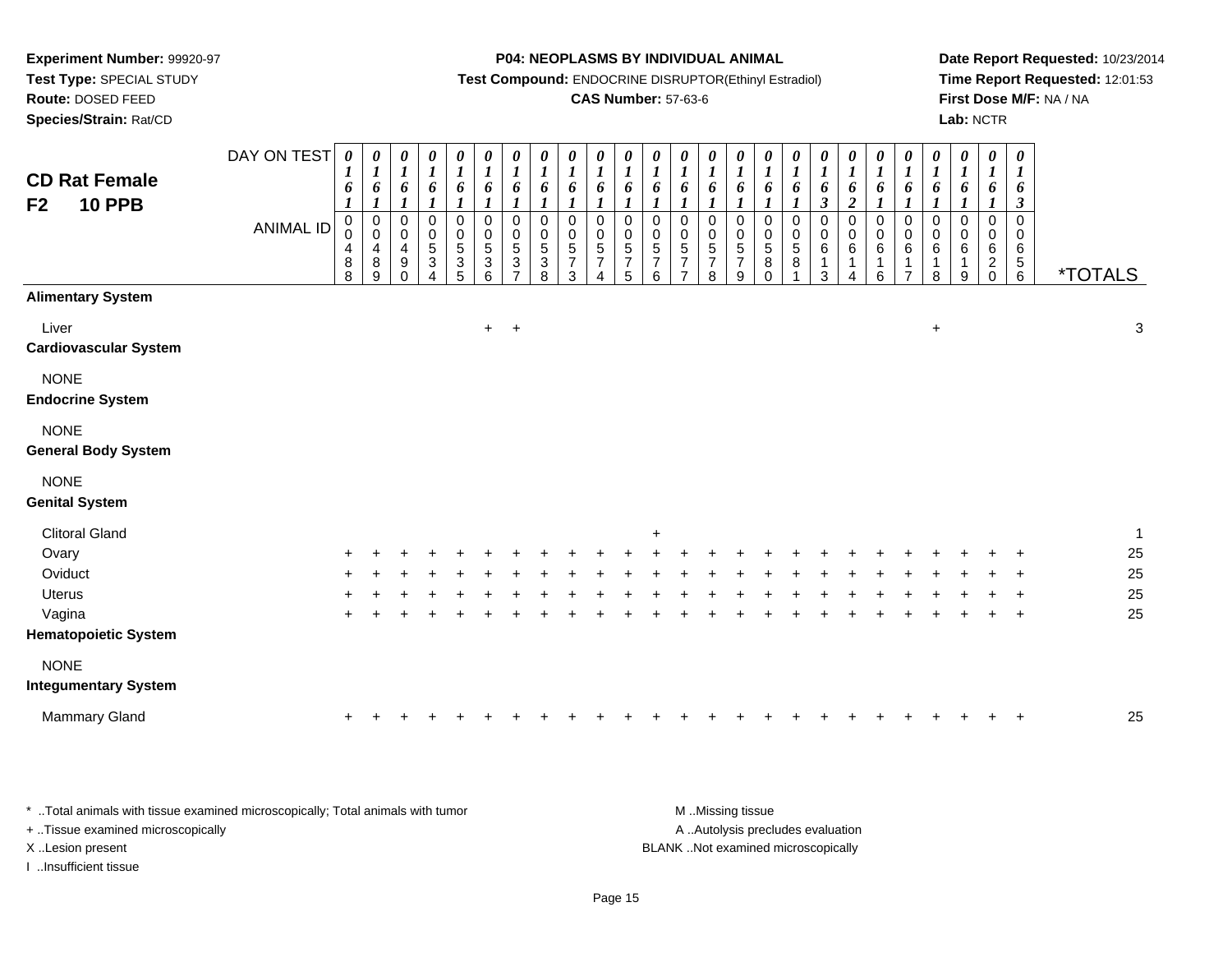**Test Type:** SPECIAL STUDY

**Route:** DOSED FEED**Species/Strain:** Rat/CD

#### **P04: NEOPLASMS BY INDIVIDUAL ANIMAL**

**Test Compound:** ENDOCRINE DISRUPTOR(Ethinyl Estradiol)

### **CAS Number:** 57-63-6

**Date Report Requested:** 10/23/2014**Time Report Requested:** 12:01:53**First Dose M/F:** NA / NA**Lab:** NCTR

| <b>CD Rat Female</b><br><b>10 PPB</b><br>F <sub>2</sub> | DAY ON TEST<br><b>ANIMAL ID</b> | 0<br>6<br>$\pmb{0}$<br>$\pmb{0}$<br>$\overline{4}$<br>$\bf 8$<br>8 | 0<br>$\boldsymbol{l}$<br>6<br>0<br>$\pmb{0}$<br>$\overline{4}$<br>8<br>9 | 0<br>$\boldsymbol{l}$<br>6<br>0<br>$\pmb{0}$<br>$\overline{\mathbf{4}}$<br>$\boldsymbol{9}$ | $\boldsymbol{\theta}$<br>$\boldsymbol{l}$<br>6<br>0<br>0<br>$\sqrt{5}$<br>$\sqrt{3}$ | 0<br>$\mathbf{I}$<br>6<br>0<br>0<br>$\overline{5}$<br>$\ensuremath{\mathsf{3}}$<br>5 | 0<br>$\boldsymbol{l}$<br>6<br>0<br>0<br>$\sqrt{5}$<br>$\ensuremath{\mathsf{3}}$<br>6 | $\pmb{\theta}$<br>$\boldsymbol{l}$<br>6<br>0<br>$\pmb{0}$<br>5<br>3<br>$\overline{7}$ | 0<br>$\boldsymbol{l}$<br>6<br>0<br>$\mathbf 0$<br>$\overline{5}$<br>$\ensuremath{\mathsf{3}}$<br>8 | $\frac{\boldsymbol{\theta}}{\boldsymbol{I}}$<br>6<br>0<br>$\mathbf 0$<br>5<br>$\overline{7}$<br>3 | 0<br>$\boldsymbol{l}$<br>6<br>0<br>0<br>$\sqrt{5}$<br>7 | 0<br>$\mathbf{I}$<br>6<br>0<br>0<br>5<br>$\overline{7}$<br>5 | 0<br>$\mathbf{I}$<br>6<br>0<br>0<br>5<br>$\overline{7}$<br>6 | 0<br>$\boldsymbol{l}$<br>6<br>0<br>0<br>5<br>$\overline{ }$<br>$\overline{ }$ | $\boldsymbol{\theta}$<br>$\boldsymbol{l}$<br>6<br>$\mathbf 0$<br>$\mathbf 0$<br>$\sqrt{5}$<br>$\overline{7}$<br>8 | 0<br>$\boldsymbol{l}$<br>6<br>0<br>$\pmb{0}$<br>$\sqrt{5}$<br>$\overline{7}$<br>9 | 0<br>$\boldsymbol{l}$<br>6<br>0<br>$\mathbf 0$<br>5<br>8<br>$\Omega$ | 0<br>$\boldsymbol{l}$<br>6<br>0<br>$\pmb{0}$<br>$\sqrt{5}$<br>$\bf8$ | $\boldsymbol{\theta}$<br>6<br>$\boldsymbol{\beta}$<br>0<br>0<br>6<br>1<br>3 | 0<br>$\mathbf{I}$<br>6<br>$\mathfrak{D}$<br>0<br>$\pmb{0}$<br>$\,6\,$ | 0<br>$\boldsymbol{l}$<br>6<br>0<br>0<br>$\,6\,$<br>6 | 0<br>$\boldsymbol{l}$<br>6<br>0<br>$\pmb{0}$<br>6<br>1<br>$\overline{ }$ | 0<br>$\boldsymbol{l}$<br>6<br>0<br>$\pmb{0}$<br>6<br>8 | 0<br>$\boldsymbol{l}$<br>6<br>0<br>0<br>6<br>9 | 0<br>$\boldsymbol{l}$<br>6<br>0<br>0<br>6<br>$\overline{c}$ | $\boldsymbol{\theta}$<br>$\boldsymbol{l}$<br>6<br>$\boldsymbol{\beta}$<br>$\mathbf 0$<br>0<br>6<br>$\,$ 5 $\,$<br>6 | <i><b>*TOTALS</b></i> |
|---------------------------------------------------------|---------------------------------|--------------------------------------------------------------------|--------------------------------------------------------------------------|---------------------------------------------------------------------------------------------|--------------------------------------------------------------------------------------|--------------------------------------------------------------------------------------|--------------------------------------------------------------------------------------|---------------------------------------------------------------------------------------|----------------------------------------------------------------------------------------------------|---------------------------------------------------------------------------------------------------|---------------------------------------------------------|--------------------------------------------------------------|--------------------------------------------------------------|-------------------------------------------------------------------------------|-------------------------------------------------------------------------------------------------------------------|-----------------------------------------------------------------------------------|----------------------------------------------------------------------|----------------------------------------------------------------------|-----------------------------------------------------------------------------|-----------------------------------------------------------------------|------------------------------------------------------|--------------------------------------------------------------------------|--------------------------------------------------------|------------------------------------------------|-------------------------------------------------------------|---------------------------------------------------------------------------------------------------------------------|-----------------------|
| <b>Musculoskeletal System</b>                           |                                 |                                                                    |                                                                          |                                                                                             |                                                                                      |                                                                                      |                                                                                      |                                                                                       |                                                                                                    |                                                                                                   |                                                         |                                                              |                                                              |                                                                               |                                                                                                                   |                                                                                   |                                                                      |                                                                      |                                                                             |                                                                       |                                                      |                                                                          |                                                        |                                                |                                                             |                                                                                                                     |                       |
| <b>NONE</b><br><b>Nervous System</b>                    |                                 |                                                                    |                                                                          |                                                                                             |                                                                                      |                                                                                      |                                                                                      |                                                                                       |                                                                                                    |                                                                                                   |                                                         |                                                              |                                                              |                                                                               |                                                                                                                   |                                                                                   |                                                                      |                                                                      |                                                                             |                                                                       |                                                      |                                                                          |                                                        |                                                |                                                             |                                                                                                                     |                       |
| <b>NONE</b><br><b>Respiratory System</b>                |                                 |                                                                    |                                                                          |                                                                                             |                                                                                      |                                                                                      |                                                                                      |                                                                                       |                                                                                                    |                                                                                                   |                                                         |                                                              |                                                              |                                                                               |                                                                                                                   |                                                                                   |                                                                      |                                                                      |                                                                             |                                                                       |                                                      |                                                                          |                                                        |                                                |                                                             |                                                                                                                     |                       |
| <b>NONE</b><br><b>Special Senses System</b>             |                                 |                                                                    |                                                                          |                                                                                             |                                                                                      |                                                                                      |                                                                                      |                                                                                       |                                                                                                    |                                                                                                   |                                                         |                                                              |                                                              |                                                                               |                                                                                                                   |                                                                                   |                                                                      |                                                                      |                                                                             |                                                                       |                                                      |                                                                          |                                                        |                                                |                                                             |                                                                                                                     |                       |
| <b>NONE</b><br><b>Urinary System</b>                    |                                 |                                                                    |                                                                          |                                                                                             |                                                                                      |                                                                                      |                                                                                      |                                                                                       |                                                                                                    |                                                                                                   |                                                         |                                                              |                                                              |                                                                               |                                                                                                                   |                                                                                   |                                                                      |                                                                      |                                                                             |                                                                       |                                                      |                                                                          |                                                        |                                                |                                                             |                                                                                                                     |                       |
| Kidney<br><b>SYSTEMIC LESIONS</b>                       |                                 | $\pm$                                                              |                                                                          |                                                                                             |                                                                                      |                                                                                      |                                                                                      |                                                                                       |                                                                                                    |                                                                                                   |                                                         |                                                              |                                                              |                                                                               |                                                                                                                   |                                                                                   |                                                                      |                                                                      |                                                                             |                                                                       |                                                      |                                                                          |                                                        |                                                |                                                             | $+$                                                                                                                 | 25                    |
| Multiple Organ                                          |                                 |                                                                    |                                                                          |                                                                                             |                                                                                      |                                                                                      |                                                                                      |                                                                                       |                                                                                                    |                                                                                                   |                                                         |                                                              |                                                              |                                                                               |                                                                                                                   |                                                                                   |                                                                      |                                                                      |                                                                             |                                                                       |                                                      |                                                                          |                                                        |                                                |                                                             | ÷                                                                                                                   | 25                    |

\* ..Total animals with tissue examined microscopically; Total animals with tumor **M** . Missing tissue M ..Missing tissue

+ ..Tissue examined microscopically

I ..Insufficient tissue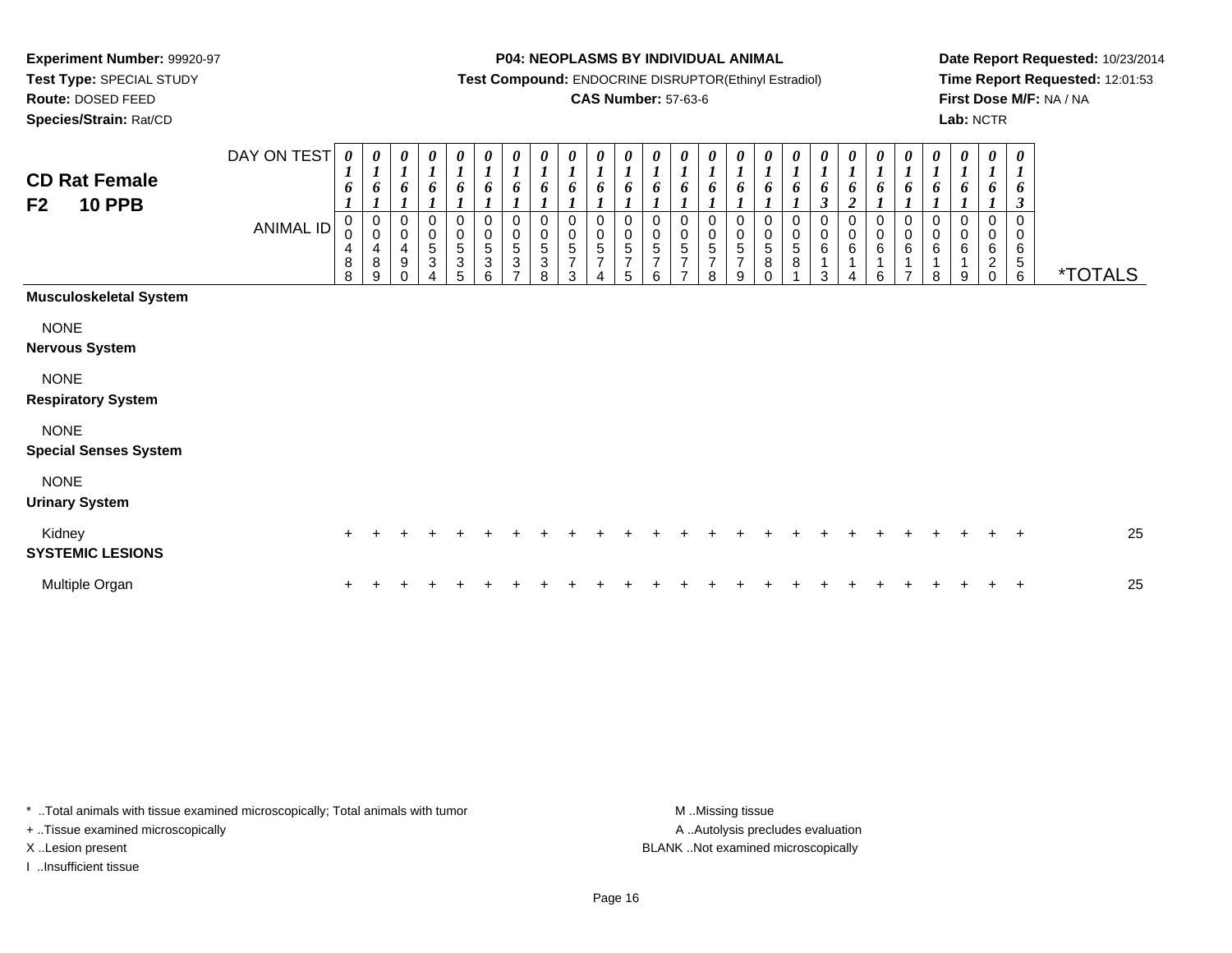**Test Type:** SPECIAL STUDY

# **Route:** DOSED FEED

**Species/Strain:** Rat/CD

#### **P04: NEOPLASMS BY INDIVIDUAL ANIMAL**

**Test Compound:** ENDOCRINE DISRUPTOR(Ethinyl Estradiol)

### **CAS Number:** 57-63-6

**Date Report Requested:** 10/23/2014**Time Report Requested:** 12:01:53**First Dose M/F:** NA / NA**Lab:** NCTR

| <b>CD Rat Female</b><br><b>50 PPB</b><br>F <sub>2</sub> | DAY ON TEST<br><b>ANIMAL ID</b> | $\boldsymbol{\theta}$<br>$\boldsymbol{l}$<br>6<br>$\boldsymbol{l}$<br>$\begin{smallmatrix} 0\\0 \end{smallmatrix}$<br>$\overline{4}$<br>9 | 0<br>$\boldsymbol{l}$<br>6<br>$\boldsymbol{l}$<br>$\pmb{0}$<br>$\mathbf 0$<br>4<br>$\boldsymbol{9}$<br>2 | $\pmb{\theta}$<br>$\boldsymbol{l}$<br>6<br>$\boldsymbol{l}$<br>$\pmb{0}$<br>0<br>4<br>9<br>3 | $\pmb{\theta}$<br>$\boldsymbol{l}$<br>6<br>$\boldsymbol{2}$<br>$\mathsf 0$<br>$\pmb{0}$<br>$\overline{5}$<br>$\ensuremath{\mathsf{3}}$<br>9 | 0<br>$\boldsymbol{l}$<br>6<br>$\overline{\mathbf{c}}$<br>0<br>$\pmb{0}$<br>$\overline{5}$<br>$\overline{\mathbf{4}}$<br>0 | $\pmb{\theta}$<br>$\boldsymbol{l}$<br>6<br>$\boldsymbol{2}$<br>$\,0\,$<br>$\,0\,$<br>5<br>$\overline{4}$ | $\pmb{\theta}$<br>$\boldsymbol{l}$<br>6<br>$\boldsymbol{I}$<br>$\pmb{0}$<br>$\pmb{0}$<br>$\overline{5}$<br>$\overline{4}$<br>2 | 0<br>$\boldsymbol{l}$<br>6<br>$\boldsymbol{l}$<br>$\pmb{0}$<br>0<br>5<br>4<br>3 | $\pmb{\theta}$<br>$\boldsymbol{l}$<br>6<br>$\boldsymbol{l}$<br>$\pmb{0}$<br>$\pmb{0}$<br>$\sqrt{5}$<br>8<br>2 | $\boldsymbol{\theta}$<br>$\boldsymbol{l}$<br>6<br>$\boldsymbol{l}$<br>$\mathbf 0$<br>0<br>$\sqrt{5}$<br>8<br>3 | $\pmb{\theta}$<br>$\boldsymbol{l}$<br>6<br>$\boldsymbol{l}$<br>$\mathsf 0$<br>$\pmb{0}$<br>$\overline{5}$<br>8<br>Δ | 0<br>$\boldsymbol{l}$<br>6<br>1<br>0<br>$\pmb{0}$<br>$\overline{5}$<br>$\,8\,$<br>5 | 0<br>$\boldsymbol{l}$<br>6<br>$\boldsymbol{l}$<br>0<br>$\pmb{0}$<br>$\overline{5}$<br>$\bf 8$<br>$6\phantom{a}$ | $\pmb{\theta}$<br>$\boldsymbol{l}$<br>6<br>$\boldsymbol{2}$<br>$\pmb{0}$<br>$\pmb{0}$<br>$\,6$<br>$\overline{2}$<br>1 | 0<br>$\boldsymbol{l}$<br>6<br>$\boldsymbol{2}$<br>0<br>0<br>$\,6\,$<br>$\frac{2}{2}$ | $\boldsymbol{\theta}$<br>$\boldsymbol{l}$<br>6<br>$\boldsymbol{l}$<br>0<br>$\pmb{0}$<br>$\,6\,$<br>$\frac{2}{3}$ | 0<br>$\boldsymbol{l}$<br>6<br>$\boldsymbol{l}$<br>$\mathbf 0$<br>0<br>$\,6\,$<br>$\overline{c}$<br>$\overline{4}$ | $\pmb{\theta}$<br>$\boldsymbol{l}$<br>6<br>$\boldsymbol{l}$<br>$\pmb{0}$<br>0<br>6<br>$\frac{2}{5}$ | 0<br>$\boldsymbol{l}$<br>6<br>$\boldsymbol{l}$<br>$\mathsf 0$<br>$\pmb{0}$<br>$\,6\,$<br>$\frac{2}{6}$ | 0<br>$\boldsymbol{l}$<br>6<br>1<br>$\pmb{0}$<br>$\pmb{0}$<br>$\,6\,$<br>$\frac{2}{7}$ | $\pmb{\theta}$<br>$\boldsymbol{l}$<br>6<br>$\boldsymbol{l}$<br>$\pmb{0}$<br>$\,0\,$<br>$\,6$<br>$\boldsymbol{2}$<br>8 | $\pmb{\theta}$<br>$\boldsymbol{l}$<br>6<br>$\pmb{0}$<br>$\pmb{0}$<br>$\,6\,$<br>$\boldsymbol{2}$<br>$\boldsymbol{9}$ | 0<br>$\boldsymbol{l}$<br>6<br>$\mathbf 0$<br>0<br>6<br>3<br>$\Omega$ | $\pmb{\theta}$<br>$\boldsymbol{l}$<br>6<br>$\boldsymbol{4}$<br>$\mathbf 0$<br>0<br>$\,6$<br>$5\phantom{.0}$<br>$\overline{7}$ | $\pmb{\theta}$<br>$\boldsymbol{l}$<br>6<br>$\boldsymbol{4}$<br>$\mathbf 0$<br>0<br>6<br>$\sqrt{5}$<br>8 | <i><b>*TOTALS</b></i> |
|---------------------------------------------------------|---------------------------------|-------------------------------------------------------------------------------------------------------------------------------------------|----------------------------------------------------------------------------------------------------------|----------------------------------------------------------------------------------------------|---------------------------------------------------------------------------------------------------------------------------------------------|---------------------------------------------------------------------------------------------------------------------------|----------------------------------------------------------------------------------------------------------|--------------------------------------------------------------------------------------------------------------------------------|---------------------------------------------------------------------------------|---------------------------------------------------------------------------------------------------------------|----------------------------------------------------------------------------------------------------------------|---------------------------------------------------------------------------------------------------------------------|-------------------------------------------------------------------------------------|-----------------------------------------------------------------------------------------------------------------|-----------------------------------------------------------------------------------------------------------------------|--------------------------------------------------------------------------------------|------------------------------------------------------------------------------------------------------------------|-------------------------------------------------------------------------------------------------------------------|-----------------------------------------------------------------------------------------------------|--------------------------------------------------------------------------------------------------------|---------------------------------------------------------------------------------------|-----------------------------------------------------------------------------------------------------------------------|----------------------------------------------------------------------------------------------------------------------|----------------------------------------------------------------------|-------------------------------------------------------------------------------------------------------------------------------|---------------------------------------------------------------------------------------------------------|-----------------------|
| <b>Alimentary System</b>                                |                                 |                                                                                                                                           |                                                                                                          |                                                                                              |                                                                                                                                             |                                                                                                                           |                                                                                                          |                                                                                                                                |                                                                                 |                                                                                                               |                                                                                                                |                                                                                                                     |                                                                                     |                                                                                                                 |                                                                                                                       |                                                                                      |                                                                                                                  |                                                                                                                   |                                                                                                     |                                                                                                        |                                                                                       |                                                                                                                       |                                                                                                                      |                                                                      |                                                                                                                               |                                                                                                         |                       |
| Liver<br><b>Cardiovascular System</b>                   |                                 | +                                                                                                                                         |                                                                                                          |                                                                                              |                                                                                                                                             |                                                                                                                           |                                                                                                          |                                                                                                                                |                                                                                 |                                                                                                               |                                                                                                                |                                                                                                                     |                                                                                     |                                                                                                                 |                                                                                                                       |                                                                                      |                                                                                                                  |                                                                                                                   |                                                                                                     |                                                                                                        |                                                                                       |                                                                                                                       |                                                                                                                      |                                                                      |                                                                                                                               |                                                                                                         | 25                    |
| <b>NONE</b><br><b>Endocrine System</b>                  |                                 |                                                                                                                                           |                                                                                                          |                                                                                              |                                                                                                                                             |                                                                                                                           |                                                                                                          |                                                                                                                                |                                                                                 |                                                                                                               |                                                                                                                |                                                                                                                     |                                                                                     |                                                                                                                 |                                                                                                                       |                                                                                      |                                                                                                                  |                                                                                                                   |                                                                                                     |                                                                                                        |                                                                                       |                                                                                                                       |                                                                                                                      |                                                                      |                                                                                                                               |                                                                                                         |                       |
| <b>Adrenal Cortex</b>                                   |                                 |                                                                                                                                           |                                                                                                          |                                                                                              |                                                                                                                                             |                                                                                                                           |                                                                                                          |                                                                                                                                |                                                                                 |                                                                                                               |                                                                                                                |                                                                                                                     |                                                                                     |                                                                                                                 |                                                                                                                       |                                                                                      |                                                                                                                  |                                                                                                                   |                                                                                                     |                                                                                                        |                                                                                       |                                                                                                                       |                                                                                                                      |                                                                      |                                                                                                                               |                                                                                                         | 25                    |
| Adrenal Medulla                                         |                                 |                                                                                                                                           |                                                                                                          |                                                                                              |                                                                                                                                             |                                                                                                                           |                                                                                                          |                                                                                                                                |                                                                                 |                                                                                                               |                                                                                                                |                                                                                                                     |                                                                                     |                                                                                                                 |                                                                                                                       |                                                                                      |                                                                                                                  |                                                                                                                   |                                                                                                     |                                                                                                        |                                                                                       |                                                                                                                       |                                                                                                                      |                                                                      |                                                                                                                               |                                                                                                         | 25                    |
| <b>Pituitary Gland</b>                                  |                                 |                                                                                                                                           |                                                                                                          |                                                                                              |                                                                                                                                             |                                                                                                                           |                                                                                                          |                                                                                                                                |                                                                                 |                                                                                                               |                                                                                                                |                                                                                                                     |                                                                                     |                                                                                                                 |                                                                                                                       |                                                                                      |                                                                                                                  |                                                                                                                   |                                                                                                     |                                                                                                        |                                                                                       |                                                                                                                       |                                                                                                                      |                                                                      |                                                                                                                               |                                                                                                         | 25                    |
| <b>Thyroid Gland</b>                                    |                                 |                                                                                                                                           |                                                                                                          |                                                                                              |                                                                                                                                             |                                                                                                                           |                                                                                                          |                                                                                                                                |                                                                                 |                                                                                                               |                                                                                                                |                                                                                                                     |                                                                                     |                                                                                                                 |                                                                                                                       |                                                                                      |                                                                                                                  |                                                                                                                   |                                                                                                     |                                                                                                        |                                                                                       |                                                                                                                       |                                                                                                                      |                                                                      |                                                                                                                               | $\ddot{}$                                                                                               | 25                    |
| <b>General Body System</b>                              |                                 |                                                                                                                                           |                                                                                                          |                                                                                              |                                                                                                                                             |                                                                                                                           |                                                                                                          |                                                                                                                                |                                                                                 |                                                                                                               |                                                                                                                |                                                                                                                     |                                                                                     |                                                                                                                 |                                                                                                                       |                                                                                      |                                                                                                                  |                                                                                                                   |                                                                                                     |                                                                                                        |                                                                                       |                                                                                                                       |                                                                                                                      |                                                                      |                                                                                                                               |                                                                                                         |                       |
| <b>NONE</b><br><b>Genital System</b>                    |                                 |                                                                                                                                           |                                                                                                          |                                                                                              |                                                                                                                                             |                                                                                                                           |                                                                                                          |                                                                                                                                |                                                                                 |                                                                                                               |                                                                                                                |                                                                                                                     |                                                                                     |                                                                                                                 |                                                                                                                       |                                                                                      |                                                                                                                  |                                                                                                                   |                                                                                                     |                                                                                                        |                                                                                       |                                                                                                                       |                                                                                                                      |                                                                      |                                                                                                                               |                                                                                                         |                       |
| Ovary                                                   |                                 |                                                                                                                                           |                                                                                                          |                                                                                              |                                                                                                                                             |                                                                                                                           |                                                                                                          |                                                                                                                                |                                                                                 |                                                                                                               |                                                                                                                |                                                                                                                     |                                                                                     |                                                                                                                 |                                                                                                                       |                                                                                      |                                                                                                                  |                                                                                                                   |                                                                                                     |                                                                                                        |                                                                                       |                                                                                                                       |                                                                                                                      |                                                                      |                                                                                                                               |                                                                                                         | 25                    |
| Oviduct                                                 |                                 |                                                                                                                                           |                                                                                                          |                                                                                              |                                                                                                                                             |                                                                                                                           |                                                                                                          |                                                                                                                                |                                                                                 |                                                                                                               |                                                                                                                |                                                                                                                     |                                                                                     |                                                                                                                 |                                                                                                                       |                                                                                      |                                                                                                                  |                                                                                                                   |                                                                                                     |                                                                                                        |                                                                                       |                                                                                                                       |                                                                                                                      |                                                                      |                                                                                                                               |                                                                                                         | 25                    |
| Uterus                                                  |                                 |                                                                                                                                           |                                                                                                          |                                                                                              |                                                                                                                                             |                                                                                                                           |                                                                                                          |                                                                                                                                |                                                                                 |                                                                                                               |                                                                                                                |                                                                                                                     |                                                                                     |                                                                                                                 |                                                                                                                       |                                                                                      |                                                                                                                  |                                                                                                                   |                                                                                                     |                                                                                                        |                                                                                       |                                                                                                                       |                                                                                                                      |                                                                      |                                                                                                                               |                                                                                                         | 25                    |
| Vagina                                                  |                                 | $\ddot{}$                                                                                                                                 |                                                                                                          |                                                                                              | м                                                                                                                                           |                                                                                                                           |                                                                                                          | М                                                                                                                              |                                                                                 |                                                                                                               |                                                                                                                |                                                                                                                     |                                                                                     |                                                                                                                 |                                                                                                                       |                                                                                      |                                                                                                                  |                                                                                                                   |                                                                                                     |                                                                                                        |                                                                                       |                                                                                                                       |                                                                                                                      |                                                                      |                                                                                                                               | $\ddot{}$                                                                                               | 23                    |
| <b>Hematopoietic System</b>                             |                                 |                                                                                                                                           |                                                                                                          |                                                                                              |                                                                                                                                             |                                                                                                                           |                                                                                                          |                                                                                                                                |                                                                                 |                                                                                                               |                                                                                                                |                                                                                                                     |                                                                                     |                                                                                                                 |                                                                                                                       |                                                                                      |                                                                                                                  |                                                                                                                   |                                                                                                     |                                                                                                        |                                                                                       |                                                                                                                       |                                                                                                                      |                                                                      |                                                                                                                               |                                                                                                         |                       |
| <b>Bone Marrow</b>                                      |                                 |                                                                                                                                           |                                                                                                          |                                                                                              |                                                                                                                                             |                                                                                                                           |                                                                                                          |                                                                                                                                |                                                                                 |                                                                                                               |                                                                                                                |                                                                                                                     |                                                                                     |                                                                                                                 |                                                                                                                       |                                                                                      |                                                                                                                  |                                                                                                                   |                                                                                                     |                                                                                                        |                                                                                       |                                                                                                                       |                                                                                                                      |                                                                      |                                                                                                                               |                                                                                                         | 25                    |
| Spleen                                                  |                                 |                                                                                                                                           |                                                                                                          |                                                                                              |                                                                                                                                             |                                                                                                                           |                                                                                                          |                                                                                                                                |                                                                                 |                                                                                                               |                                                                                                                |                                                                                                                     |                                                                                     |                                                                                                                 |                                                                                                                       |                                                                                      |                                                                                                                  |                                                                                                                   |                                                                                                     |                                                                                                        |                                                                                       |                                                                                                                       |                                                                                                                      |                                                                      |                                                                                                                               |                                                                                                         | 25                    |